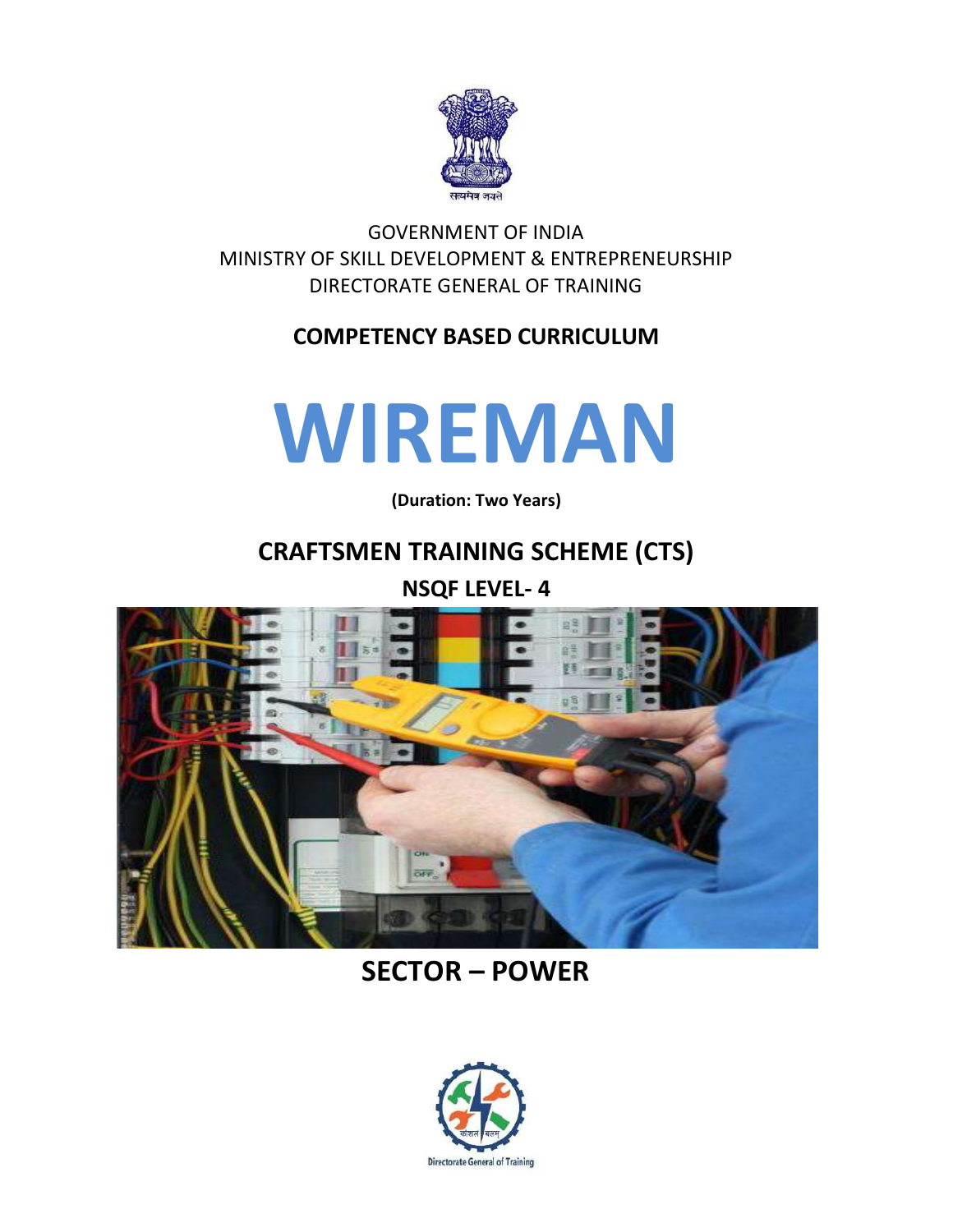# **WIREMAN**

**(Engineering Trade)**

**(Revised in 2019)**

**Version: 1.2**

# **CRAFTSMEN TRAINING SCHEME (CTS)**

# **NSQF LEVEL- 4**

Developed By

Ministry of Skill Development and Entrepreneurship

Directorate General of Training **CENTRAL STAFF TRAINING AND RESEARCH INSTITUTE** EN-81, Sector-V, Salt Lake City, Kolkata – 700 091 www.cstaricalcutta.gov.in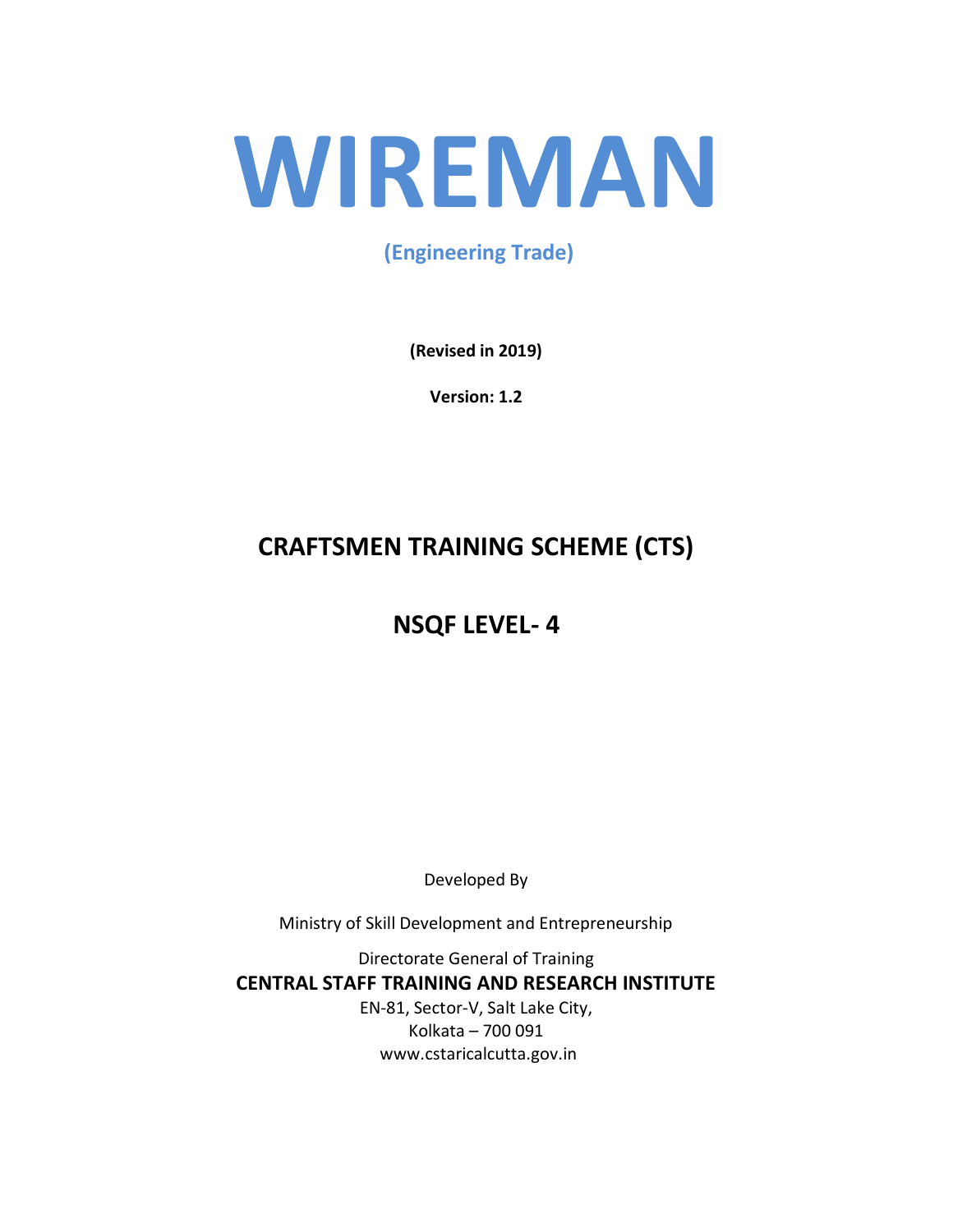| S No. | <b>Topics</b>                                | Page No.       |
|-------|----------------------------------------------|----------------|
| 1.    | <b>Course Information</b>                    | 1              |
| 2.    | <b>Training System</b>                       | 3              |
| 3.    | Job Role                                     | $\overline{7}$ |
| 4.    | <b>General Information</b>                   | 8              |
| 5.    | Learning Outcome                             | 11             |
| 6.    | <b>Assessment Criteria</b>                   | 13             |
| 7.    | <b>Trade Syllabus</b>                        | 19             |
|       | Annexure I (List of Trade Tools & Equipment) | 40             |
|       | Annexure II (List of Trade experts)          | 46             |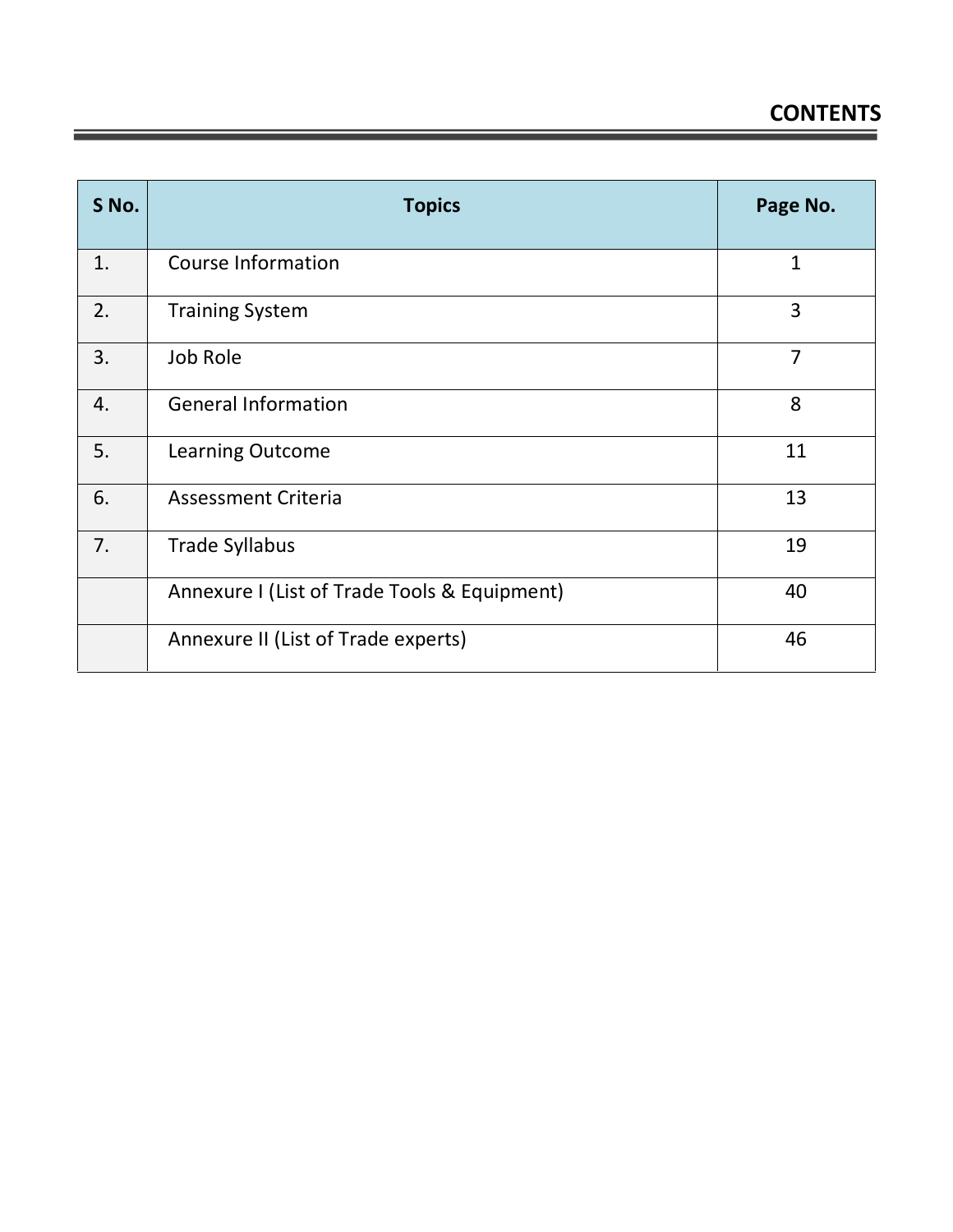

During the two-year duration of Wireman trade a candidate is trained on professional skill, professional knowledge, Engineering Drawing, Workshop Calculation & Science and Employability skill related to job role. In addition to this a candidate is entrusted to undertake project work and extracurricular activities to build up confidence. The broad components covered under Professional Skill subject are as below:-

**FIRST YEAR:** In this year, the trainee learns about safety and environment, use of fire extinguishers, artificial respiratory resuscitation to begin with. He gets the idea of planning & preparing good quality electrical wire joints for single and multi stand conductors suitable for applications with soldering and taking suitable care and safety. The trainee will be able to draw and set up DC and AC circuits including R-L-C circuits with accurate measurement of voltage, current, resistance, power, power factor and energy using ammeter, voltmeter, ohm-meter, wattmeter, energy meter, power factor meter and phase sequence tester with proper care and safety, plan, draw, estimate material, wire up and test different type of domestic wiring circuits as per Indian Electricity rules and taking care of quality, Construction and working of MCB & ELCB. Test a domestic wiring installation using Megger. The trainee will identify the type of batteries, construction, working and application of Ni-cadmium, lithium cell, lead acid cell etc. Demonstrate their charging and discharging, choosing appropriate method and carryout the installation and routine maintenance with due care and safety. He will plan & select to carry out basic jobs of marking out the components for filing, drilling, and riveting, fitting and assembled using different components independently, plan and install Pipe & Plate earthing. Measure earth resistance by earth tester, select and perform electrical/ electronic measurements with appropriate instrument. He should plan and execute electrical illumination system viz. FL tube, HPMV lamp, HPSV lamp, Halogen & metal halide lamp, CFL, LED lamp etc., plan, draw, estimate material, wire up and test different type of industrial wiring circuits as per Indian Electricity rules and taking care of quality. He will be able to plan, draw, estimate material, wire up and test different type of commercial and computer networking wiring circuits as per Indian Electricity rules and taking care of quality.

**SECOND YEAR**: In this year, the trainee will learn to construct and test Half–wave, full-wave, and bridge rectifiers with filter & without filter. He will be able to identify the constructional features, working principles of DC machine. Starting with suitable starter, running, forward and reverse operation and speed control of DC motors. Conduct the load performance test of DC machine with due care and safety. Maintain and troubleshoot of DC machines. He will recognise the constructional features, working principles of single phase and 3 phase AC motors. Starting with suitable starter, running, forward and reverse operation and speed control of AC motors with due care and safety. He should be able to identify the constructional features, working principles of Alternator set. Test, Wire-up and run alternator. Synchronization of Alternator with due care and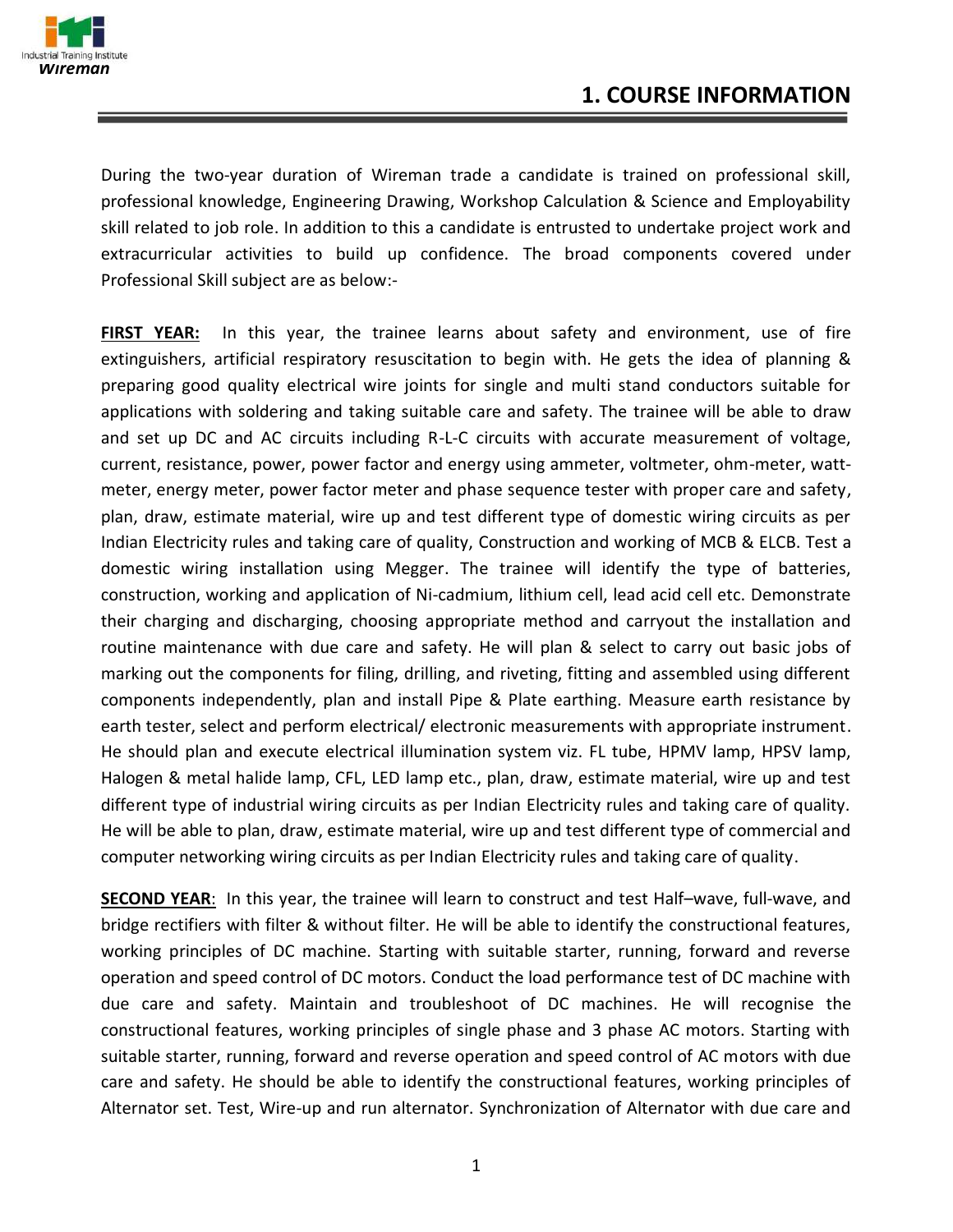

safety, identify the types, constructional features, working principles of transformer (single & three phase) Connect and test Transformer. He should be able to prepare single line diagram and layout plan of electrical transmission & distribution systems and power plants with knowledge of principle applied. Make and test power connection to substation equipments with care and safety. He will select, assemble, test and wire-up control panel, plan, estimate and costing of different types of wiring system as per Indian Electricity rule.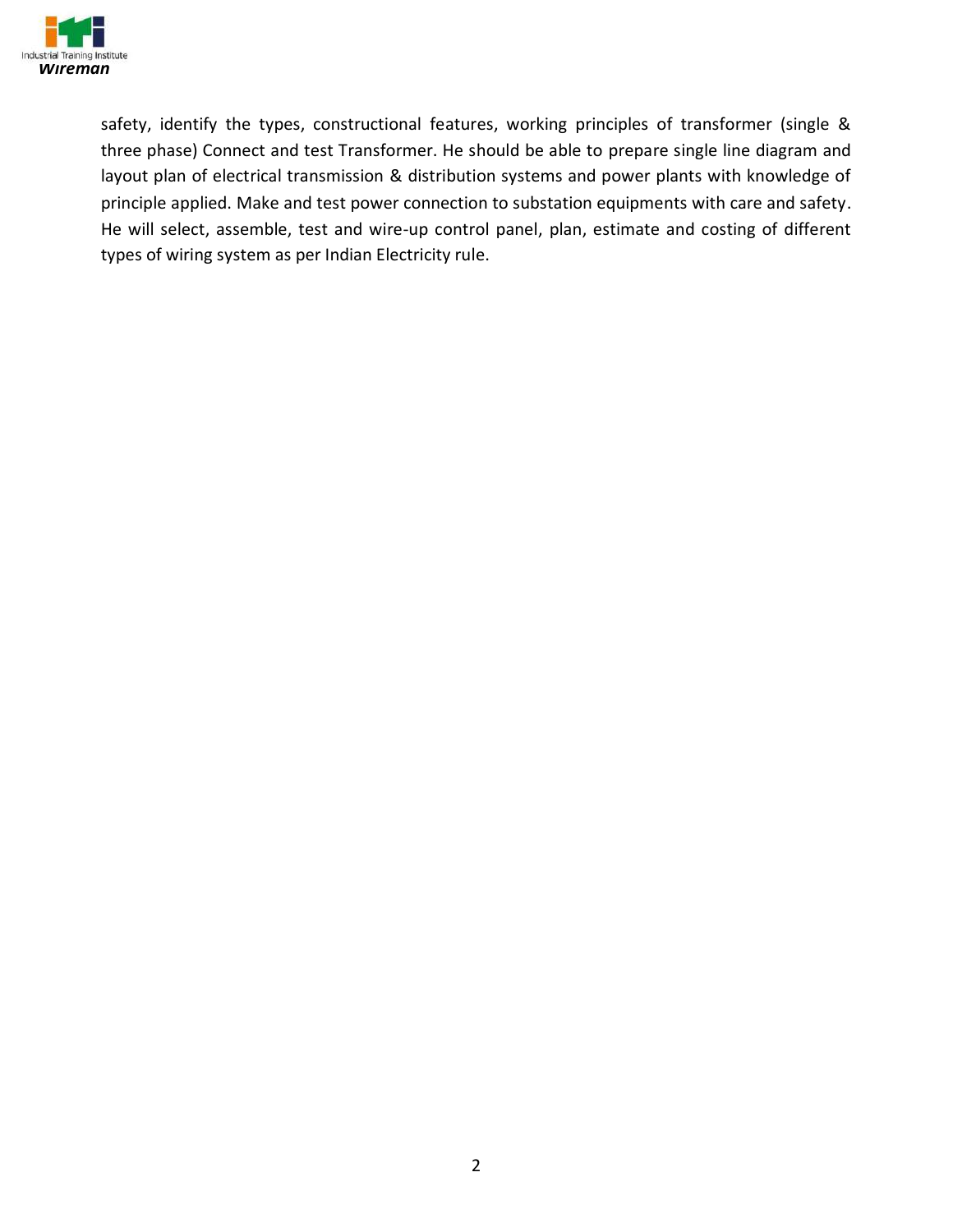

#### **2.1 GENERAL**

The Directorate General of Training (DGT) under Ministry of Skill Development & Entrepreneurship offers a range of vocational training courses catering to the need of different sectors of Labour market. The vocational training programmes are running under aegis of Directorate General of Training (DGT). Craftsman Training Scheme (CTS) with variants and Apprenticeship Training Scheme (ATS) are two pioneer programmes under DGT for propagating vocational training.

The Wireman trade under CTS is one of the most popular courses delivered nationwide through network of ITIs. The course is of two years duration. It mainly consists of Domain area and Core area. The Domain area (Trade Theory & Practical) imparts professional skills and knowledge, while Core area (Workshop Calculation science, Engineering Drawing and Employability Skills) imparts requisite core skill & knowledge and life skills. After passing out of the training programme, the trainee is awarded National Trade Certificate (NTC) by Directorate General of Training (DGT) which is recognized worldwide.

#### **Trainee broadly needs to demonstrate that they are able to:**

- Read & interpret technical parameters/documentation, plan and organize work processes, identify necessary materials and tools;
- Perform tasks with due consideration to safety rules, accident prevention regulations and environmental protection stipulations;
- Apply professional knowledge, core skills & employability skills while performing the job, and repair & maintenance work.
- Check the job/ assembly as per drawing for functioning identify and rectify errors in job/ assembly.
- Document the technical parameters in tabulation sheet related to the task undertaken.

#### **2.2 PROGRESSION PATHWAYS**:

- Can join industry as Technician and will progress further as Senior Technician, Supervisor and can rise up to the level of Manager.
- Can become Entrepreneur in the related field.
- Can appear in 10<sup>th</sup> examination through National Institute of Open Schooling (NIOS) for acquiring high school certificate and can go further for General/ Technical education.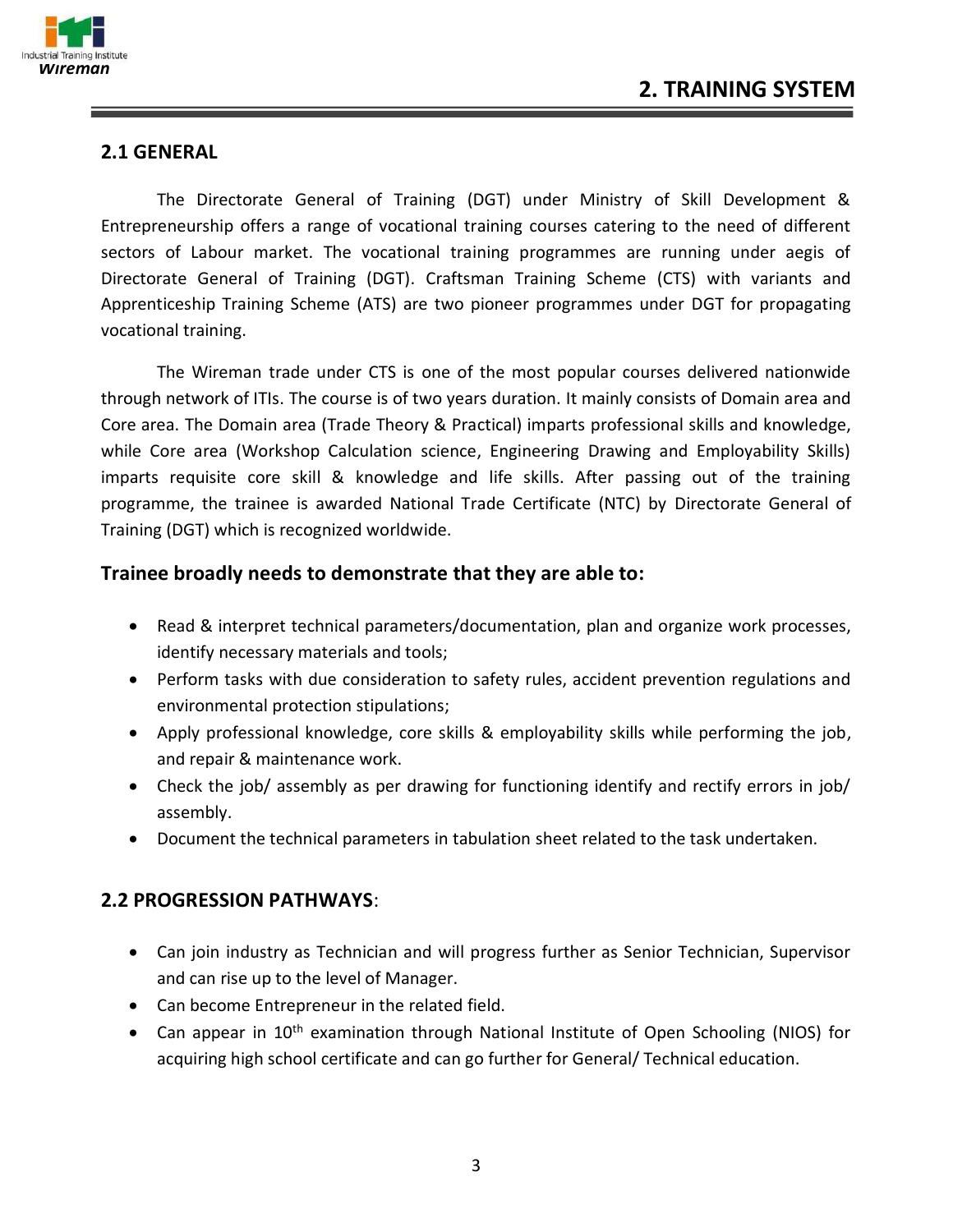

- Can join Apprenticeship programs in different types of industries leading to a National Apprenticeship certificate (NAC).
- Can join Crafts Instructor Training Scheme (CITS) in the trade for becoming an instructor in ITIs.
- Can join Advanced diploma (Vocational) courses conducted by DGT*.*

#### **2.3 COURSE STRUCTURE:**

Table below depicts the distribution of training hours across various course elements during a period of two years: -

| S No.          | <b>Course Element</b>                     | <b>Notional Training Hours</b> |                      |  |
|----------------|-------------------------------------------|--------------------------------|----------------------|--|
|                |                                           | 1 <sup>st</sup> Year           | 2 <sup>nd</sup> Year |  |
| 1              | Professional Skill (Trade Practical)      | 1000                           | 1000                 |  |
| $\overline{2}$ | Professional Knowledge (Trade Theory)     | 280                            | 360                  |  |
| 3              | <b>Workshop Calculation &amp; Science</b> | 80                             | 80                   |  |
| 4              | <b>Engineering Drawing</b>                | 80                             | 80                   |  |
| 5              | <b>Employability Skills</b>               | 160                            | 80                   |  |
|                | Total                                     | 1600                           | 1600                 |  |

#### **2.4 ASSESSMENT & CERTIFICATION**

The trainee will be tested for his skill, knowledge and attitude during the period of course through formative assessment and at the end of the training programme through summative assessment as notified by the DGT from time to time.

a) The **Continuous Assessment** (Internal) during the period of training will be done by **Formative Assessment Method** by testing for assessment criteria listed against learning outcomes. The training institute has to maintain individual *trainee portfolio* as detailed in assessment guideline. The marks of internal assessment will be as per the formative assessment template provided on [www.bharatskills.gov.in.](http://www.bharatskills.gov.in/)

b) The final assessment will be in the form of summative assessment. The All India Trade Test for awarding NTC will be conducted by Controller of examinations, DGT as per the guidelines. The pattern and marking structure is being notified by DGT from time to time. **The learning outcome and assessment criteria will be basis for setting question papers for final assessment. The examiner during final examination will also check** individual trainee's profile as detailed in assessment guideline before giving marks for practical examination.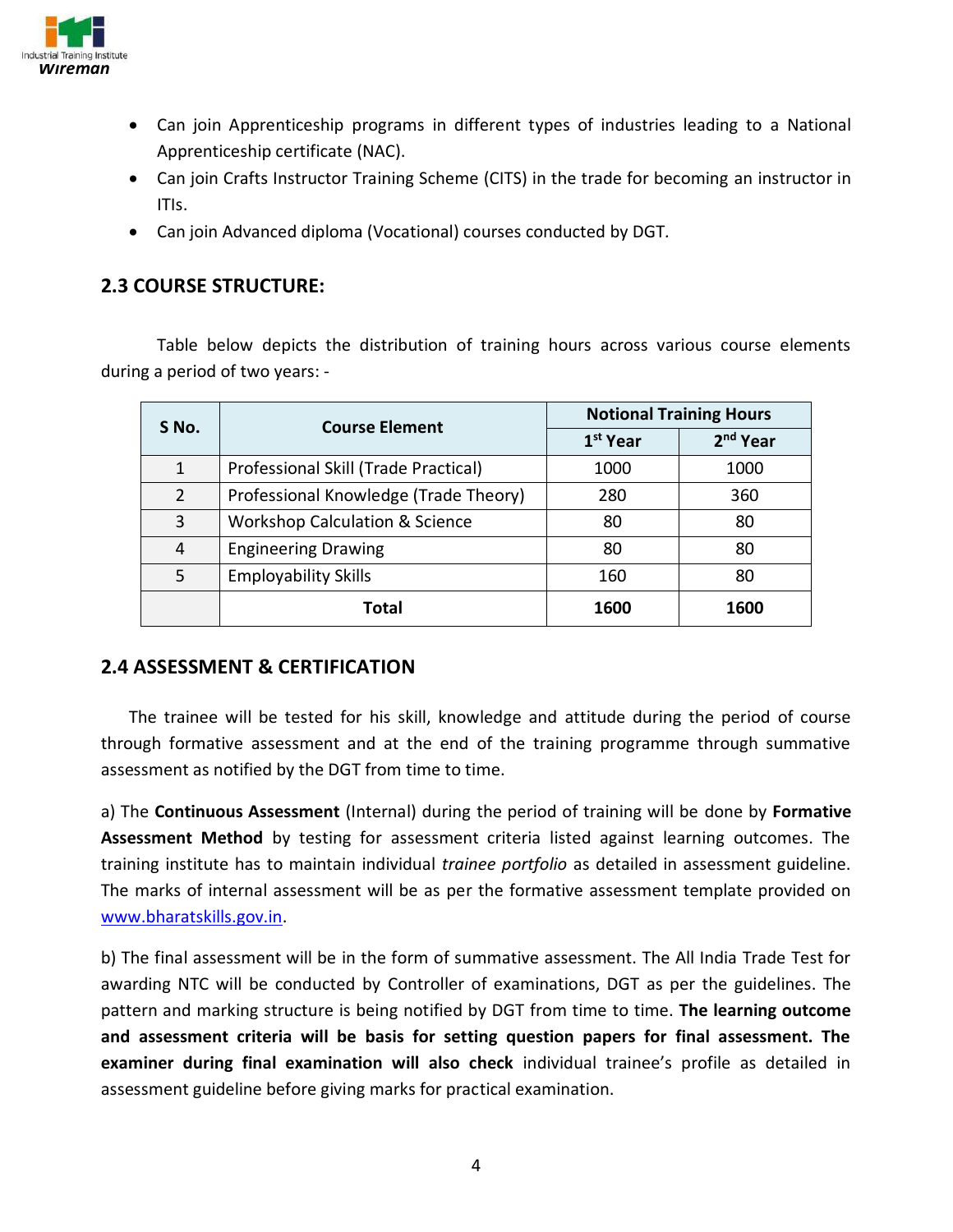

#### **2.4.1 PASS REGULATION**

For the purposes of determining the overall result, weightage of 100% is applied for six months and one year duration courses and 50% weightage is applied to each examination for two years courses. The minimum pass percent for Trade Practical and Formative assessment is 60% & for all other subjects is 33%. There will be no Grace marks.

#### **2.4.2 ASSESSMENT GUIDELINE**

Appropriate arrangements should be made to ensure that there will be no artificial barriers to assessment. The nature of special needs should be taken into account while undertaking the assessment. Due consideration should be given while assessing for teamwork, avoidance/reduction of scrap/wastage and disposal of scrap/waste as per procedure, behavioral attitude, sensitivity to the environment and regularity in training. The sensitivity towards OSHE and self-learning attitude are to be considered while assessing competency.

Assessment will be evidence based comprising the following:

- Job carried out in labs/workshop
- Record book/ daily diary
- Answer sheet of assessment
- Viva-voce
- Progress chart
- Attendance and punctuality
- Assignment
- Project work

Evidences and records of internal (Formative) assessments are to be preserved until forthcoming examination for audit and verification by examining body. The following marking pattern to be adopted while assessing: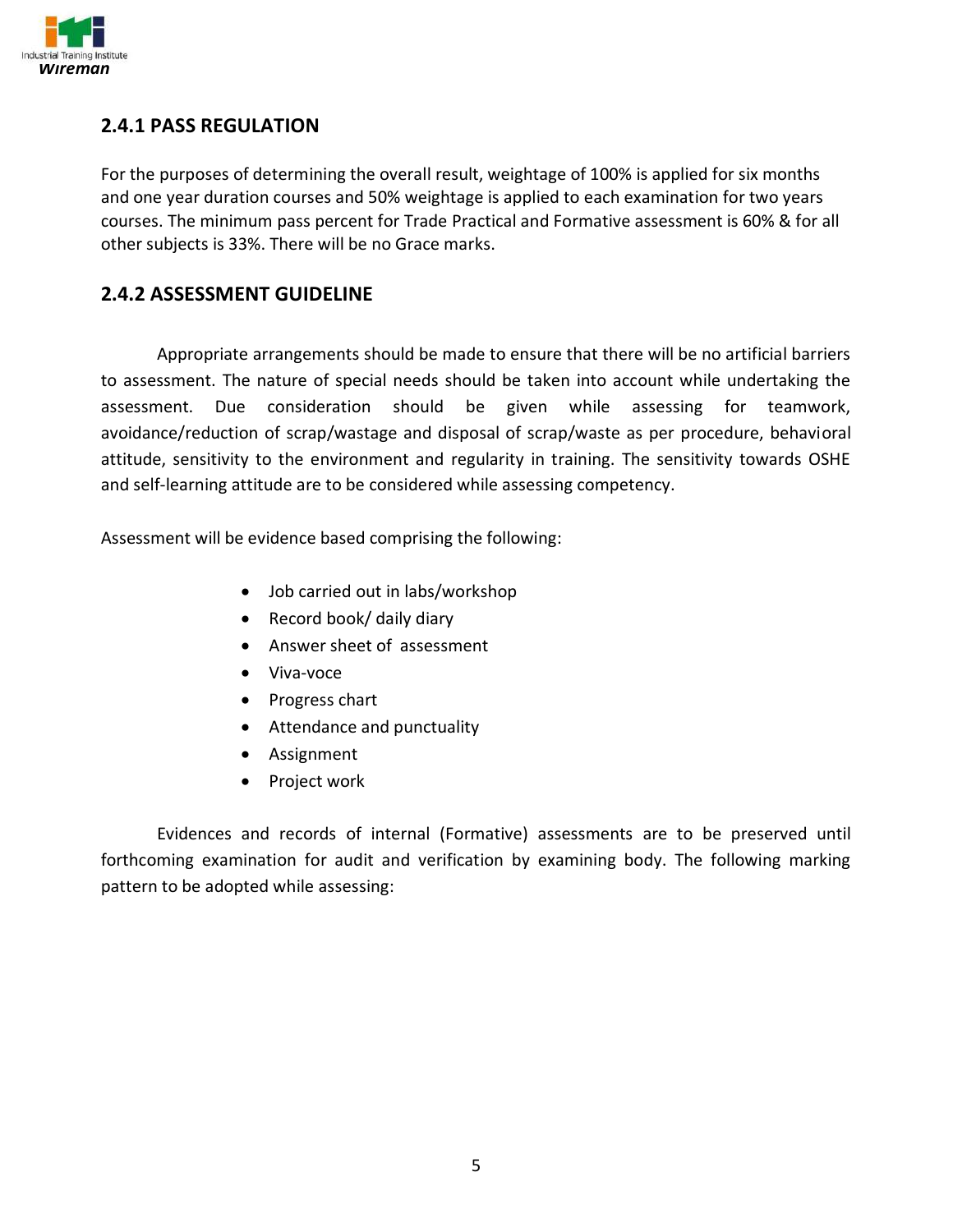

| <b>Performance Level</b>                                                                                                                                                                                                                                                                                                              | <b>Evidence</b>                                                                                                                                                                                                                                                                                                                                         |
|---------------------------------------------------------------------------------------------------------------------------------------------------------------------------------------------------------------------------------------------------------------------------------------------------------------------------------------|---------------------------------------------------------------------------------------------------------------------------------------------------------------------------------------------------------------------------------------------------------------------------------------------------------------------------------------------------------|
| (a) Weightage in the range of 60%-75% to be allotted during assessment                                                                                                                                                                                                                                                                |                                                                                                                                                                                                                                                                                                                                                         |
| For performance in this grade, the candidate<br>should produce work which demonstrates<br>attainment of an acceptable standard of<br>craftsmanship with occasional guidance, and<br>due regard for safety procedures and practices                                                                                                    | • Demonstration of good skill in the use<br>of hand tools, machine tools and<br>workshop equipment.<br>$• 60-70%$<br>accuracy achieved<br>while<br>undertaking different work with those<br>demanded by the component/job.<br>A fairly good level of neatness and<br>consistency in the finish.<br>Occasional support in completing the<br>project/job. |
| (b) Weightage in the range of 75%-90% to be allotted during assessment                                                                                                                                                                                                                                                                |                                                                                                                                                                                                                                                                                                                                                         |
| For this grade, a candidate should produce<br>work which demonstrates attainment of a<br>reasonable standard of craftsmanship, with<br>guidance, and regard for<br>little<br>safety<br>procedures and practices.                                                                                                                      | • Good skill levels in the use of hand<br>tools, machine tools and workshop<br>equipment.<br>• 70-80% accuracy<br>achieved<br>while<br>undertaking different work with those<br>demanded by the component/job.<br>good level of neatness<br>and<br>A<br>consistency in the finish.<br>Little<br>support<br>in completing<br>the<br>project/job.         |
| (c) Weightage in the range of more than 90% to be allotted during assessment                                                                                                                                                                                                                                                          |                                                                                                                                                                                                                                                                                                                                                         |
| For performance in this grade, the candidate, $\vert \bullet \vert$ High skill levels in the use of hand tools,<br>with minimal or no support in organization and<br>execution and with due regard for safety<br>procedures and practices, has produced work<br>which demonstrates attainment of a high<br>standard of craftsmanship. | machine<br>workshop<br>tools<br>and<br>equipment.<br>Above 80% accuracy achieved while<br>undertaking different work with those<br>demanded by the component/job.<br>high level of neatness<br>A<br>and<br>٠<br>consistency in the finish.<br>Minimal or no support in completing<br>the project.                                                       |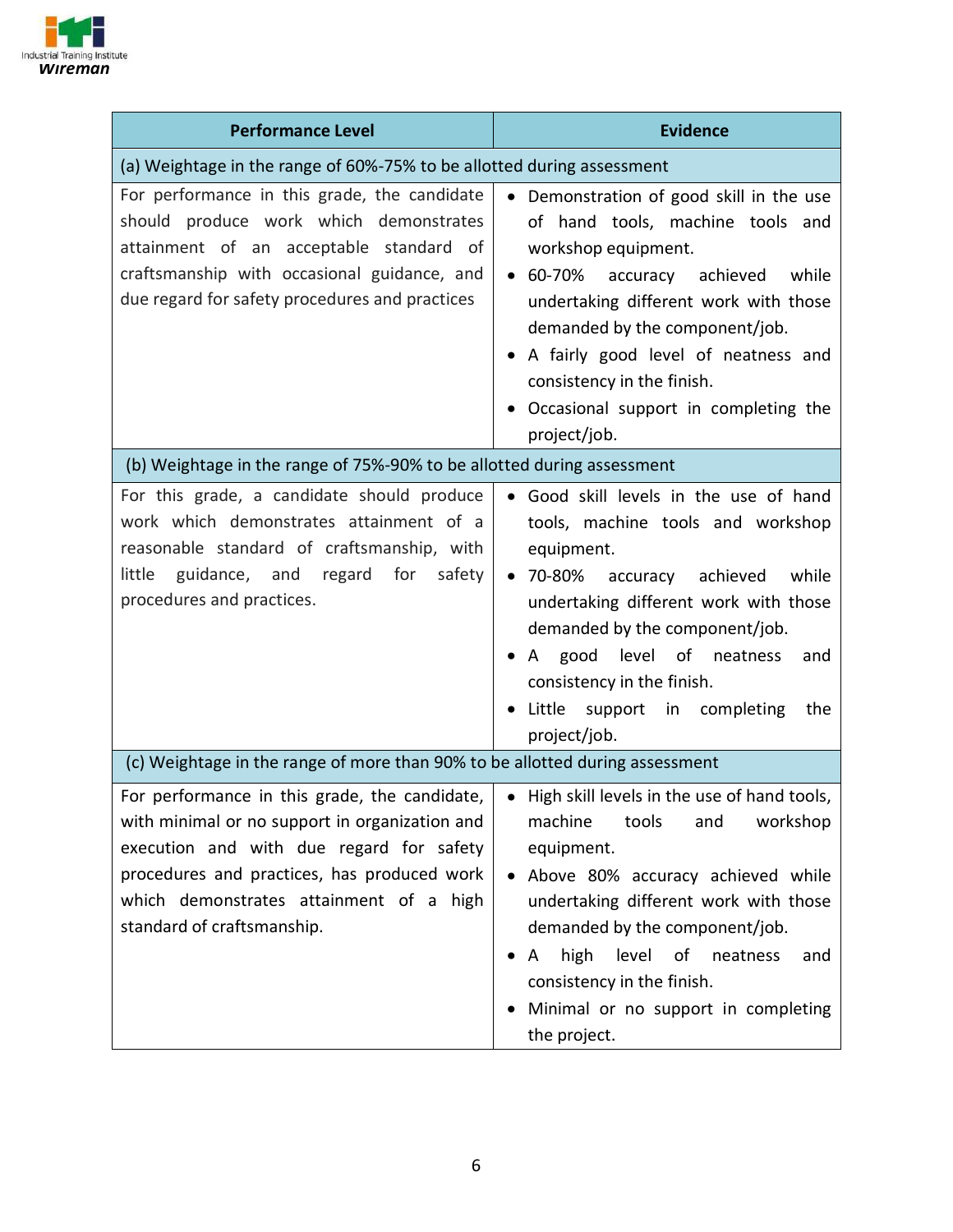

**Wireman, Light and Power;** installs various kinds of electrical wiring such as cleat, conduit, casing, concealed etc. in houses, factories, workshops and other establishments for light and power supply. Studies diagram and plan of wiring and marks light, power and other points accordingly. Fixes wooden pegs, sizes tubes, saws casings, etc. by common carpentry fitting and other processes, according to type of wiring needed. Erects switch boards and fixes switch box casings cleats, conduits ceiling roses, switches, meters etc. according to type and plan of wiring. Draws wire in two way or three-way wiring system as prescribed and makes electrical connections through plugs and switches to different points exercising great care for safety and avoiding short circuit and earthing at any stage of wiring. Fixes fuses and covers as per diagram and insulates all naked wires at diversions and junctions to eliminate chances of short circuit and earthing. Fits light brackets, holders, shades, tube and mercury lights, fans etc, and makes electrical connection as necessary. Tests checks installed wiring for leakage and continuity using megger, removes faults if any and certifies wiring as correct for connecting mains. Checks existing wiring for defects and restores current supply by replacing defective switches, plug sockets, blown fuse etc. or removing short circuits and faulty wiring as necessary. May repair simple electrical domestic appliances.

**Reference NCO-2015:** 7411.0301 – Wireman, Light and Power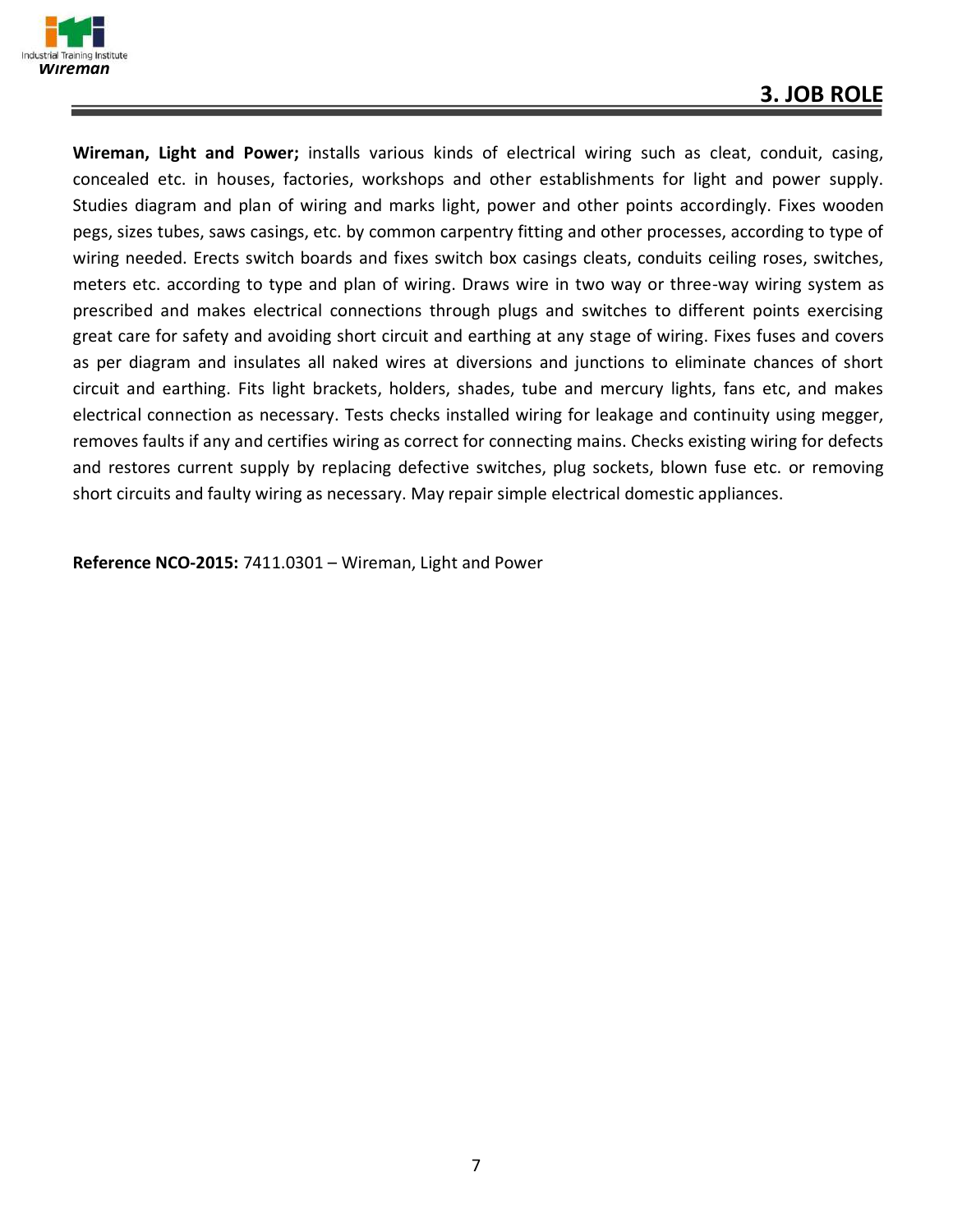

ĩ

### **4. GENERAL INFORMATION**

| <b>Name of the Trade</b>                        | <b>WIREMAN</b>                                                                                                                                                                                                                          |
|-------------------------------------------------|-----------------------------------------------------------------------------------------------------------------------------------------------------------------------------------------------------------------------------------------|
| <b>Trade Code</b>                               | DGT/1009                                                                                                                                                                                                                                |
| <b>NCO - 2015</b>                               | 7411.0301                                                                                                                                                                                                                               |
| <b>NSQF Level</b>                               | Level - 4                                                                                                                                                                                                                               |
| <b>Duration of Craftsmen</b><br><b>Training</b> | Two Years (3200 Hours)                                                                                                                                                                                                                  |
| <b>Entry Qualification</b>                      | Passed 8 <sup>th</sup> class examination                                                                                                                                                                                                |
| <b>Minimum Age</b>                              | 14 years as on first day of academic session.                                                                                                                                                                                           |
| <b>Eligibility for PwD</b>                      | LD, LC, DW, AA, DEAF, HH                                                                                                                                                                                                                |
| Unit Strength (No. Of<br><b>Students)</b>       | 20 (There is no separate provision of supernumerary seats)                                                                                                                                                                              |
| <b>Space Norms</b>                              | 88 Sq. m                                                                                                                                                                                                                                |
| <b>Power Norms</b>                              | 5 KW                                                                                                                                                                                                                                    |
| <b>Instructors Qualification for:</b>           |                                                                                                                                                                                                                                         |
| 1. Wireman Trade                                | B.Voc/Degree in Electrical/ Electrical and Electronics Engineering<br>from AICTE/UGC recognized Engineering College/ university with one<br>year experience in the relevant field.<br><b>OR</b>                                         |
|                                                 | 03 years Diploma in Electrical / Electrical and Electronics Engineering<br>from AICTE recognized board of technical education or relevant<br>Advanced Diploma (Vocational) from DGT with two years experience<br>in the relevant field. |
|                                                 | <b>OR</b>                                                                                                                                                                                                                               |
|                                                 | NTC/NAC passed in the Trade of "Wireman" with three years'<br>experience in the relevant field.                                                                                                                                         |
|                                                 | <b>Essential Qualification:</b>                                                                                                                                                                                                         |
|                                                 | Relevant National Craft Instructor Certificate (NCIC) in any of the                                                                                                                                                                     |
|                                                 | variants under DGT.                                                                                                                                                                                                                     |
|                                                 | Note: Out of two Instructors required for the unit of $2(1+1)$ , one                                                                                                                                                                    |
|                                                 | must have Degree/Diploma and other must have NTC/NAC                                                                                                                                                                                    |
|                                                 | qualifications. However both of them must possess NCIC in any of                                                                                                                                                                        |
|                                                 | its variants.                                                                                                                                                                                                                           |
| 2. Workshop Calculation                         | AICTE/UGC<br>B.Voc/Degree<br>from<br>Engineering<br>recognized<br>in                                                                                                                                                                    |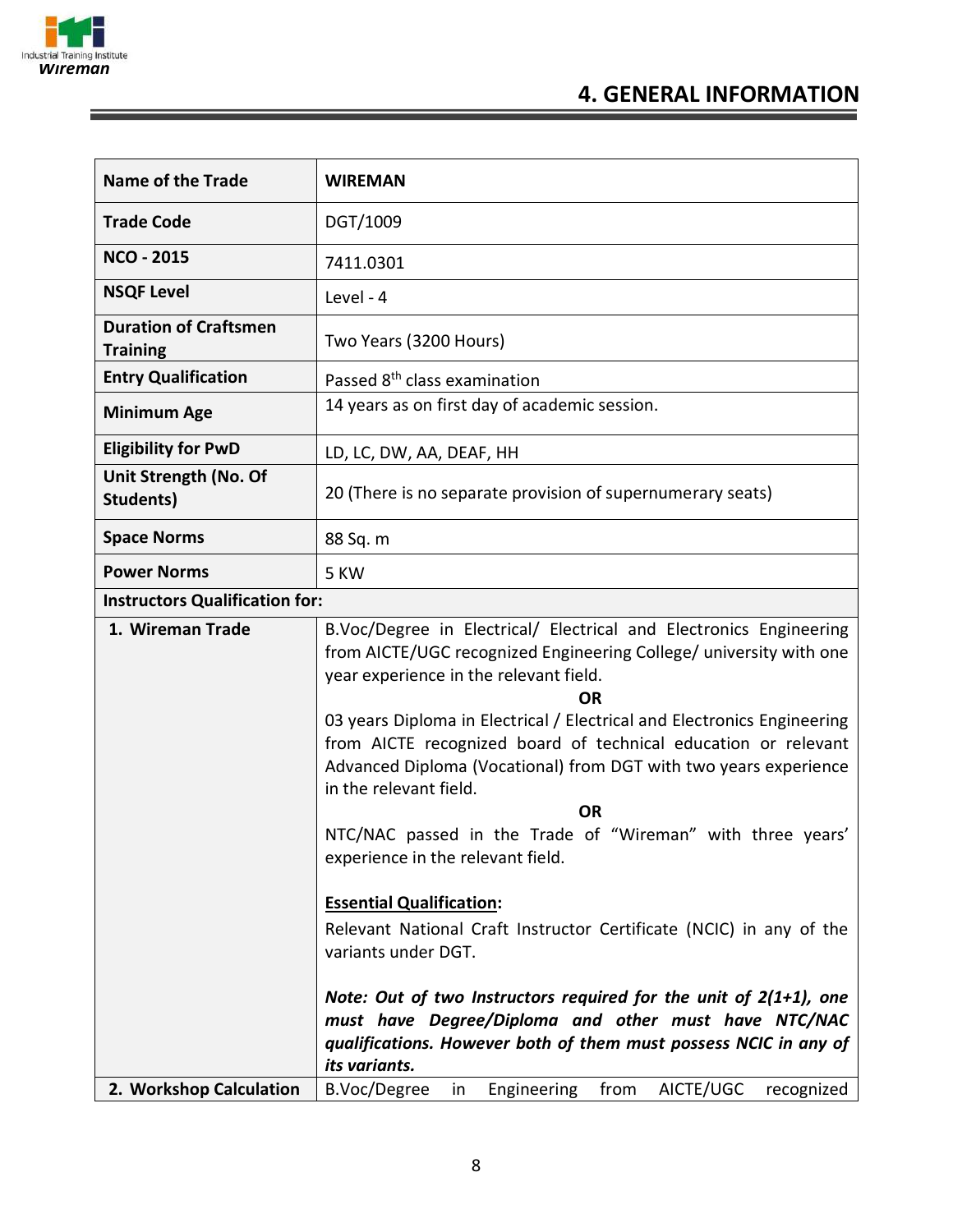

| & Science                                     | Engineering College/ university with one-year experience in the        |  |  |
|-----------------------------------------------|------------------------------------------------------------------------|--|--|
|                                               | relevant field.<br><b>OR</b>                                           |  |  |
|                                               | 03 years Diploma in Engineering from AICTE recognized board of         |  |  |
|                                               | technical education or relevant Advanced Diploma (Vocational) from     |  |  |
|                                               | DGT with two years experience in the relevant field.                   |  |  |
|                                               | <b>OR</b>                                                              |  |  |
|                                               | NTC/ NAC in any one of the engineering trades with three years'        |  |  |
|                                               | experience.                                                            |  |  |
|                                               | <b>Essential Qualification:</b>                                        |  |  |
|                                               | National Craft Instructor Certificate (NCIC) in relevant trade         |  |  |
|                                               | <b>OR</b>                                                              |  |  |
|                                               | NCIC in RoDA or any of its variants under DGT.                         |  |  |
| 3. Engineering Drawing                        | Engineering from<br>B.Voc/Degree<br>in<br>AICTE/UGC<br>recognized      |  |  |
|                                               | Engineering College/ university with one-year experience in the        |  |  |
|                                               | relevant field.<br><b>OR</b>                                           |  |  |
|                                               | 03 years Diploma in Engineering from AICTE recognized board of         |  |  |
|                                               | technical education or relevant Advanced Diploma (Vocational) from     |  |  |
|                                               | DGT with two years' experience in the relevant field.                  |  |  |
|                                               | OR                                                                     |  |  |
|                                               | NTC/ NAC in any one of the Electrical, Electronics & IT Trade group    |  |  |
|                                               | (Gr-II) trades categorized under Engg. Drawing'/ D'man Mechanical /    |  |  |
|                                               | D'man Civil' with three years' expeence.                               |  |  |
|                                               | <b>Essential Qualification:</b>                                        |  |  |
|                                               | National Craft Instructor Certificate (NCIC) in relevant trade         |  |  |
|                                               | <b>OR</b>                                                              |  |  |
|                                               | NCIC in RoDA / D'man (Mech / civil) or any of its variants under DGT.  |  |  |
| 4. Employability Skill                        | MBA/BBA/Any Graduate/Diploma in any discipline with Two years'         |  |  |
|                                               | experience with short term ToT Course in Employability Skills from     |  |  |
|                                               | DGT institutes.                                                        |  |  |
|                                               | (Must have studied English/ Communication Skills and Basic             |  |  |
|                                               | Computer at 12th / Diploma level and above)                            |  |  |
|                                               | <b>OR</b>                                                              |  |  |
|                                               | Existing Social Studies Instructors in ITIs with short term ToT Course |  |  |
|                                               | in Employability Skills from DGT institutes.                           |  |  |
| 5. Minimum Age for                            | 21 Years                                                               |  |  |
| <b>Instructor</b><br><b>List of Tools and</b> |                                                                        |  |  |
| <b>Equipment</b>                              | As per Annexure - I                                                    |  |  |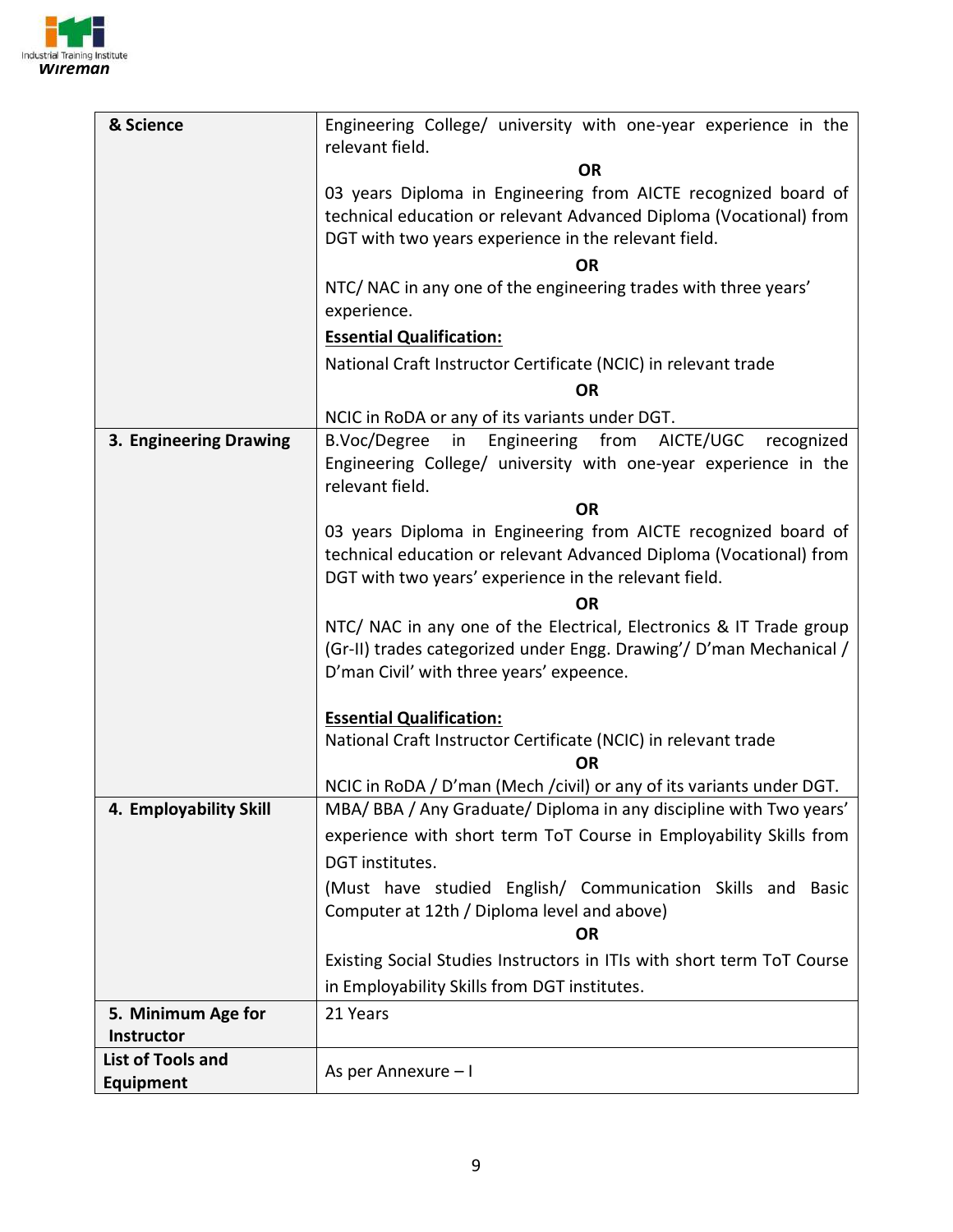

| Distribution of training on hourly basis: (Indicative only) |                           |                                  |                               |                        |                         |                                |
|-------------------------------------------------------------|---------------------------|----------------------------------|-------------------------------|------------------------|-------------------------|--------------------------------|
| Year                                                        | <b>Total Hrs</b><br>/week | <b>Trade</b><br><b>Practical</b> | <b>Trade</b><br><b>Theory</b> | Workshop<br>Cal. & Sc. | Engg.<br><b>Drawing</b> | Employability<br><b>Skills</b> |
| 1 <sup>st</sup>                                             | 40 Hours                  | 25 Hours                         | 7 Hours                       | 2 Hours                | 2 Hours                 | 4 Hours                        |
| 2 <sub>nd</sub>                                             | 40 Hours                  | 25 Hours                         | 9 Hours                       | 2 Hours                | 2 Hours                 | 2 Hours                        |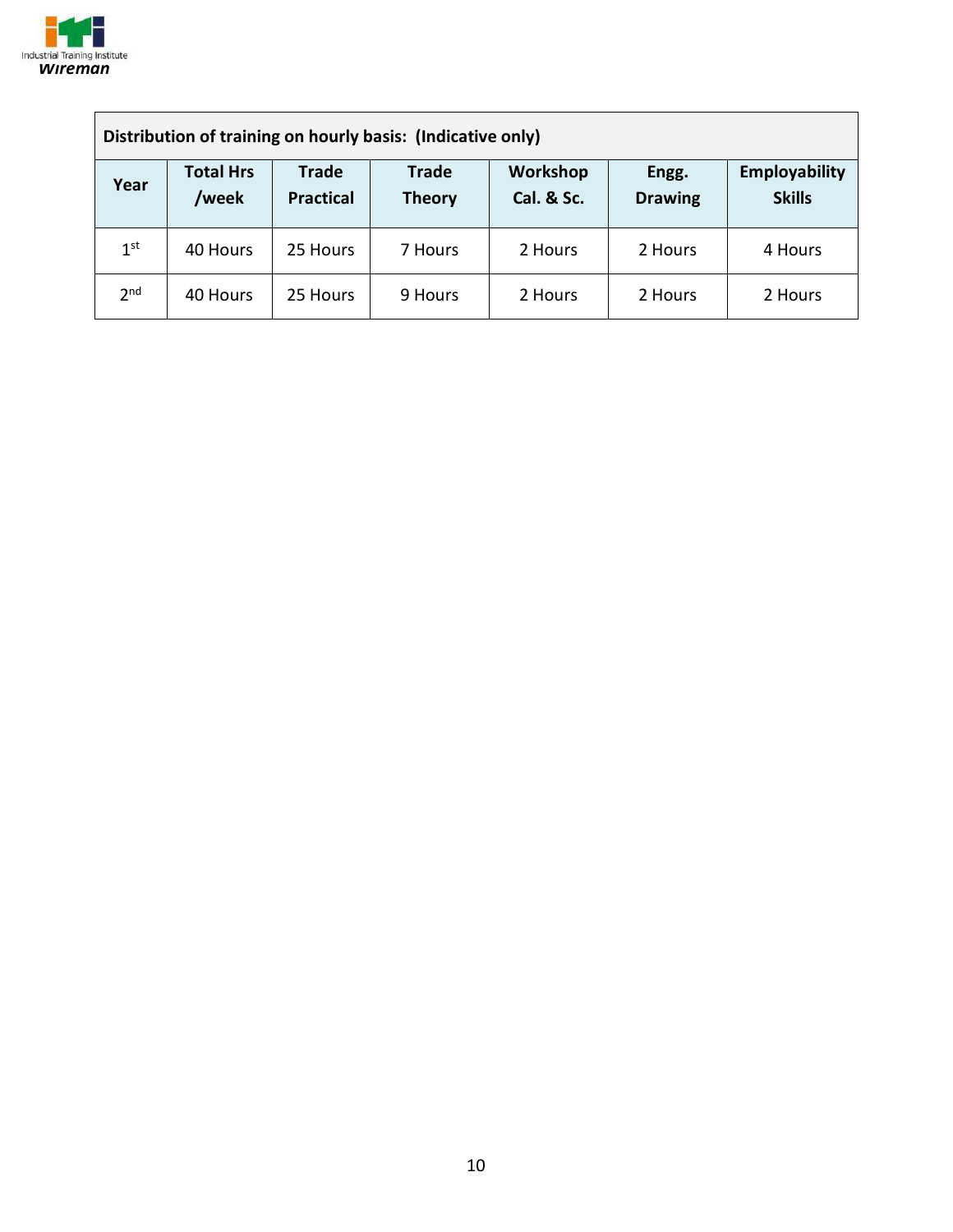

*Learning outcomes are a reflection of total competencies of a trainee and assessment will be carried out as per the assessment criteria.*

#### **5.1 LEARNING OUTCOMES (TRADE SPECIFIC)**

#### **FIRST YEAR:**

- 1. Make good quality electrical wire joints for single and multi strand conductors suitable for applications with soldering following electrical safety precautions.
- 2. Draw and set up DC and AC circuits including R-L-C circuits with accurate measurement of voltage, current, resistance, power, power factor and energy using ammeter, voltmeter, ohm-meter, watt-meter, energy meter, power factor meter and phase sequence tester with proper care and safety.
- 3. Plan, draw, estimate material, wire up and test different type of domestic wiring circuits as per Indian Electricity rules and taking care of quality. Construction and working of MCB & ELCB. Test a domestic wiring installation using Megger.
- 4. Identify the type of batteries, construction, working and application of Ni-cadmium, lithium cell, lead acid cell etc. Demonstrate their charging and discharging, choosing appropriate method and carryout the installation and routine maintenance with due care and safety.
- 5. Make choices to carry out basic jobs of marking out the components for filing, drilling, and riveting, fitting and assembled using different components independently.
- 6. Plan and install Pipe & Plate earthing. Measure earth resistance by earth tester.
- 7. Select and perform electrical/ electronic measurements with appropriate instrument.
- 8. Plan and execute electrical illumination system viz. FL tube, HPMV lamp, HPSV lamp, Halogen & metal halide lamp, CFL, LED lamp etc.
- 9. Plan, draw, estimate material, wire up and test different type of industrial wiring circuits as per Indian Electricity rules and taking care of quality.
- 10. Plan, draw, estimate material, wire up and test different type of commercial and computer networking wiring circuits as per Indian Electricity rules and taking care of quality.

#### **SECOND YEAR:**

11. Construct and test Half–wave, full-wave, and bridge rectifiers with filter & without filter. Troubleshoot and service of DC regulated power supply.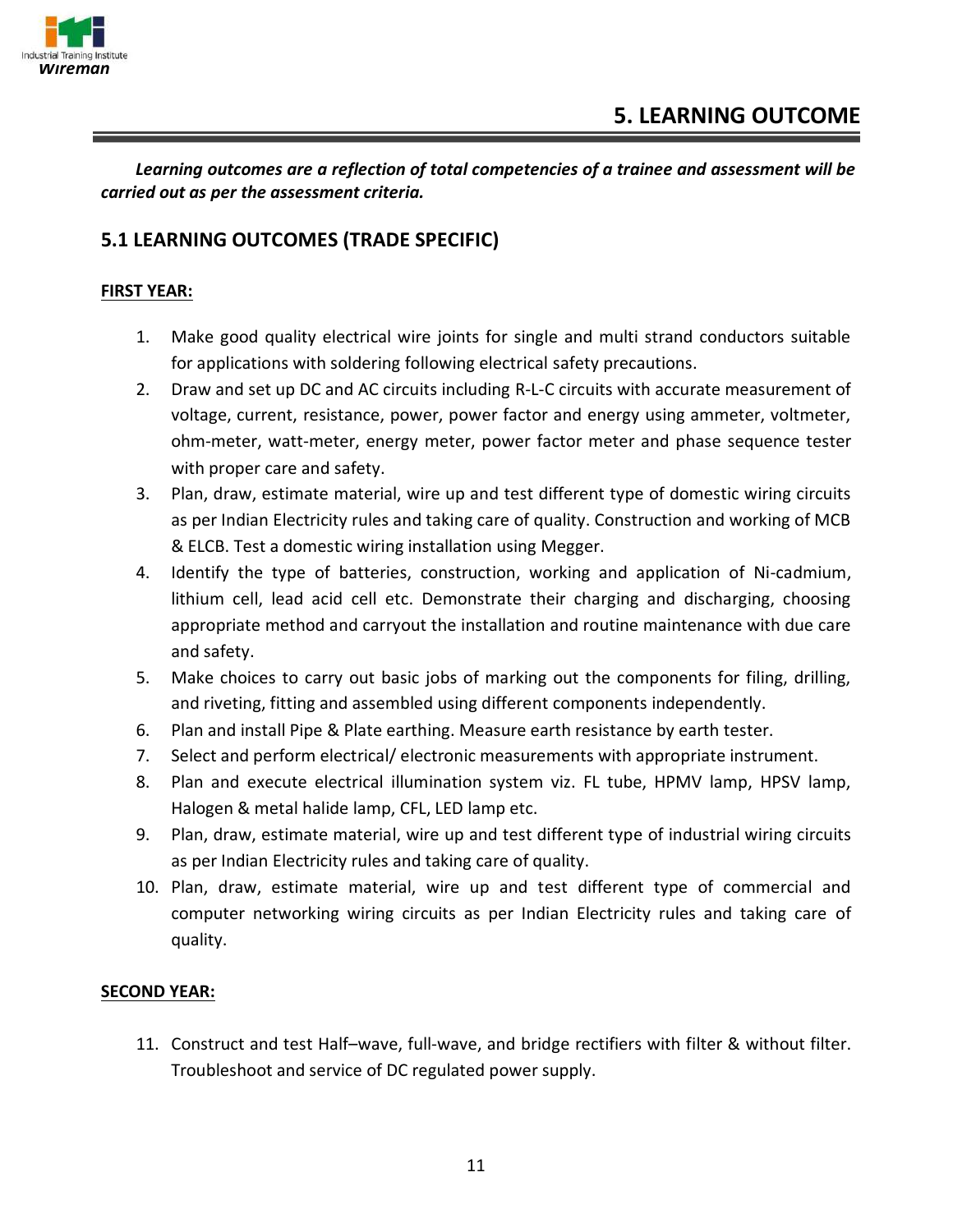

- 12. Interpret the constructional features, working principles of DC machine. Starting with suitable starter, running, forward and reverse operation and speed control of DC motors. Conduct the load performance test of DC machine with due care and safety. Maintain and troubleshoot of DC machines.
- 13. Interpret the constructional features, working principles of single phase and 3 phase AC motors. Starting with suitable starter, running, forward and reverse operation and speed control of AC motors with due care and safety.
- 14. Interpret the constructional features, working principles of Alternator set. Test, Wire-up and run alternator. Synchronization of Alternator with due care and safety.
- 15. Interpret the types, constructional features, working principles of transformer (single & three phase) Connect and test Transformer.
- 16. Prepare single line diagram and layout plan of electrical transmission & distribution systems and power plants with knowledge of principle applied. Make and test power connection to substation equipments with care and safety.
- 17. Select, assemble, test and wire-up control panel.
- 18. Plan, estimate and costing of different types of wiring system as per Indian Electricity rule.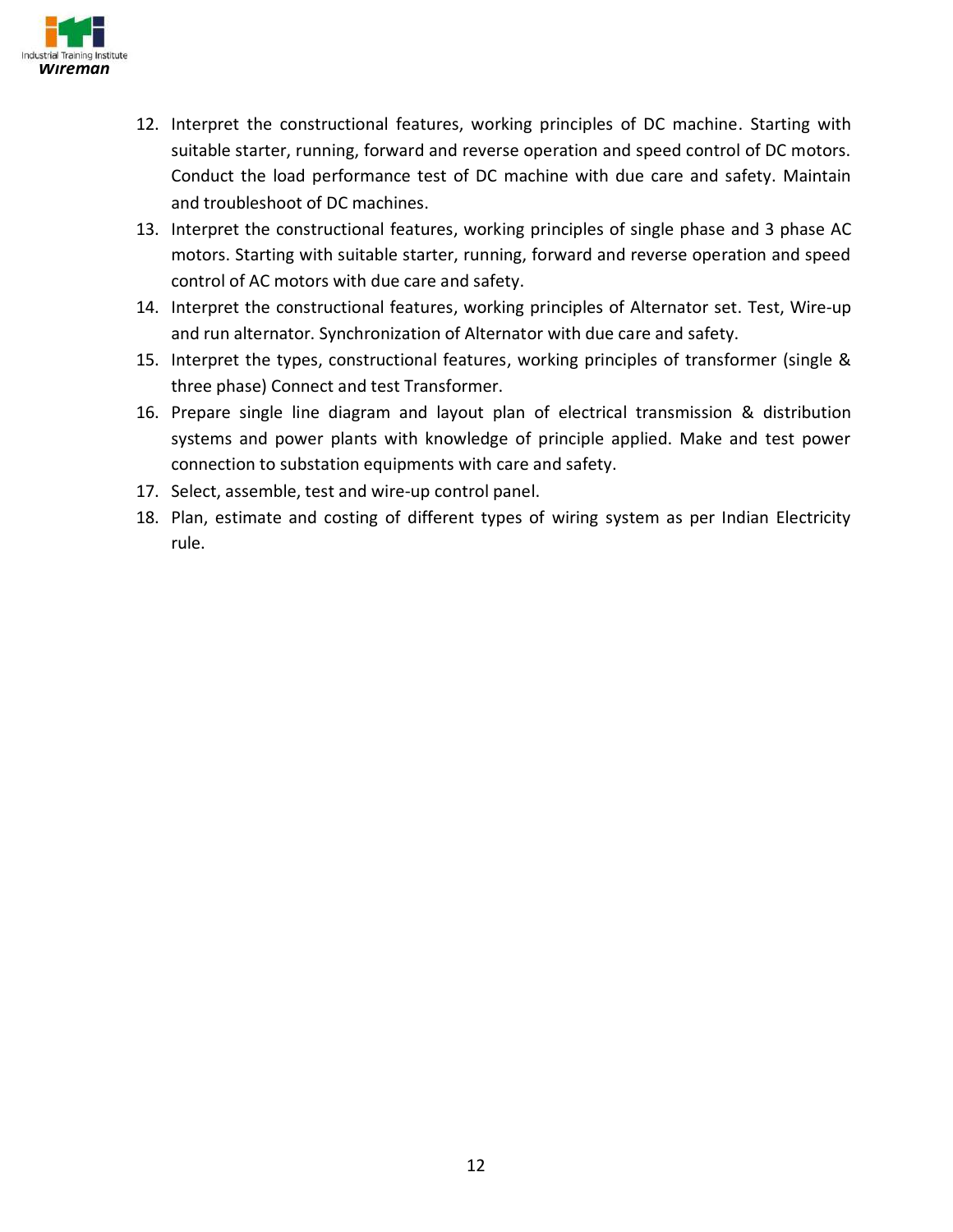

E

# **6. ASSESSMENT CRITERIA**

| <b>LEARNING OUTCOMES</b> |                               | <b>ASSESSMENT CRITERIA</b>                                              |
|--------------------------|-------------------------------|-------------------------------------------------------------------------|
|                          |                               | <b>FIRST YEAR</b>                                                       |
|                          | good<br>1. Make<br>quality    | Observe safety/ precaution during joints & soldering.                   |
|                          | electrical wire joints for    | Make simple straight twist and rat-tail joints in single strand         |
|                          | single and multi strand       | conductors.                                                             |
|                          | conductors suitable for       | Make married and 'T' (Tee) joint in stranded conductors.                |
|                          | applications<br>with          | Prepare a Britannia straight and 'T' (Tee) joint in bare conductors.    |
|                          | soldering following           | Prepare western union joint in bare conductor.                          |
|                          | electrical<br>safety          | Solder the finished copper conductor joints with precaution.            |
|                          | precautions.                  | Prepare termination of cable lugs by using crimping tool.               |
|                          |                               |                                                                         |
|                          | 2. Draw and set up DC and     | Identify types of wires, cables and verify their specifications.        |
|                          | AC circuits including R-L-C   | Verify the characteristics of series, parallel and its combination      |
|                          | with accurate<br>circuits     | circuit.                                                                |
|                          | measurement of voltage,       | Analyze the effect of the short and open in series and parallel         |
|                          | resistance,<br>current,       | circuits.                                                               |
|                          | power, power factor and       | Verify the relation of voltage components of R.L.C. series circuit in   |
|                          | energy using ammeter,         | AC.                                                                     |
|                          | voltmeter,<br>ohm-meter,      | Determine the power factor by direct and indirect methods in an AC      |
|                          | watt-meter,<br>energy         | single phase R, L, C parallel circuit.                                  |
|                          | factor<br>meter,<br>power     | Identify the phase sequence of a $3 \phi$ supply using a phase-sequence |
|                          | phase<br>meter and            | meter.                                                                  |
|                          | with<br>sequence tester       | Prepare / connect a lamp load in star and delta and determine           |
|                          | proper care and safety.       | relationship between line and phase values with precaution.             |
|                          |                               | Connect balanced and unbalanced loads in 3 phase star system and        |
|                          |                               | measure the power of 3 phase loads with safety/ precaution.             |
|                          |                               |                                                                         |
|                          | estimate<br>3. Plan,<br>draw, | Comply with safety & IE rules when performing the domestic wiring.      |
|                          | material, wire up, test       | Identify the parts of MCB & ELCB and test its operation.                |
|                          | different type of domestic    | Identify the types of fuses their ratings and applications.             |
|                          | wiring circuits<br>as<br>per  | Prepare and mount the energy meter board with due care.                 |
|                          | Indian Electricity rules and  | Draw and wire up the consumers main board with ICDP switch and          |
|                          | taking care of quality.       | distribution fuse box.                                                  |
|                          | Construction<br>and           | Draw and wire-up to control lamp controlled from 2 places (stair        |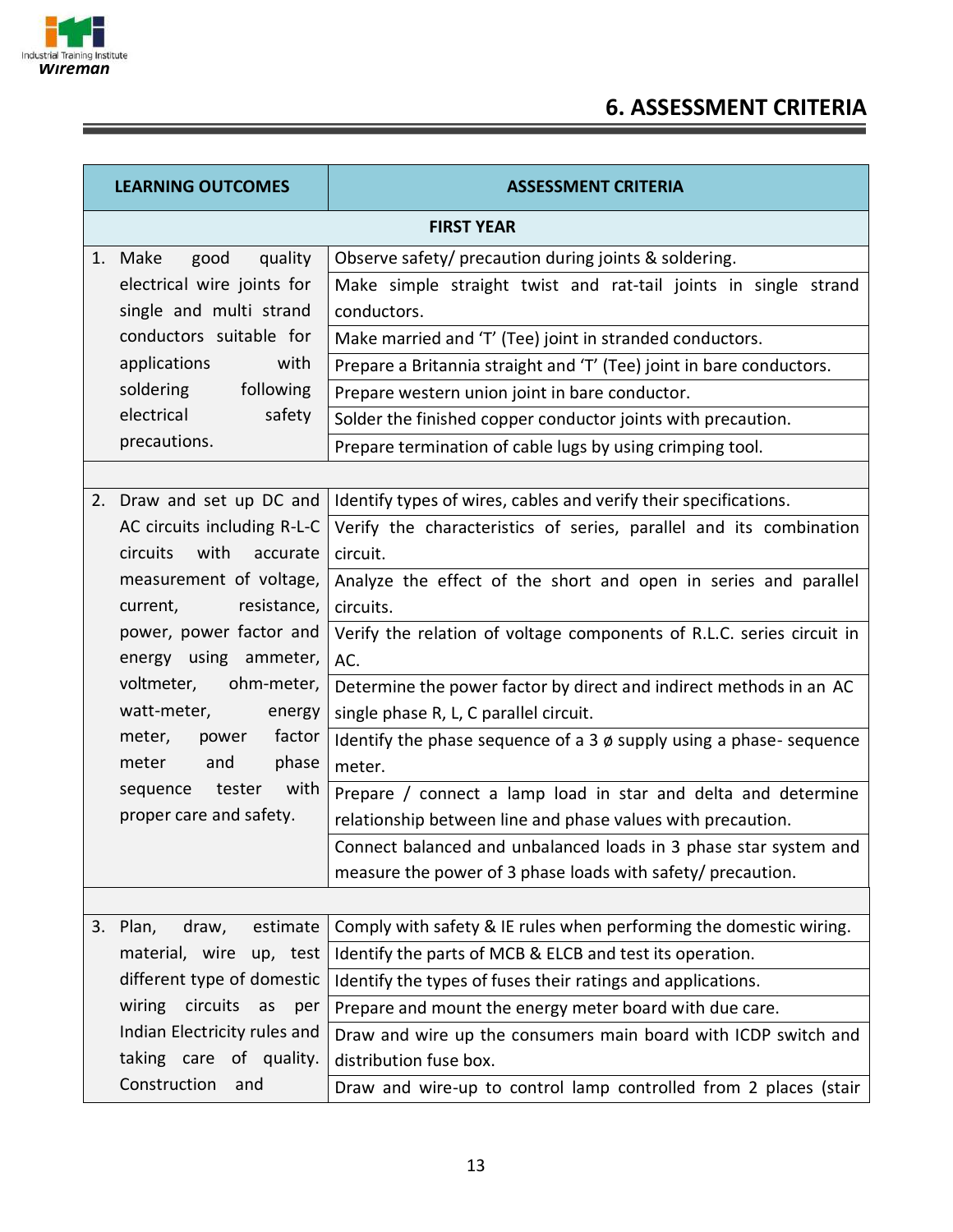

|    | working of MCB & ELCB.        | case wiring) on batten wiring as per IE rule.                       |
|----|-------------------------------|---------------------------------------------------------------------|
|    | Test a domestic wiring        | Draw and wire-up single phase domestic pump set in PVC conduit      |
|    | installation using Megger.    | wiring as per IE rule.                                              |
|    |                               | Draw and wire-up in casing capping one lamp controlled from 3       |
|    |                               | different places using intermediate switch as per IE rule.          |
|    |                               | Wire -up in PVC conduit wiring for calling bell/buzzer & test them. |
|    |                               | Estimate the material for wiring in PVC casing & capping for two    |
|    |                               | lamps, one fan and one 6A socket outlet & wire-up.                  |
|    |                               | Test a domestic wiring installation by using Megger.                |
|    |                               |                                                                     |
|    | 4. Identify the<br>οf<br>type | Assemble a DC source 6V/500 mA using 1.5V cells.                    |
|    | batteries,<br>construction,   | Determine the Formative resistance of cell and make grouping of     |
|    | working and application       | cells.                                                              |
|    | Ni-cadmium, lithium<br>οf     | Identify the parts of a battery charger and test for its operation. |
|    | cell, lead acid cell etc.     | Demonstrate charging of battery and test for its condition with     |
|    | Demonstrate<br>their          | safety/ precaution.                                                 |
|    | charging and discharging,     | Installation and maintenance of batteries.                          |
|    | choosing<br>appropriate       | Maintain, service and troubleshoot a battery charger.               |
|    | method and carryout the       |                                                                     |
|    | installation and routine      |                                                                     |
|    | maintenance with<br>due       |                                                                     |
|    | care and safety.              |                                                                     |
|    |                               |                                                                     |
| 5. | Make choices to carry out     | Identify the trade hand tools; Demonstrate their uses with safety,  |
|    | basic jobs of marking out     | care & maintenance.                                                 |
|    | the components for filing,    | Prepare a simple half lap joint using firmer chisel with safety.    |
|    | drilling,<br>and<br>riveting, | Prepare tray using sheet metal with the safety                      |
|    | assembled<br>fitting<br>and   | Demonstrate fixing surface mounting type of accessories.            |
|    | different<br>using            | Perform connection of electrical accessories.                       |
|    | components                    | Make and wire up of a test board and test it.                       |
|    | independently.                |                                                                     |
|    |                               |                                                                     |
|    | 6. Plan and install Pipe &    | Measure soil conductivity                                           |
|    | Plate earthing. Measure       | Install the pipe earthing and test it.                              |
|    | earth resistance by earth     | Install the plate earthing and test it.                             |
|    | tester.                       | Measure the earth electrode resistance using earth tester.          |
|    |                               | Carry out earth resistance improvement.                             |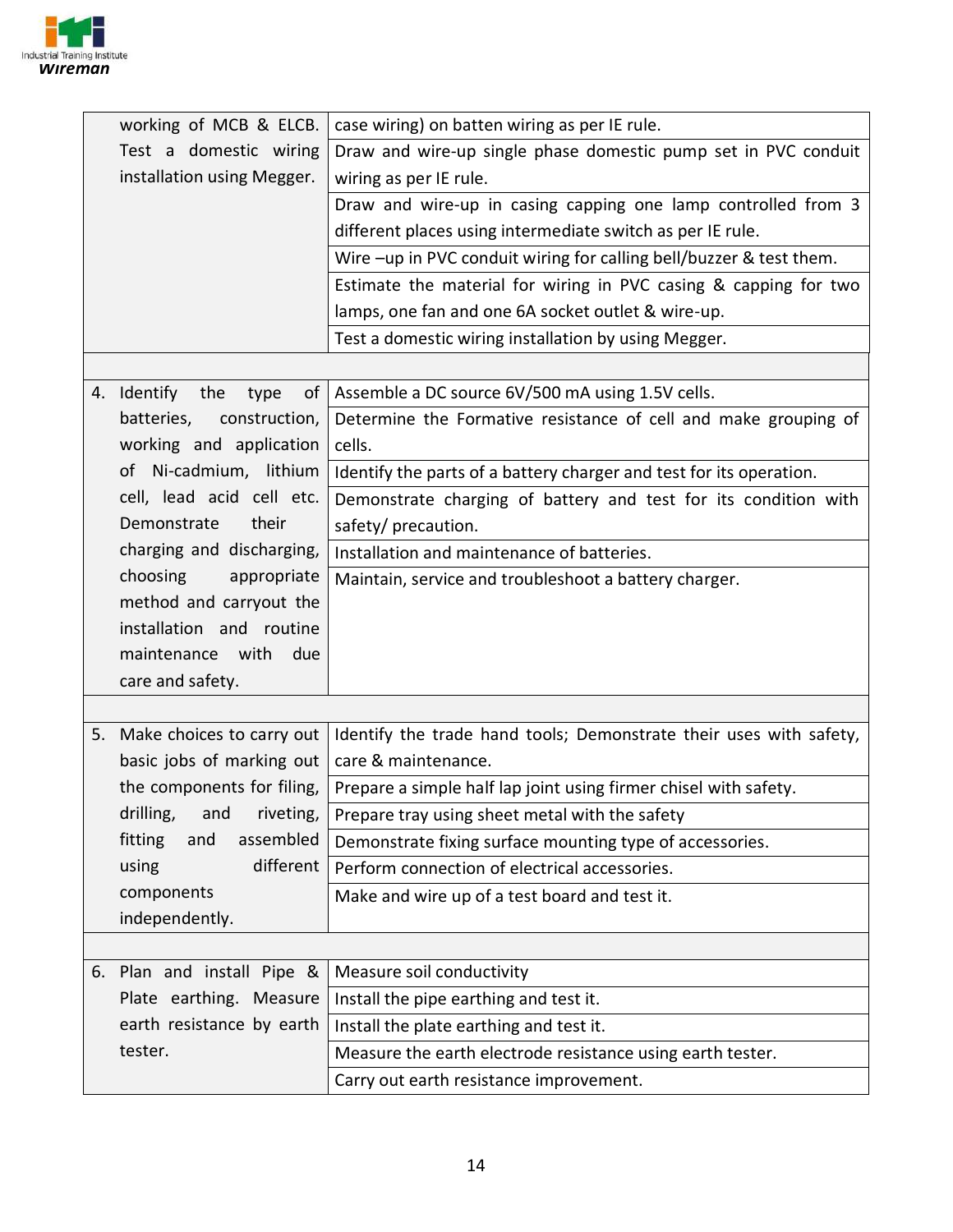

| 7. Select<br>perform<br>and   | Identify the type of electrical instruments.                            |
|-------------------------------|-------------------------------------------------------------------------|
| electronic<br>electrical/     | Determine the measurement errors while measuring resistance by          |
| with<br>measurements          | voltage drop method.                                                    |
| appropriate instrument.       | Extend the range of MC voltmeter and ammeter.                           |
|                               | Measure the power and energy in a single & three phase circuit using    |
|                               | wattmeter and energy meter with CT and PT.                              |
|                               | Test single phase energy meter for its errors.                          |
|                               | Measure the value of resistance, voltage and current using digital      |
|                               | multimeter.                                                             |
|                               | Measure the power factor in poly-phase circuit and verify the same      |
|                               | with voltmeter, ammeter, wattmeter readings.                            |
|                               | Calibrate analog instruments.                                           |
|                               | Measure frequency by frequency meter.                                   |
|                               | Use meggar for insulation testing                                       |
|                               |                                                                         |
| 8. Plan<br>execute<br>and     | Install light fitting with reflectors for direct and indirect lighting. |
| illumination<br>electrical    | Assemble and connect a & single twin tube F.L.                          |
| system viz. FL tube, HPMV     | Connect, install and test the H.P.M.V, H.P.S.V, Halogen & metal         |
| <b>HPSV</b><br>lamp,<br>lamp, | hallide lamp with accessories.                                          |
| Halogen & metal halide        | Prepare and test a decorative serial lamp set for 190 V using 6V bulb   |
| lamp, CFL, LED lamp etc.      | and flasher.                                                            |
|                               | Connect the neon sign with the accessories and test it.                 |
|                               | Assemble and install solar photo voltaic light.                         |
|                               | Install light fitting for show case window lighting.                    |
|                               | Install & test CFL & LED lamps.                                         |
|                               | Measure intensity of light using LUX Meter.                             |
|                               |                                                                         |
| 9. Plan,<br>draw,<br>estimate | Comply with safety & IE rules when performing the Industrial wiring.    |
| material, wire up, test       | Wire-up PVC Conduit wiring for lighting circuit & 3 phase motor         |
| different type of industrial  | circuit with due care and safety.                                       |
| wiring circuits<br>as<br>per  | Estimate the material required for the given layout for metal conduit   |
| Indian Electricity rules and  | wiring for 3 phase 3 HP squirrel cage induction motor & wire-up as      |
| taking care of quality.       | per IE rule.                                                            |
|                               | Make termination to the feeder cable in bus bar & to service cable      |
|                               | through plug-in box with due care and safety.                           |
|                               | Erect a bus bar chamber on an angle iron board and wire-up for 3        |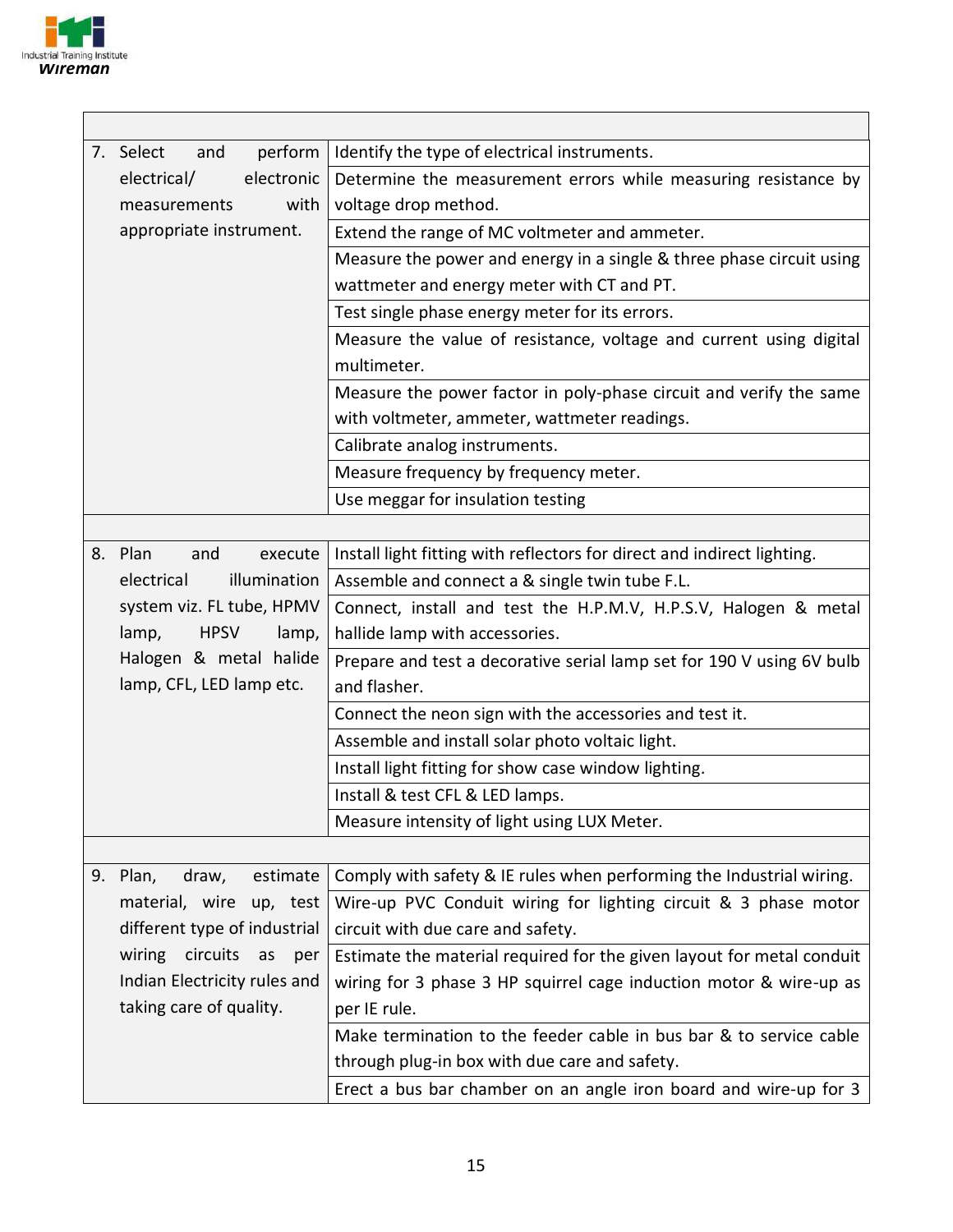

|                                                        | phase induction motor with due care and safety.                            |
|--------------------------------------------------------|----------------------------------------------------------------------------|
|                                                        | Determine the size of cable for main & distribution board of a             |
|                                                        | workshop.                                                                  |
|                                                        | Test an industrial wiring installation by using Megger.                    |
|                                                        |                                                                            |
| 10. Plan,<br>draw,<br>estimate                         | Estimate the material for PVC channel wiring for telephone intercom        |
| material, wire up and test                             | having 5 instruments from main distribution frame (MDF) with due           |
| different<br>οf<br>type                                | care.                                                                      |
| commercial<br>and                                      | Estimate the material and wire-up PVC concealed conduit wiring of          |
| networking<br>computer                                 | three phase installation of 3 stores office building having 4 lamps, 2     |
| wiring circuits as<br>per                              | fans, one 5 A socket outlet and one buzzer in each room with ELCB          |
| Indian Electricity rules and                           | protection as per IE rule.                                                 |
| taking care of quality.                                | Draw and wire up a bank/hostel/hospital/commercial establishment           |
|                                                        | in PVC conduit as per IE rule.                                             |
|                                                        | Test a commercial wiring installation by using Megger.                     |
|                                                        | Wire up and test LAN wiring with due care.                                 |
|                                                        | Install co axial cable from dish antenna to Television set.                |
|                                                        | Prepare and connect batteries with UPS with due care and safety.           |
|                                                        | Install and test UPS in the circuit with due care and safety.              |
|                                                        | <b>SECOND YEAR</b>                                                         |
| 11. Construct and test Half-                           | Demonstrate soldering of components.                                       |
| full-wave,<br>wave,<br>and                             | Identify passive /active components by visual appearance, Code             |
| bridge rectifiers with filter                          | number and test for their condition.                                       |
| & without filter. Trouble                              | Construct and test a half wave, full wave and bridge rectifiers with       |
| shoot and service of DC                                | and without filter circuits.                                               |
| regulated power supply.                                |                                                                            |
|                                                        | Identify the control and functional switches in CRO and measure the        |
|                                                        | D.C. / A.C. voltage, frequency and time period.                            |
|                                                        | Identify the parts, trouble shoot & service a DC regulated power           |
|                                                        | supply.                                                                    |
|                                                        |                                                                            |
| 12. Interpret<br>the                                   | Plan work in compliance with standard safety norms related with DC         |
| constructional<br>features,                            | machines.                                                                  |
| working principles of DC                               | Identify the parts of DC machine and measure armature & field              |
| machine. Starting with                                 | resistances and insulation resistance.                                     |
| suitable starter, running,                             | Connect a DC generator, build up the voltage & load with proper            |
| forward<br>and<br>reverse<br>operation<br>and<br>speed | safety.<br>Disassemble, service and assemble a DC generator with due care. |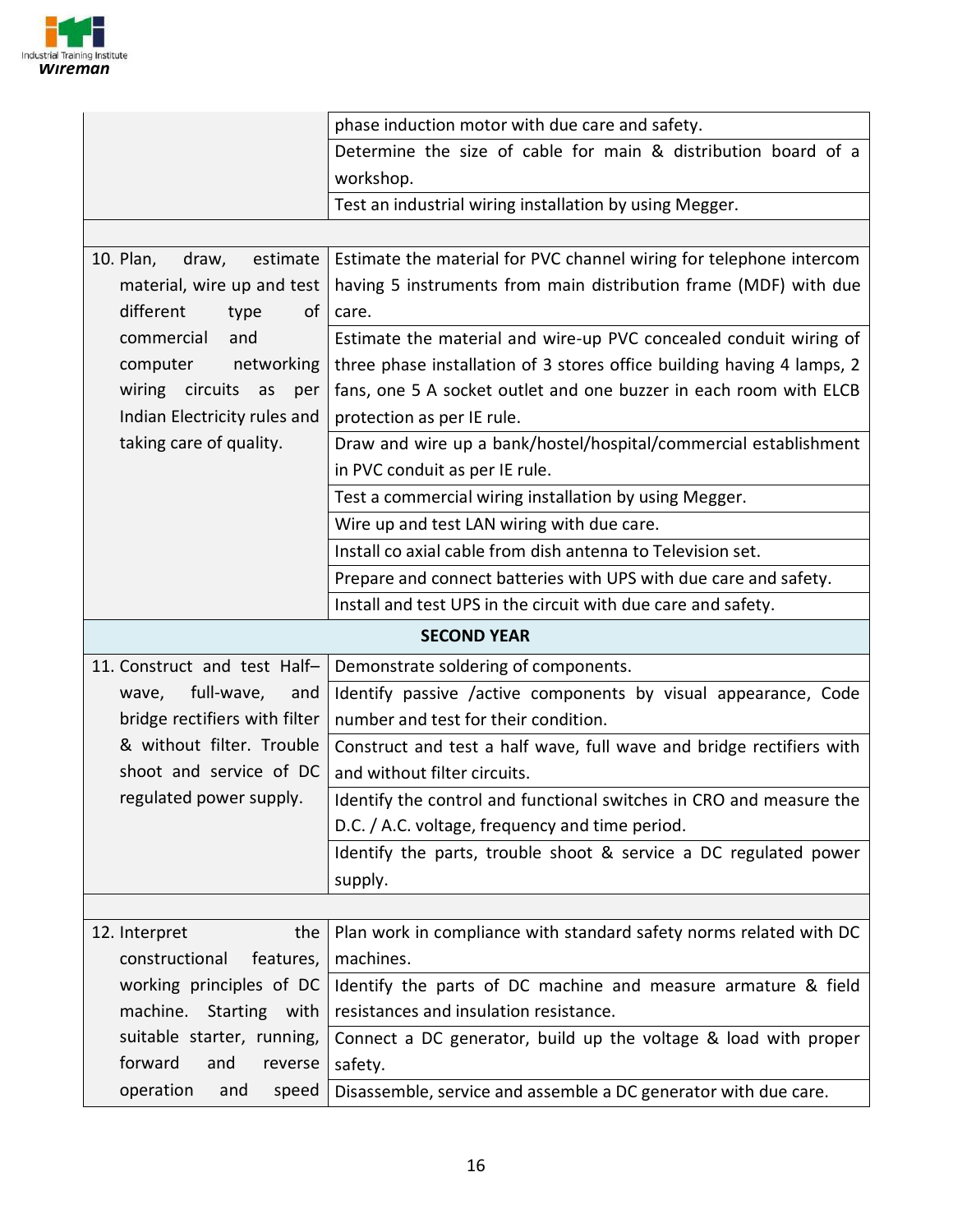

| DC motors.<br>control of                                | Connect the DC motor through 2/3/4 point starter, run, adjust the                                               |
|---------------------------------------------------------|-----------------------------------------------------------------------------------------------------------------|
| Conduct<br>the<br>load                                  | speed & change direction of rotation.                                                                           |
| performance test of DC                                  | Troubleshoot & maintain a DC machine.                                                                           |
| machine with due care                                   |                                                                                                                 |
| and safety. Maintain and                                |                                                                                                                 |
| of<br>troubleshoot<br><sub>DC</sub>                     |                                                                                                                 |
| machines.                                               |                                                                                                                 |
|                                                         |                                                                                                                 |
| 13. Interpret<br>the                                    | Plan work in compliance with standard safety norms related with AC                                              |
| constructional<br>features,                             | motors.                                                                                                         |
| principles<br>working<br>0f<br>single phase and 3 phase | Connect start, run and reverse the DOR of different type of single<br>phase motors.                             |
| AC motors. Starting with                                | Identify the terminals of 3 phase squirrel cage induction motor, wire                                           |
| suitable starter, running,                              | up, run using different types of starters and change the direction of<br>rotation.                              |
| forward<br>and<br>reverse                               | Determine the efficiency of 3 phase squirrel cage induction motor by                                            |
| operation<br>and<br>speed                               | no load test/ blocked rotor test and brake test.                                                                |
| control of AC motors with                               | Wire up, start, run and adjust the speed of a slip-ring induction                                               |
| due care and safety.                                    | motor.                                                                                                          |
|                                                         | Construct DOL, Forward/Reverse starter circuits using push button<br>switches, contactors, overload relays etc. |
|                                                         | Demonstrate power connections to motors.                                                                        |
|                                                         |                                                                                                                 |
| 14. Interpret the                                       | Plan work in compliance with standard safety norms related with                                                 |
| constructional<br>features,                             | Alternator.                                                                                                     |
| working<br>principles<br>0f                             | Identify the parts of an Alternator, measure armature & field                                                   |
| Alternator set. Test, Wire-                             | resistances and insulation resistance.                                                                          |
| up and run alternator.                                  | Wire-up, start and run an alternator and build up the voltage.                                                  |
| Synchronization of                                      | Load the Alternator & find out regulation at different loads.                                                   |
| Alternator with due care                                | Synchronise the Alternators with mains.                                                                         |
| and safety.                                             |                                                                                                                 |
|                                                         |                                                                                                                 |
| 15. Interpret<br>the<br>types,                          | Plan work in compliance with standard safety norms related with                                                 |
| constructional<br>features,                             | transformer.                                                                                                    |
| working<br>principles<br>of                             | Identify the types of transformers and their specifications.                                                    |
| transformer<br>(single<br>&                             | Measure winding resistance & Insulation resistance of single phase &                                            |
| three phase) Connect and                                | 3 phase transformer.                                                                                            |
| test Transformer.                                       | Identify the terminals; verify the transformation ratio of a single                                             |
|                                                         | phase and 3 phase transformer.                                                                                  |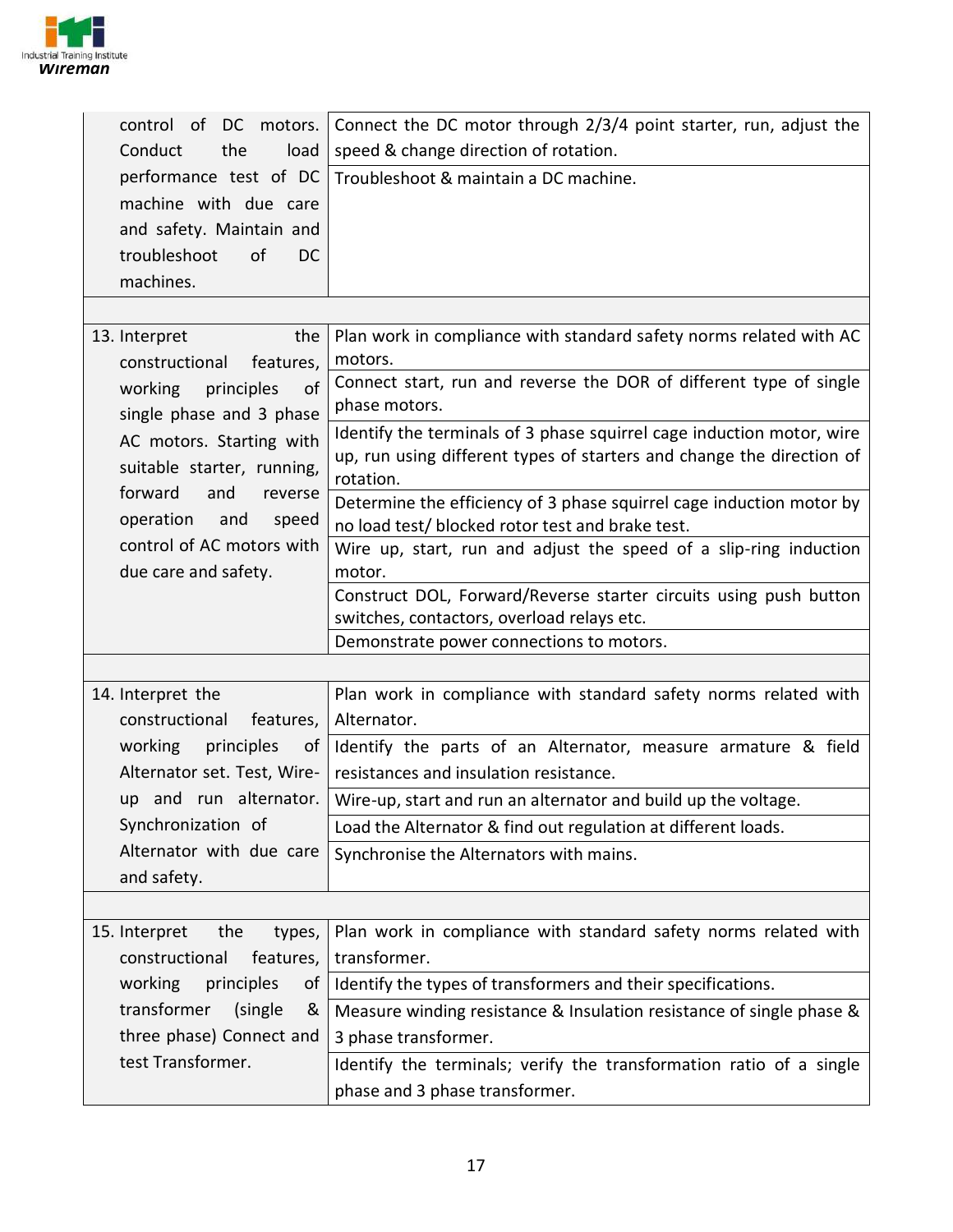

|                                                                                                                                                                                                                                                                                    | Connect and test a single phase auto-transformer.                                                                                                                                                                                                                                                                                                                                                                                                                                                                                                                                                                                                                                                                                                                                     |
|------------------------------------------------------------------------------------------------------------------------------------------------------------------------------------------------------------------------------------------------------------------------------------|---------------------------------------------------------------------------------------------------------------------------------------------------------------------------------------------------------------------------------------------------------------------------------------------------------------------------------------------------------------------------------------------------------------------------------------------------------------------------------------------------------------------------------------------------------------------------------------------------------------------------------------------------------------------------------------------------------------------------------------------------------------------------------------|
|                                                                                                                                                                                                                                                                                    | Determine the losses (iron loss and copper loss) efficiency and                                                                                                                                                                                                                                                                                                                                                                                                                                                                                                                                                                                                                                                                                                                       |
|                                                                                                                                                                                                                                                                                    | regulation of a single phase transformer at different loads.                                                                                                                                                                                                                                                                                                                                                                                                                                                                                                                                                                                                                                                                                                                          |
|                                                                                                                                                                                                                                                                                    | Connect transformers in parallel.                                                                                                                                                                                                                                                                                                                                                                                                                                                                                                                                                                                                                                                                                                                                                     |
|                                                                                                                                                                                                                                                                                    |                                                                                                                                                                                                                                                                                                                                                                                                                                                                                                                                                                                                                                                                                                                                                                                       |
| 16. Prepare<br>single<br>line<br>diagram and layout plan<br>of electrical transmission<br>distribution systems<br>&<br>and power plants with<br>knowledge of principle<br>applied. Make and test<br>connection<br>power<br>to<br>substation<br>equipments<br>with care and safety. | Plan work in compliance with standard safety norms related with<br>substation & over head lines.<br>Prepare layout plan, single line diagram of different type of power<br>plant and project report of all equipment's and machineries of the<br>visited plant.<br>Prepare single line diagram of the institute's electrical substation &<br>distribution system.<br>Demonstrate testing and use of line protecting devices as per IE<br>rules.<br>Make power connection to substation equipments.<br>Identify the parts of substation equipments like circuit breakers and<br>operate them.<br>Perform crimping of lugs to underground cable and connect the<br>cable to bus bars & equipments with due care.<br>Start the generator, build up voltage and synchronise with mains by |
|                                                                                                                                                                                                                                                                                    | observing due care and safety.                                                                                                                                                                                                                                                                                                                                                                                                                                                                                                                                                                                                                                                                                                                                                        |
| 17. Select, assemble, test and                                                                                                                                                                                                                                                     | Draw the layout diagram of 3 phase AC motor control cabinet.                                                                                                                                                                                                                                                                                                                                                                                                                                                                                                                                                                                                                                                                                                                          |
| wire-up<br>control<br>panel                                                                                                                                                                                                                                                        | Mount the control elements and wiring accessories on the control                                                                                                                                                                                                                                                                                                                                                                                                                                                                                                                                                                                                                                                                                                                      |
| wiring.                                                                                                                                                                                                                                                                            | panel.                                                                                                                                                                                                                                                                                                                                                                                                                                                                                                                                                                                                                                                                                                                                                                                |
|                                                                                                                                                                                                                                                                                    | Demonstrate wiring the control cabinet for local and remote control<br>of induction motor.                                                                                                                                                                                                                                                                                                                                                                                                                                                                                                                                                                                                                                                                                            |
|                                                                                                                                                                                                                                                                                    | Draw and wire up the control panel for forward/ reverse operation<br>of induction motor.                                                                                                                                                                                                                                                                                                                                                                                                                                                                                                                                                                                                                                                                                              |
|                                                                                                                                                                                                                                                                                    | Test the control panel for all the required logics.                                                                                                                                                                                                                                                                                                                                                                                                                                                                                                                                                                                                                                                                                                                                   |
|                                                                                                                                                                                                                                                                                    |                                                                                                                                                                                                                                                                                                                                                                                                                                                                                                                                                                                                                                                                                                                                                                                       |
| 18. Plan, estimate and costing<br>different<br>types<br>οf<br>0t                                                                                                                                                                                                                   | Prepare layout and wiring diagram of domestic, commercial and<br>industrial installation using IER symbols.                                                                                                                                                                                                                                                                                                                                                                                                                                                                                                                                                                                                                                                                           |
| wiring system<br>as<br>per<br>Indian Electricity rule.                                                                                                                                                                                                                             | Record the various electrical wiring accessories available in market<br>with price list and compare it.                                                                                                                                                                                                                                                                                                                                                                                                                                                                                                                                                                                                                                                                               |
|                                                                                                                                                                                                                                                                                    | Plan, Estimate and Costing of Domestic wiring as per layout.                                                                                                                                                                                                                                                                                                                                                                                                                                                                                                                                                                                                                                                                                                                          |
|                                                                                                                                                                                                                                                                                    | Plan, Estimate and Costing of commercial wiring as per layout.                                                                                                                                                                                                                                                                                                                                                                                                                                                                                                                                                                                                                                                                                                                        |
|                                                                                                                                                                                                                                                                                    | Plan, Estimate and Costing of Industrial wiring as per layout.                                                                                                                                                                                                                                                                                                                                                                                                                                                                                                                                                                                                                                                                                                                        |
|                                                                                                                                                                                                                                                                                    |                                                                                                                                                                                                                                                                                                                                                                                                                                                                                                                                                                                                                                                                                                                                                                                       |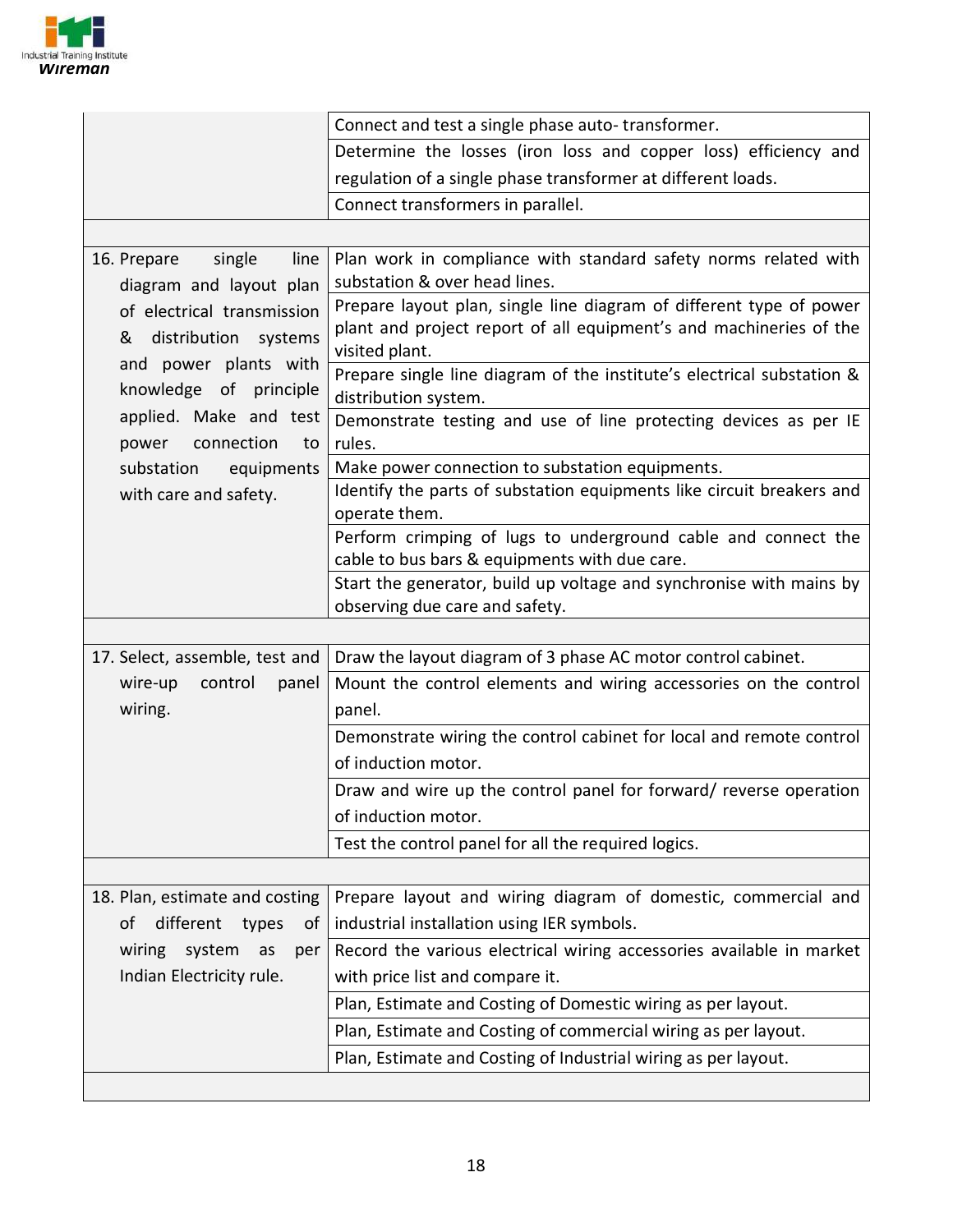

# **7. TRADE SYLLABUS**

| <b>SYLLABUS FOR WIREMAN TRADE</b>                                     |                                                                                                                                                                                                       |                                        |                                                                                                                                                                                                                                                                                                                                                                                                                                                                                                                                                                                                                                                                                                                                                                                                                                                           |                                                                                                                                                                                                                                                                                                                                                                                                                                                                                                                                                                                                                                        |  |  |
|-----------------------------------------------------------------------|-------------------------------------------------------------------------------------------------------------------------------------------------------------------------------------------------------|----------------------------------------|-----------------------------------------------------------------------------------------------------------------------------------------------------------------------------------------------------------------------------------------------------------------------------------------------------------------------------------------------------------------------------------------------------------------------------------------------------------------------------------------------------------------------------------------------------------------------------------------------------------------------------------------------------------------------------------------------------------------------------------------------------------------------------------------------------------------------------------------------------------|----------------------------------------------------------------------------------------------------------------------------------------------------------------------------------------------------------------------------------------------------------------------------------------------------------------------------------------------------------------------------------------------------------------------------------------------------------------------------------------------------------------------------------------------------------------------------------------------------------------------------------------|--|--|
|                                                                       | <b>FIRST YEAR</b>                                                                                                                                                                                     |                                        |                                                                                                                                                                                                                                                                                                                                                                                                                                                                                                                                                                                                                                                                                                                                                                                                                                                           |                                                                                                                                                                                                                                                                                                                                                                                                                                                                                                                                                                                                                                        |  |  |
| <b>Duration</b>                                                       | <b>Reference Learning</b><br><b>Outcome</b>                                                                                                                                                           |                                        | <b>Professional Skills</b><br>(Trade Practical)<br><b>With Indicative Hours</b>                                                                                                                                                                                                                                                                                                                                                                                                                                                                                                                                                                                                                                                                                                                                                                           | <b>Professional Knowledge</b><br>(Trade Theory)                                                                                                                                                                                                                                                                                                                                                                                                                                                                                                                                                                                        |  |  |
| Professional<br>Skill 125 Hrs;<br>Professional<br>Knowledge<br>35 Hrs | Make good quality<br>electrical<br>wire<br>joints for single and<br>multi<br>strand<br>conductors suitable<br>applications<br>for<br>soldering<br>with<br>following electrical<br>safety precautions. | 1.<br>2.<br>3.<br>4.<br>5.<br>6.<br>7. | Implementation in the shop<br>floor of the<br>various<br>safety measures. (2 hrs.)<br>Visit to the different sections<br>of the Institute. (3 hrs.)<br>Demonstration on elementary<br>first aid. Artificial Respiration.<br>(2 hrs.)<br>use of fire<br>Practice<br>on<br>extinguishers. (3 hrs.)<br>Occupational Safety & Health<br>Importance of housekeeping<br>& good shop floor practices.<br>(3 hrs.)<br>Safety<br>Health,<br>and<br>guidelines,<br>Environment<br>legislations & regulations as<br>applicable.<br>Disposal<br>procedure of waste materials<br>like cotton waste, metal<br>chips/burrs etc. (4 hrs.)<br>Basic<br>safety<br>introduction,<br>Personal<br>protective<br>Equipment (PPE):- Basic injury<br>prevention, Basic first aid,<br>identification<br>Hazard<br>and<br>avoidance, safety signs for<br>Danger, Warning, caution & | Occupational Safety & Health<br>safety<br>introduction,<br><b>Basic</b><br>Personal protection:-<br>Basic injury prevention, Basic first<br>aid, Hazard identification and<br>avoidance,<br>safety<br>signs<br>for<br>Danger, Warning, caution<br>&<br>personal safety message.<br>Use of Fire extinguishers.<br>Visit & observation of sections.<br>Various safety measures involved<br>in the Industry.<br>Concept of Standard<br>Operation of electrical mains.<br>Introduction of PPEs. Introduction<br>to 5S concept & its application.<br>Response to emergencies eg;<br>power failure, fire, and system<br>failure.<br>(07 Hrs) |  |  |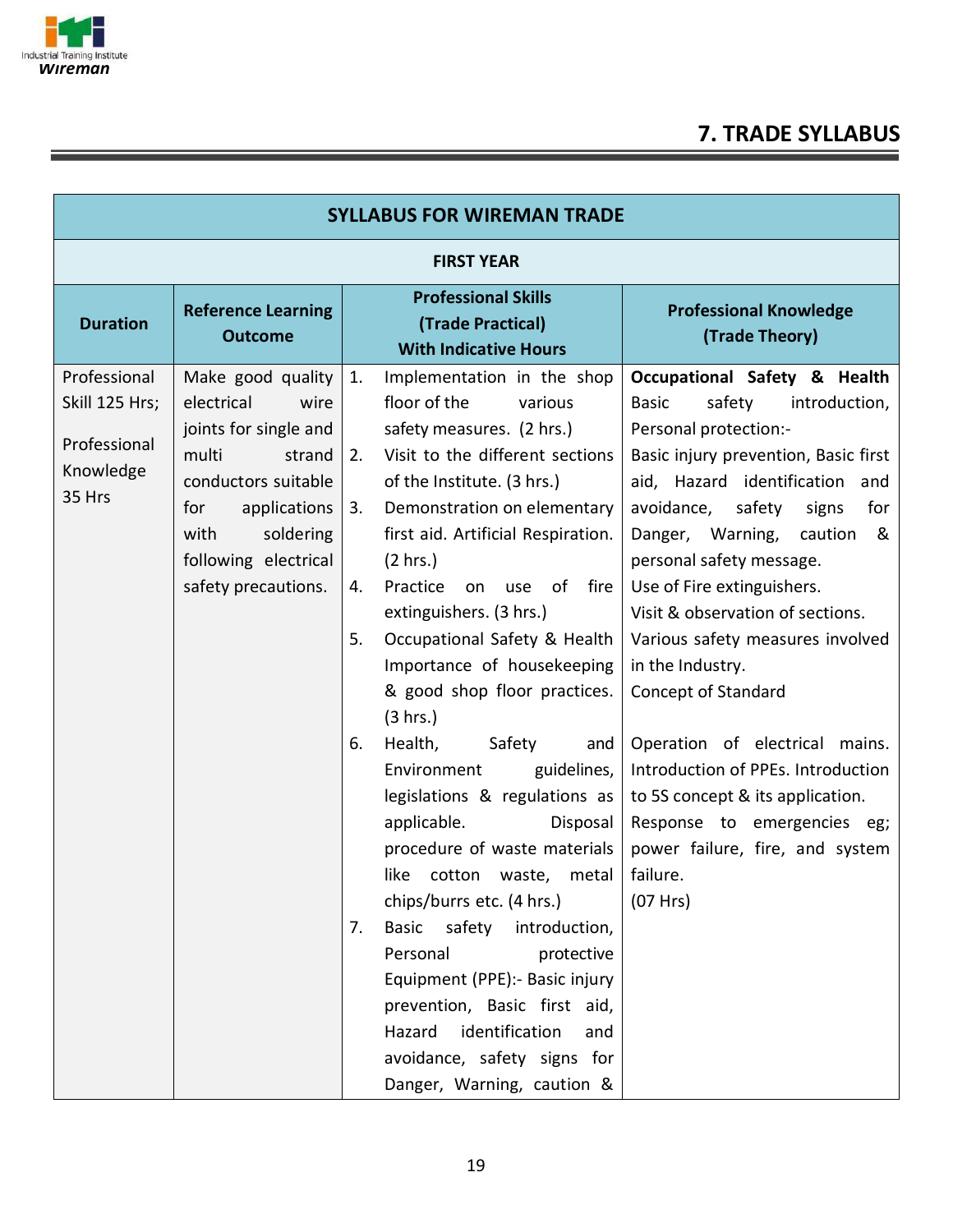

|               |                       |    | personal safety message. (3<br>$hrs.$ ) |                                      |
|---------------|-----------------------|----|-----------------------------------------|--------------------------------------|
|               |                       | 8. | Preventive<br>for<br>measures           |                                      |
|               |                       |    | electrical accidents & steps to         |                                      |
|               |                       |    | be taken in such accidents. (5          |                                      |
|               |                       |    | $hrs.$ )                                |                                      |
|               |                       | 9. | Demonstration of Trade hand             | Identification of Trade-Hand         |
|               |                       |    | tools. (6 hrs.)                         | tools-Specifications. (07 hrs)       |
|               |                       |    | 10. Identification of simple types-     |                                      |
|               |                       |    | screws, nuts & bolts, chassis,          |                                      |
|               |                       |    | clamps, rivets etc. (7 hrs.)            |                                      |
|               |                       |    | 11. Use, care & maintenance of          |                                      |
|               |                       |    | hand<br>various<br>tools.               |                                      |
|               |                       |    | Familiarization with signs and          |                                      |
|               |                       |    | symbols<br>of<br>Electrical             |                                      |
|               |                       |    | accessories. (12 hrs.)                  |                                      |
|               |                       |    | 12. Practice<br>in<br>using<br>cutting  | Fundamental<br>of<br>electricity.    |
|               |                       |    | drivers etc.<br>pliers, screw           | Electron theory- free electron,      |
|               |                       |    | skinning the cables, and joint          | Fundamental terms, definitions,      |
|               |                       |    | practice on single strand. (20          | units & effects of electric current. |
|               |                       |    | $hrs.$ )                                | (14 hrs)                             |
|               |                       |    | 13. Demonstration & Practice on         |                                      |
|               |                       |    | bare conductors joints--such            |                                      |
|               |                       |    | as rat tail, Britannia, straight,       |                                      |
|               |                       |    | Tee, Western union Joints.              |                                      |
|               |                       |    | (30 hrs.)                               |                                      |
|               |                       |    | 14. Practice<br>soldering<br>ın<br>&    | Solders, flux and soldering          |
|               |                       |    | brazing-<br>measurement<br>of           | technique. Resistors types of        |
|               |                       |    | Resistant and measurement               | resistors & properties of resistors. |
|               |                       |    | of specific resistant. (15 hrs.)        | (07 hrs)                             |
|               |                       |    | 15. Application of Wheatstone           |                                      |
|               |                       |    | bridge<br>in measurement of             |                                      |
|               |                       |    | resistance. (10 hrs.)                   |                                      |
| Professional  | Draw and set up DC    |    | 16. Demonstration<br>and                | Introduction of National Electrical  |
| Skill 50 Hrs; | AC<br>and<br>circuits |    | identification of types<br>of           | Code 2011 Explanation, Definition    |
| Professional  | including<br>$R-L-C$  |    | cables. (6 hrs.)                        | and properties of conductors,        |
| Knowledge     | circuits<br>with      |    | 17. Demonstration & practice on         | insulators and semi-conductors.      |
|               | accurate              |    | using standard wire gauge &             | Voltage grading of different types   |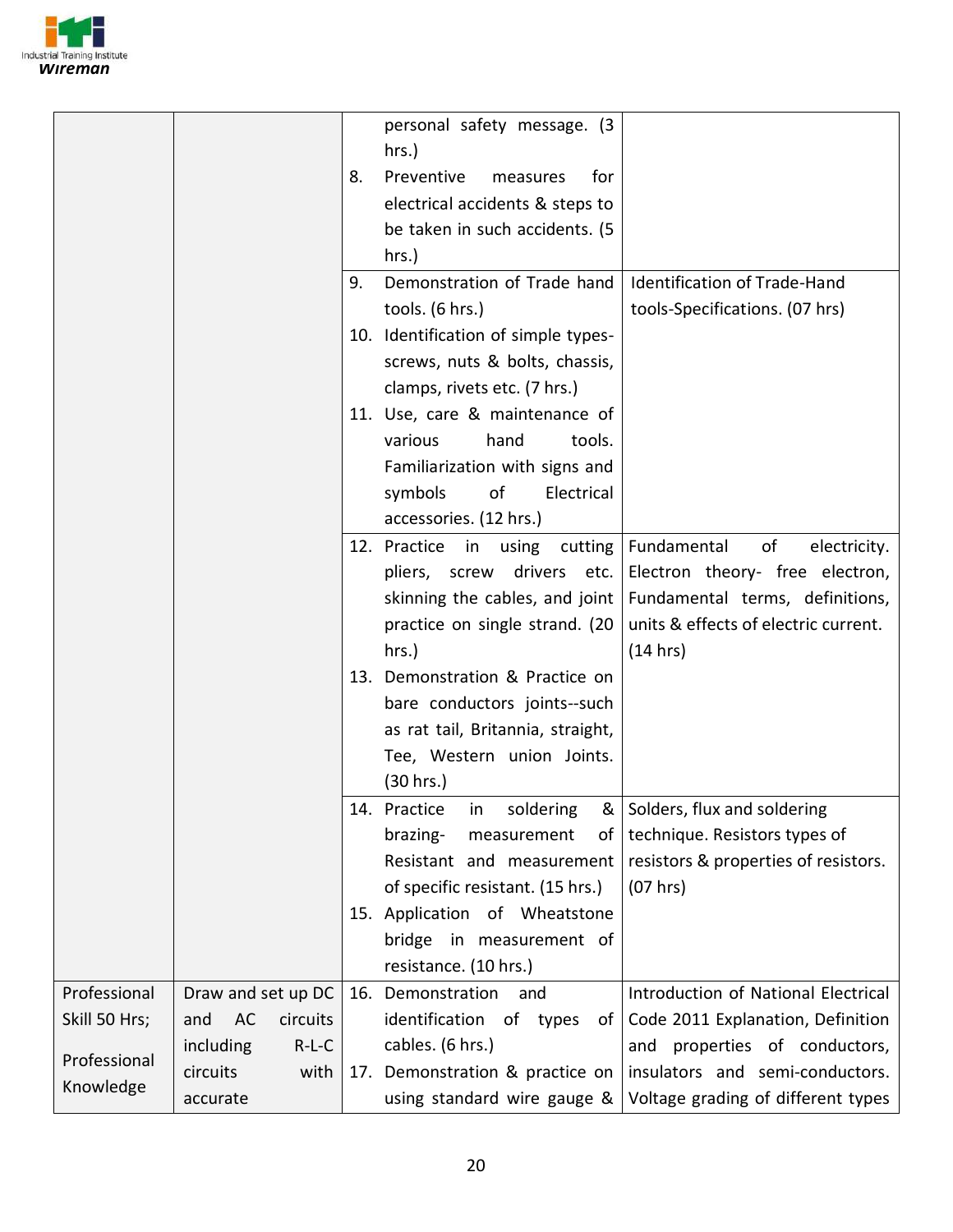

| 14 Hrs        | of<br>measurement      | micrometer. (6 hrs.)               | Insulators,<br>of<br>Temp.<br>Rise    |
|---------------|------------------------|------------------------------------|---------------------------------------|
|               | voltage,<br>current,   | 18. Practice<br>crimping<br>on     | permissible                           |
|               | resistance, power,     | thimbles, Lugs. (5 hrs.)           | Types of wires & cables standard      |
|               | power factor and       | 19. Examination and checking of    | wire gauge Specification of wires     |
|               | energy<br>using        | cables and conductors and          | & Cables-insulation & voltage         |
|               | ammeter,               | verification<br>of<br>materials    | grades                                |
|               | voltmeter,<br>ohm-     | according to the span. (8 hrs.)    | -Low, medium & high voltage           |
|               | meter, watt-meter,     |                                    | Precautions in using various types    |
|               | meter,<br>energy       |                                    | of cables / Ferrules.                 |
|               | power factor meter     |                                    | (07 hrs)                              |
|               | and<br>phase           | 20. Verification of Ohm's Law. (2) | Ohm's Law -                           |
|               | tester<br>sequence     | $hrs.$ )                           | Simple electrical circuits<br>and     |
|               | with proper care       | 21. Verification<br>of             | problems. Reading of simple           |
|               | and safety.            | Kirchhoff's Laws. (3 hrs.)         | Electrical Layout.                    |
|               |                        | 22. Verification of laws of series | Resistors - Law of Resistance.        |
|               |                        | and parallel circuits. (4 hrs.)    | Series and parallel circuits.         |
|               |                        | 23. Verification of open circuit   | Kirchhoff's Laws and applications.    |
|               |                        | and closed circuit network. (3)    | Wheatstone bridge principle and       |
|               |                        | hrs.)                              | its applications.                     |
|               |                        | 24. Measuring<br>unknown           | Effect of variation of temperature    |
|               |                        | resistance using Wheatstone        | on resistance. Different methods      |
|               |                        | bridge, voltage drop method.       | of measuring the values of            |
|               |                        | (6 hrs.)                           | resistance.                           |
|               |                        | 25. Experiment to demonstrate      | (07 hrs)                              |
|               |                        | the variation of resistance of     |                                       |
|               |                        | a metal with the change in         |                                       |
|               |                        | temperature. (7 hrs.)              |                                       |
| Professional  | Plan,<br>draw,         | 26. Practice on installation and   | <b>Common Electrical Accessories,</b> |
| Skill 25 Hrs; | estimate<br>material,  | overhauling<br>common              | their specifications in line with     |
| Professional  | and test<br>wire up    | electrical accessories as per      | NEC 2011-Explanation of switches      |
| Knowledge     | different<br>type of   | simple Electrical circuit /        | lamp holders, plugs and sockets.      |
| 07 Hrs        | domestic<br>wiring     | Layout. (10 hrs.)                  | Developments<br>of<br>domestic        |
|               | circuits<br>as<br>per  | 27. Fixing of switches, holder     | circuits, Alarm & switches, with      |
|               | Indian<br>Electricity  | plugs etc. in T.W. boards. (8      | individual switches, Two way          |
|               | rules<br>and<br>taking | $hrs.$ )                           | switch .Security surveillance, Fire   |
|               | of<br>quality.<br>care | 28. Identification<br>and<br>use   | alarm, MCB, ELCB, MCCB. (07 hrs)      |
|               | Construction<br>and    | of wiring accessories concept      |                                       |
|               | working of MCB &       | of switching. (7 hrs.)             |                                       |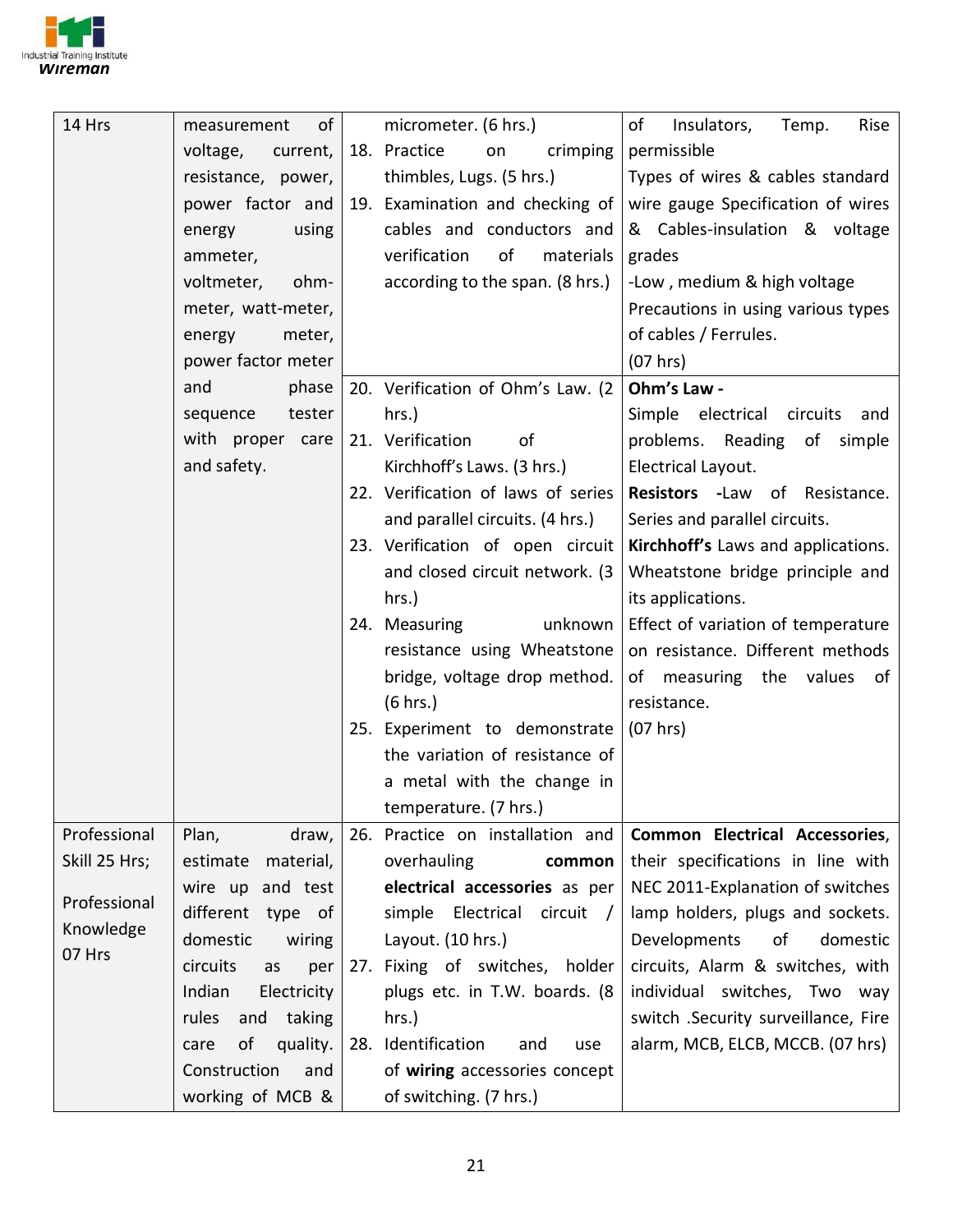

|                | ELCB.<br>Test<br>a<br>domestic<br>wiring<br>installation<br>using<br>Megger. |                                       |                                      |
|----------------|------------------------------------------------------------------------------|---------------------------------------|--------------------------------------|
| Professional   | Identify the type of                                                         | 29. Assembly<br>of<br>Dry<br>cell-    | Chemical<br>effect<br>of<br>electric |
| Skill 75 Hrs;  | batteries,                                                                   | Electrodes-Electrolytes.<br>(4)       | current-Principle of electrolysis.   |
|                |                                                                              |                                       |                                      |
| Professional   | construction,                                                                | $hrs.$ )                              | Faraday's Law of electrolysis.       |
| Knowledge      | working<br>and                                                               | 30. Grouping of Dry cells for a       | Basic principles of Electro-plating  |
| 21 Hrs         | application of Ni-                                                           | specified voltage and current,        | and Electro chemical equivalents.    |
|                | cadmium,<br>lithium                                                          | Ni cadmium & Lithium cell. (4         | Explanation<br>of<br>Anodes<br>and   |
|                | cell, lead acid cell                                                         | hrs.)                                 | cathodes.                            |
|                | Demonstrate<br>etc.                                                          | 31. Practice on Battery Charging,     | cell-description,<br>Lead<br>acid    |
|                | their charging and                                                           | of<br>preparation                     | methods of charging- Precautions     |
|                | discharging,                                                                 | battery charging. (4 hrs.)            | to be taken & testing equipment,     |
|                | choosing                                                                     | 32. Testing of cells, Installation of | & Lithium<br>Ni-cadmium<br>cell,     |
|                | appropriate                                                                  | batteries,<br>Charging<br>οf          | Cathodic<br>protection.              |
|                | method                                                                       | batteries<br>different                | Anodizing.                           |
|                | and                                                                          | by                                    | Electroplating,                      |
|                | the<br>carryout                                                              | methods. (8 hrs.)                     | Different types of lead acid cells.  |
|                | installation<br>and                                                          | 33. Practice on Electroplating and    | (07 hrs)                             |
|                | routine                                                                      | anodizing,<br>Cathodic                |                                      |
|                | maintenance<br>with                                                          | protection. (5 hrs.)                  |                                      |
|                | due<br>and<br>care                                                           | 34. Routine care & maintenance        | Rechargeable dry cell, description   |
|                | safety.                                                                      | of Batteries. (25 hrs.)               | advantages and disadvantages.        |
|                |                                                                              |                                       | Care and maintenance of cells        |
|                |                                                                              |                                       | Grouping of cells of specified       |
|                |                                                                              |                                       | &<br>voltage<br>Sealed<br>current,   |
|                |                                                                              |                                       | Maintenance free Batteries, Solar    |
|                |                                                                              |                                       | battery. (07 hrs)                    |
|                |                                                                              | 35. Charging of a Lead acid cell,     | Inverter, Battery Charger, UPS-      |
|                |                                                                              | filling of electrolytes- Testing      | Principle of working. Lead Acid      |
|                |                                                                              |                                       |                                      |
|                |                                                                              | of<br>charging<br>checking            | cell, general defects & remedies.    |
|                |                                                                              | of discharged<br>fully<br>and         | Alkali<br>Cell-description<br>Nickel |
|                |                                                                              | charged battery. (25 hrs.)            | charging. Power & capacity of        |
|                |                                                                              |                                       | cells. Efficiency of cells. (07 hrs) |
| Professional   | choices<br>Make<br>to                                                        | 36. Marking use of chisels and        | <b>ALLIED TRADES:</b>                |
| Skill 100 Hrs; | carry out basic jobs                                                         | hacksaw on flats, sheet metal         | Introduction of fitting<br>trade.    |
|                | of marking out the                                                           | filing practice, filing true to       | Safety precautions to be observed    |
| Professional   | components<br>for                                                            | line. (26 hrs.)                       | Description of files, hammers,       |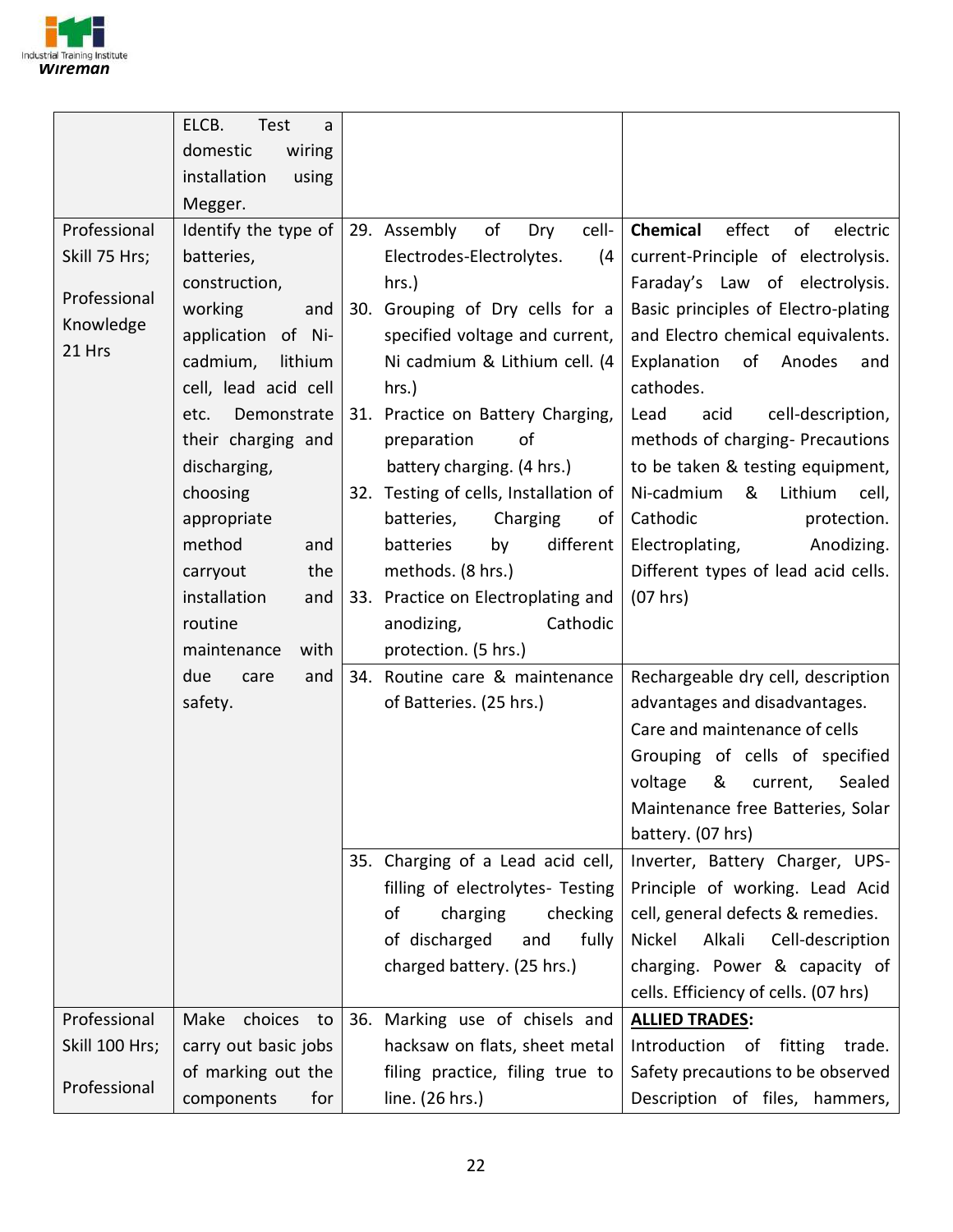

| Knowledge      | filing, drilling, and          | 37. Sawing and planning practice.      | chisels hacksaw frames & blades-    |
|----------------|--------------------------------|----------------------------------------|-------------------------------------|
| 28 Hrs         | riveting, fitting and          | Practice in using firmer chisel        | their specification & grades. Care  |
|                | assembled<br>using             | and preparing simple half lap          | & maintenance of steel rule try     |
|                | different                      | joint. (24 hrs.)                       | square and files.                   |
|                | components                     |                                        | Marking tools description & use.    |
|                | independently.                 |                                        | of<br>Description<br>carpenter's    |
|                |                                |                                        | common hand tools such as saws      |
|                |                                |                                        | chisels mallet<br>planes,<br>claw   |
|                |                                |                                        | hammer, marking,<br>dividing &      |
|                |                                |                                        | holding tools-their care<br>and     |
|                |                                |                                        | maintenance. (14 hrs)               |
|                |                                | 38. Drilling<br>practice<br>hand<br>in | Types of drills description &       |
|                |                                | & power<br>drilling<br>drilling        | drilling machines, proper use,      |
|                |                                | machines. Grinding of drill            | care and maintenance.               |
|                |                                | bits. (8 hrs.)                         | Description of taps & dies, types   |
|                |                                | 39. Practice in using taps & dies,     | in rivets & riveted joints.         |
|                |                                | threading hexagonal & square           | Use of thread gauge. (07 hrs)       |
|                |                                | nuts etc. (8 hrs.)                     |                                     |
|                |                                | 40. Cutting external threads on        |                                     |
|                |                                | stud and on pipes, riveting            |                                     |
|                |                                | practice. (9 hrs.)                     |                                     |
|                |                                | 41. Practice<br>using<br>snips,<br>in  | Description of marking & cutting    |
|                |                                | marking & cutting of straight          | tools such<br>as<br>snubs<br>shears |
|                |                                | & curved pieces in sheet               | punches & other tools like          |
|                |                                | metals. (6 hrs.)                       | hammers, mallets etc. used by       |
|                |                                | 42. Bending the edges of sheets        | sheet metal workers. Types of       |
|                |                                | metals. (6 hrs.)                       | soldering irons-their proper uses.  |
|                |                                | 43. Riveting practice in sheet         | Use of different bench tools used   |
|                |                                | metal. Practice in making              | by sheet metal worker. Soldering    |
|                |                                | different joints in sheet metal        | materials, fluxes and process.      |
|                |                                | in soldering the joints. (13           | (07 hrs)                            |
|                |                                | hrs.)                                  |                                     |
| Professional   | Draw and set up DC             | 44. Trace the magnetic field. (8       | Magnetism $-$                       |
| Skill 100 Hrs; | AC<br>circuits<br>and          | hrs.)                                  | Classification<br>of<br>magnets,    |
| Professional   | $R-L-C$<br>including           | 45. Assembly / winding of a            | methods<br>of<br>magnetising,       |
| Knowledge      | circuits<br>with               | simple electro magnet. (12             | magnetic materials. Properties,     |
|                | accurate                       | hrs.)                                  | care and maintenance.               |
|                | of <sub>1</sub><br>measurement | 46. Use of magnetic compass. (6        | Para<br>Diamagnetism and<br>and     |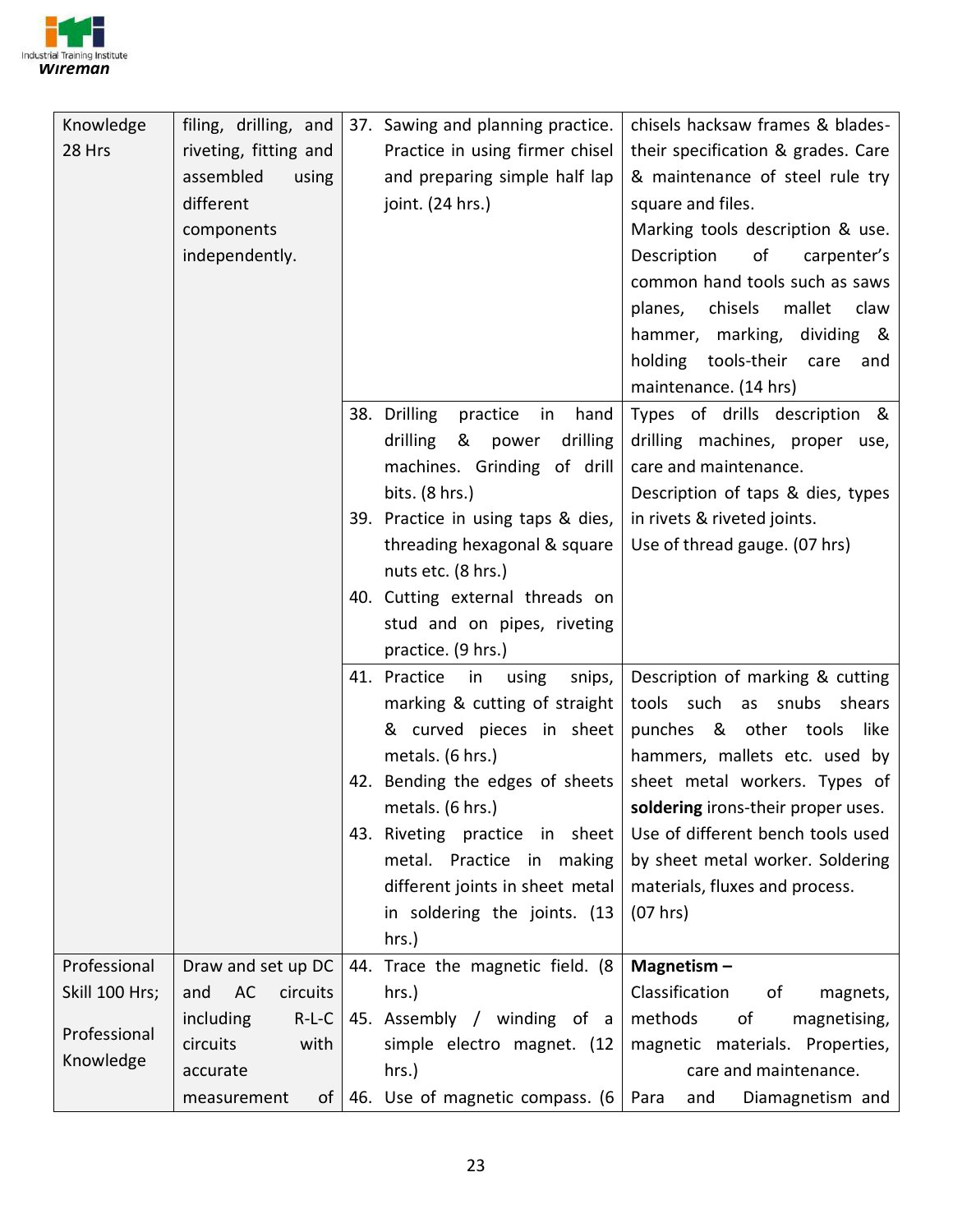

| 28 Hrs | voltage,<br>current, | hrs.)                                 | Ferro magnetic<br>materials.                                 |
|--------|----------------------|---------------------------------------|--------------------------------------------------------------|
|        | resistance, power,   | 47. Identification<br>of<br>different | Principle of electro-magnetism,                              |
|        | power factor and     | types of Capacitors.<br>(10)          | Maxwell's                                                    |
|        | using<br>energy      | hrs.)                                 | corkscrew rule, Fleming's left and                           |
|        | ammeter,             | 48. Charging and discharging of       | right hand rules,                                            |
|        | voltmeter,<br>ohm-   | capacitor. (8 hrs.)                   | Magnetic field of current carrying                           |
|        | meter, watt-meter,   | 49. Testing of Capacitors using DC    | conductors, loop and solenoid.                               |
|        | meter,<br>energy     | voltage and lamp. (8 hrs.)            | MMF, Flux density, reluctance.                               |
|        | power factor meter   |                                       | B.H. curve, Hysteresis, Eddy                                 |
|        | phase<br>and         |                                       | current. Principle of electro-                               |
|        | tester<br>sequence   |                                       | magnetic Induction, Faraday's                                |
|        | with proper care     |                                       | Law, Lenz's Law.                                             |
|        | and safety.          |                                       | Electrostatics:<br>Capacitor-                                |
|        |                      |                                       | Different types, functions and                               |
|        |                      |                                       | uses. (14 hrs)                                               |
|        |                      | 50. Determine the characteristics     | <b>Alternating Current -Comparison</b>                       |
|        |                      | of RL, RC and RLC in A.C.             | and Advantages D.C and A.C.                                  |
|        |                      | Circuits both in series and           | Related terms frequency                                      |
|        |                      | parallel. (13 hrs.)                   | Instantaneous value, R.M.S. value                            |
|        |                      | 51. Experiment on poly phase          | Average value, Peak factor, form                             |
|        |                      | circuits. (8 hrs.)                    | factor.                                                      |
|        |                      | 52. Current, voltage, power and       | of<br>Generation<br>sine wave,                               |
|        |                      | power factor measurement in           | phase difference.<br>phase and                               |
|        |                      | single & poly- phase circuits.        | Inductive<br>and<br>Capacitive                               |
|        |                      | (15 hrs.)                             | reactance Impedance (Z), power                               |
|        |                      | 53. Measurement of energy in          | factor (p.f).                                                |
|        |                      |                                       | single and poly-phase circuits.   Active and Reactive power, |
|        |                      | (8 hrs.)                              | Simple problems on A.C. circuits,                            |
|        |                      | 54. Use of phase sequence meter.      | single                                                       |
|        |                      | (6 hrs.)                              | Phase and three-phase system                                 |
|        |                      |                                       | etc. Problems on A.C. circuits.                              |
|        |                      |                                       | Power consumption in series and                              |
|        |                      |                                       | parallel, P.F. etc. Concept three-                           |
|        |                      |                                       | phase Star and Delta connection.                             |
|        |                      |                                       | Line and phase voltage, current                              |
|        |                      |                                       | and power in a 3 phase circuits                              |
|        |                      |                                       | with balanced and unbalanced                                 |
|        |                      |                                       | load. (14 hrs)                                               |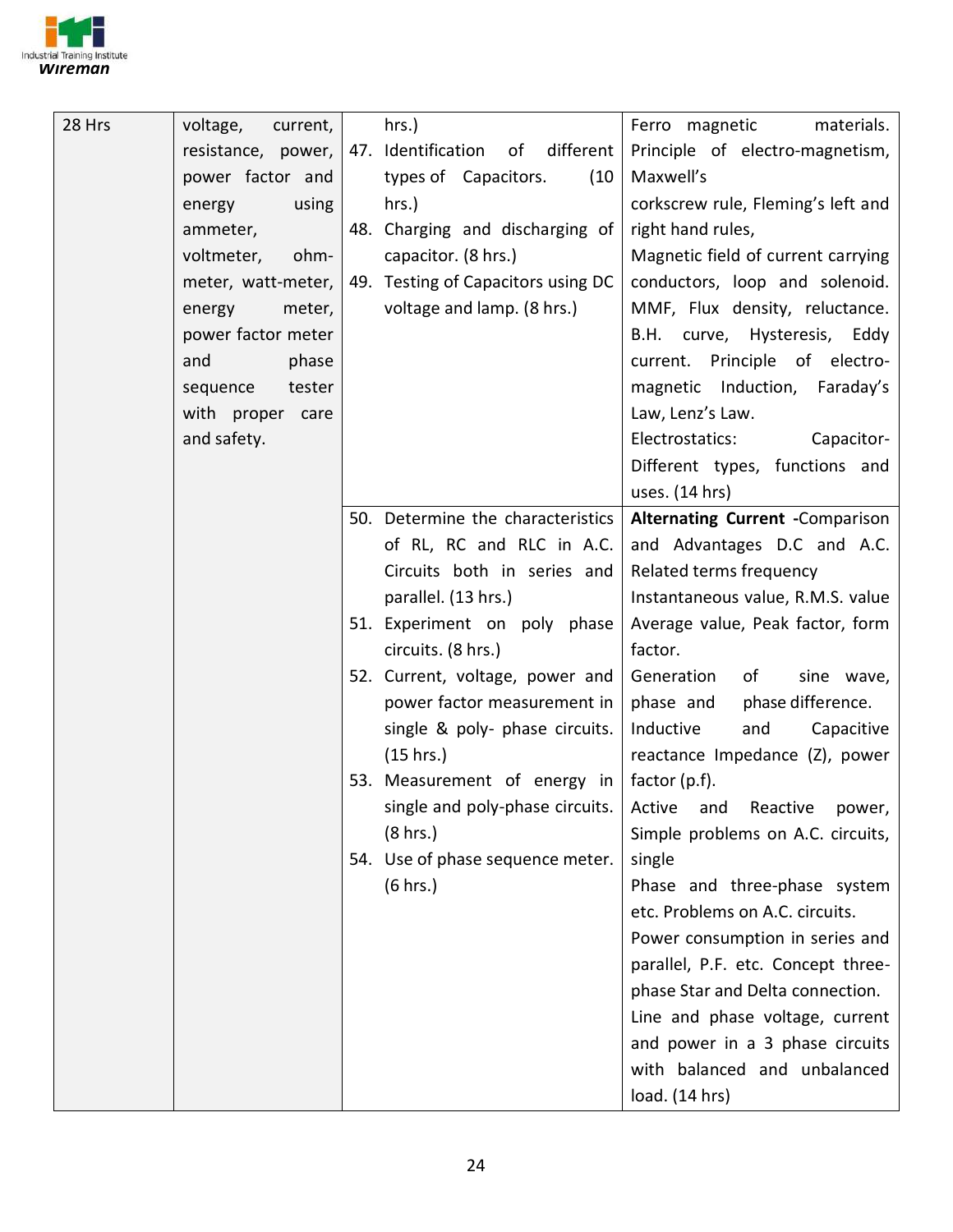

| Professional  | install<br>Plan<br>and | 55. Practice<br><b>Earthing</b><br>on<br>$\overline{\phantom{m}}$ | <b>Earthing-Principle</b><br>of different |
|---------------|------------------------|-------------------------------------------------------------------|-------------------------------------------|
| Skill 25 Hrs; | &<br>Plate<br>Pipe     | methods<br>different<br>of                                        | methods<br>of earthing.<br>i.e.           |
|               | earthing. Measure      | earthing.(13 hrs.)                                                | Pipe, Plate, etc Importance of            |
| Professional  | earth resistance by    | 56. Measurement<br>of<br>Earth                                    | Earthing.<br>Improving of earth           |
| Knowledge     | earth tester.          | resistance by earth tester.(6                                     | resistance                                |
| 07 Hrs        |                        | hrs.)                                                             | Earth Leakage circuit breaker             |
|               |                        | 57. Testing of Earth Leakage by                                   | (ELCB).                                   |
|               |                        | ELCB and relay. (6 hrs.)                                          | In absence of latest revision in          |
|               |                        |                                                                   | respective BIS provision for              |
|               |                        |                                                                   | Earthing it is recommended to             |
|               |                        |                                                                   | follow IEC guidelines. (07 hrs)           |
| Professional  | Select and perform     | 58. Determine the resistance by                                   | Basic electronics- Semiconductor          |
| Skill 75 Hrs; | electrical/            | Colour coding. (4 hrs.)                                           | energy level, atomic structure 'P'        |
|               | electronic             | 59. Identification<br>of                                          | type and 'N' type.                        |
| Professional  | measurements           | active/passive<br>components.                                     | Type of materials -P-N-junction.          |
| Knowledge     | with<br>appropriate    | (5 hrs.)                                                          | Classification of Diodes - Reverse        |
| 21 Hrs        | instrument.            | 60. Diodes-symbol - Tests -                                       | and Forward Bias,                         |
|               |                        | Construct & Test Half wave                                        | Heat sink. Specification of Diode         |
|               |                        | rectifier ckt. (8 hrs.)                                           | PIV rating.                               |
|               |                        | 61. Full wave rectifier ckt. Bridge                               | Explanation and importance of             |
|               |                        | rectifier ckt. (8 hrs.)                                           | D.C. rectifier circuit. Half wave,        |
|               |                        |                                                                   | Full wave and Bridge circuit.             |
|               |                        |                                                                   | Filter circuits-passive filter. (07       |
|               |                        |                                                                   | hrs)                                      |
|               |                        | <b>ELECTRICAL</b><br><b>MEASURING</b>                             | Type of measuring instruments $-$         |
|               |                        | <b>INSTRUMENTS-</b>                                               | MC & MI, Construction & working           |
|               |                        | 62. Measurement of voltage,                                       | principles of Ammeter,                    |
|               |                        | &<br>resistance<br>current<br>in                                  | Ohm-meter<br>Voltmeter,                   |
|               |                        | different circuits. (5 hrs.)                                      | , Wattmeter, Energy meter,                |
|               |                        | 63. Direct<br>&<br>indirect                                       | P.F. meter, frequency<br>meter,           |
|               |                        | measurement of electrical                                         | multi<br>meter,<br>clamp<br>meter,        |
|               |                        | power & energy. (6 hrs.)                                          | Megger<br>&<br>earth<br>tester.           |
|               |                        | 64. Calibration of energy meters.                                 | Introduction of Digital meters. CT        |
|               |                        | (6 hrs.)                                                          | & PT. Tong tester / Clip on Meter.        |
|               |                        | 65. Measurement of current and                                    | (14 hrs)                                  |
|               |                        | voltage using CT & PT,                                            |                                           |
|               |                        | Measurement of 3 Phase                                            |                                           |
|               |                        | energy using CT & PT. Phase                                       |                                           |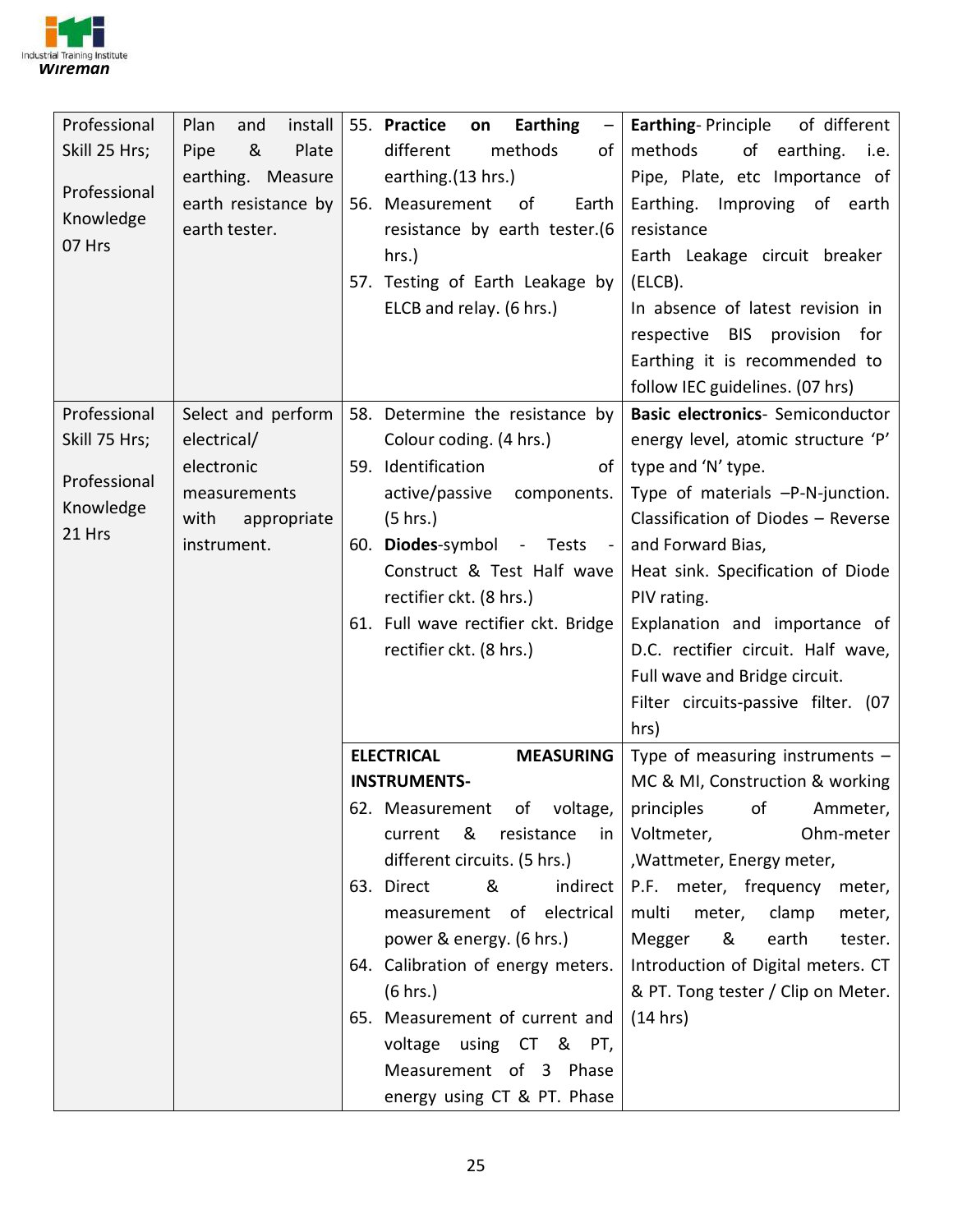

|                |                                  | sequence meter, measure                                                                                                                                                                                      |                                   |
|----------------|----------------------------------|--------------------------------------------------------------------------------------------------------------------------------------------------------------------------------------------------------------|-----------------------------------|
|                |                                  | current and voltage using                                                                                                                                                                                    |                                   |
|                |                                  | Tong tester. (12 hrs.)                                                                                                                                                                                       |                                   |
|                |                                  | 66. Power measurement by Two                                                                                                                                                                                 |                                   |
|                |                                  | & Three watt meter method                                                                                                                                                                                    |                                   |
|                |                                  | Insulation resistance test by                                                                                                                                                                                |                                   |
|                |                                  | Megger. (7 hrs.)                                                                                                                                                                                             |                                   |
|                |                                  | 67. Measurement<br>of<br>earth                                                                                                                                                                               |                                   |
|                |                                  | resistance by earth tester. (4                                                                                                                                                                               |                                   |
|                |                                  | hrs.)                                                                                                                                                                                                        |                                   |
|                |                                  | 68. Calibration of indicating type                                                                                                                                                                           |                                   |
|                |                                  | analogue<br>instruments:                                                                                                                                                                                     |                                   |
|                |                                  | voltmeter,<br>ammeter,<br>and                                                                                                                                                                                |                                   |
|                |                                  | wattmeter. Measurement of                                                                                                                                                                                    |                                   |
|                |                                  | soil conductivity. Introduction                                                                                                                                                                              |                                   |
|                |                                  | of Digital meters. (10 hrs.)                                                                                                                                                                                 |                                   |
| Professional   | Plan,<br>draw,                   | DOMESTIC WIRING - METHODS,                                                                                                                                                                                   | Introduction and explanation of   |
| Skill 150 Hrs; | estimate<br>material,            | <b>INSTALLATION &amp; TESTING-</b>                                                                                                                                                                           | electrical wiring systems, cleat  |
|                | wire up and test                 | 69. Demonstration & Practice on                                                                                                                                                                              | wiring, casing & Capping, CTS,    |
| Professional   | different type of                | connecting<br>common                                                                                                                                                                                         | Conduit and concealed etc.,       |
| Knowledge      | domestic<br>wiring               | electrical<br>accessories<br><sub>in</sub>                                                                                                                                                                   | I. E. Rules. Related to wiring,   |
| 42 Hrs         | circuits<br>as<br>per            | circuits and testing them in                                                                                                                                                                                 | National Building codes for house |
|                | Indian<br>Electricity            | series board. (8 hrs.)                                                                                                                                                                                       | wiring, specification and types,  |
|                | and taking<br>rules              | 70. Demonstration on Testing &                                                                                                                                                                               | rating & material. (07 hrs)       |
|                | of<br>quality.<br>care           | replacement<br>of<br>different                                                                                                                                                                               |                                   |
|                | Construction<br>and              | types of fuses. (6 hrs.)                                                                                                                                                                                     |                                   |
|                |                                  | working of MCB $&$ 71. Identification of different                                                                                                                                                           |                                   |
|                | ELCB.<br>Test<br>a               | wiring materials and their                                                                                                                                                                                   |                                   |
|                | domestic<br>wiring               | specifications. (6 hrs.)                                                                                                                                                                                     |                                   |
|                |                                  |                                                                                                                                                                                                              |                                   |
|                |                                  |                                                                                                                                                                                                              |                                   |
|                |                                  |                                                                                                                                                                                                              |                                   |
|                |                                  |                                                                                                                                                                                                              |                                   |
|                |                                  |                                                                                                                                                                                                              |                                   |
|                |                                  |                                                                                                                                                                                                              |                                   |
|                |                                  |                                                                                                                                                                                                              |                                   |
|                |                                  | multi-stranded<br>and                                                                                                                                                                                        |                                   |
|                |                                  | conductors of different wires                                                                                                                                                                                |                                   |
|                | installation<br>using<br>Megger. | 72. Removing of insulation from<br>assorted wires and cables. (10<br>hrs.)<br>73. Demonstration and practice<br>crimping thimbles/lugs<br>of<br>various sizes. (8 hrs.)<br>74. Jointing practice with single |                                   |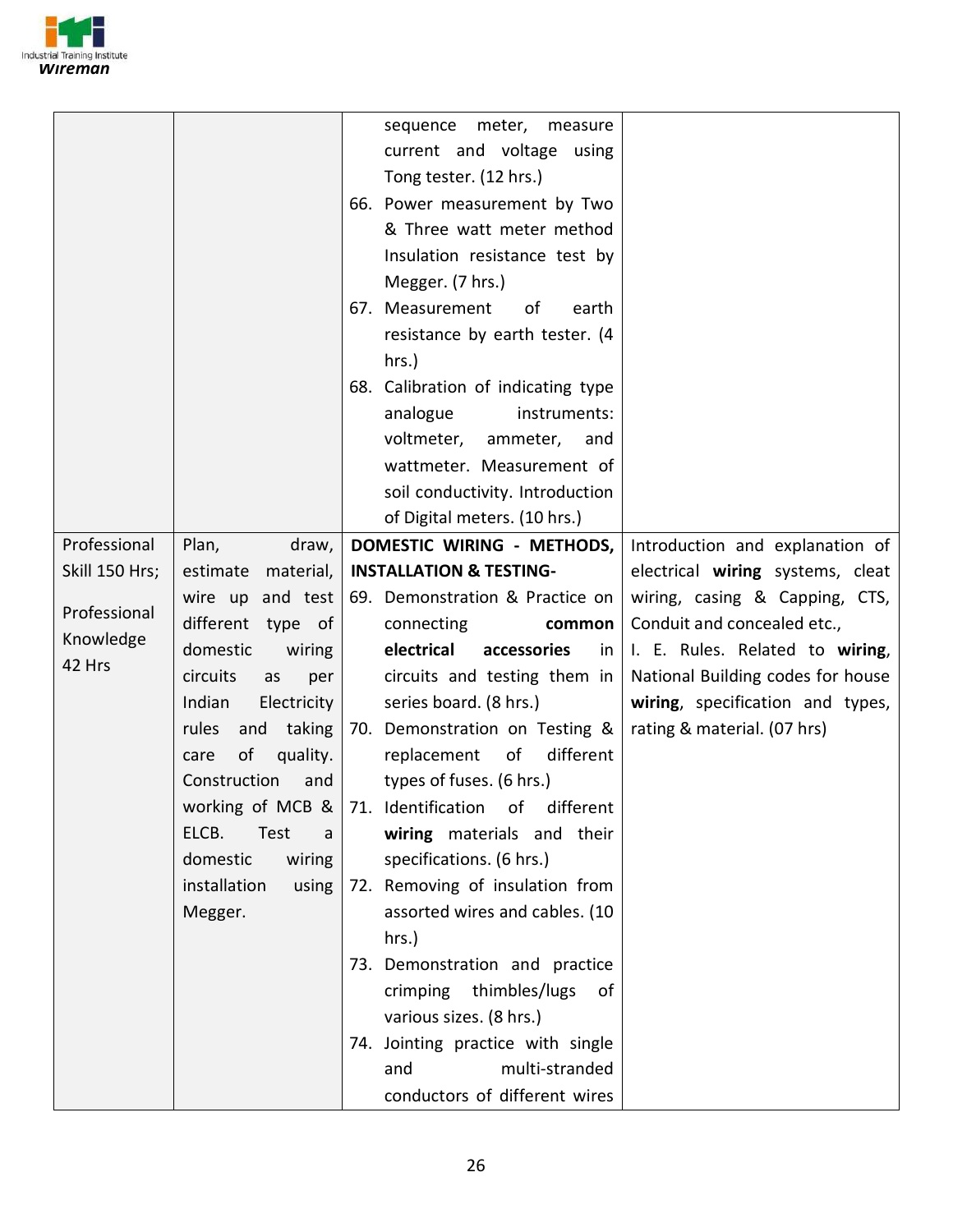

| and cables. (12 hrs.)                                                                                                                                                                                                                                                                                                                                                                                                                                                                                          |                                                                                                                                                                                                                                                                                                                                                      |
|----------------------------------------------------------------------------------------------------------------------------------------------------------------------------------------------------------------------------------------------------------------------------------------------------------------------------------------------------------------------------------------------------------------------------------------------------------------------------------------------------------------|------------------------------------------------------------------------------------------------------------------------------------------------------------------------------------------------------------------------------------------------------------------------------------------------------------------------------------------------------|
| 75. Layout on wiring boards. (5<br>hrs.)<br>76. Practice in P.V.C. insulated<br>cable wiring on wood buttons<br>with distribution board and<br>number of points. (10 hrs.)                                                                                                                                                                                                                                                                                                                                     | Branching of circuits with respect<br>to loads such as lighting and<br>power. CTS/PVC Conduit-surface<br>and concealed/ metal conduit/<br>PVC casing and capping.<br>IE rules regarding clip distance.<br>Fixing of screws, cable bending<br>etc. (07 hrs)                                                                                           |
| 77. Practice of wiring: A) One<br>lamp controlled by one SP<br>(B)<br>switch,<br>Two<br>lamps<br>controlled<br>by<br>two<br>independent switches,<br>(C)<br>One lamp controlled by two<br>2way<br>switches<br>(Staircase<br>(D)One<br>wiring),<br>lamp<br>by intermediate<br>controlled<br>switch from three different<br>locations, (E)Hospital wiring,<br>(F)Tunnel/ Godown wiring,<br>(G)Hostel<br>wiring,<br>(H)Bell<br>Indicator<br><b>Buzzer</b><br>wiring,<br>(I)Domestic wiring practice.<br>(15 hrs.) | Description of different electrical<br>fittings and accessories such as<br>lamp holders, switches, plugs<br>brackets, ceiling rose, cut out etc.<br>IS 732- 1863. Wiring materials<br>used for P.V.C. cables I.E. rules,<br>Indian standards regarding the<br>above wiring such as-clip distance<br>fixing of screws, cable bending<br>etc. (07 hrs) |
| 78. Demonstration and practice<br>of using Rowel tools. $(8 \text{ hrs.})$<br>79. Demonstration and practice<br>of casing and capping wiring.<br>(10 hrs.)                                                                                                                                                                                                                                                                                                                                                     | Description of Rowel tools and<br>Rowel plugs, their sizes, plugging,<br>compound, plugs- wall jumper<br>their<br>and<br>sizes<br>and<br>uses.<br>Introduction<br>estimation<br>to                                                                                                                                                                   |
| 80. Testing of wiring installation<br>by using Megger. (7 hrs.)                                                                                                                                                                                                                                                                                                                                                                                                                                                | procedure, P.V.C.<br>casing<br>and<br>capping materials,<br>sizes<br>and<br>grades etc. (07 hrs)                                                                                                                                                                                                                                                     |
| 81. Demonstration and practice<br>cutting and threading<br>in<br>conduit pipes. (6 hrs.)<br>82. Cold and hot bending of<br>pipes. (6 hrs.)                                                                                                                                                                                                                                                                                                                                                                     | Conduit pipe wiring materials and<br>accessories, types and sizes of<br>conduit. (07 hrs)                                                                                                                                                                                                                                                            |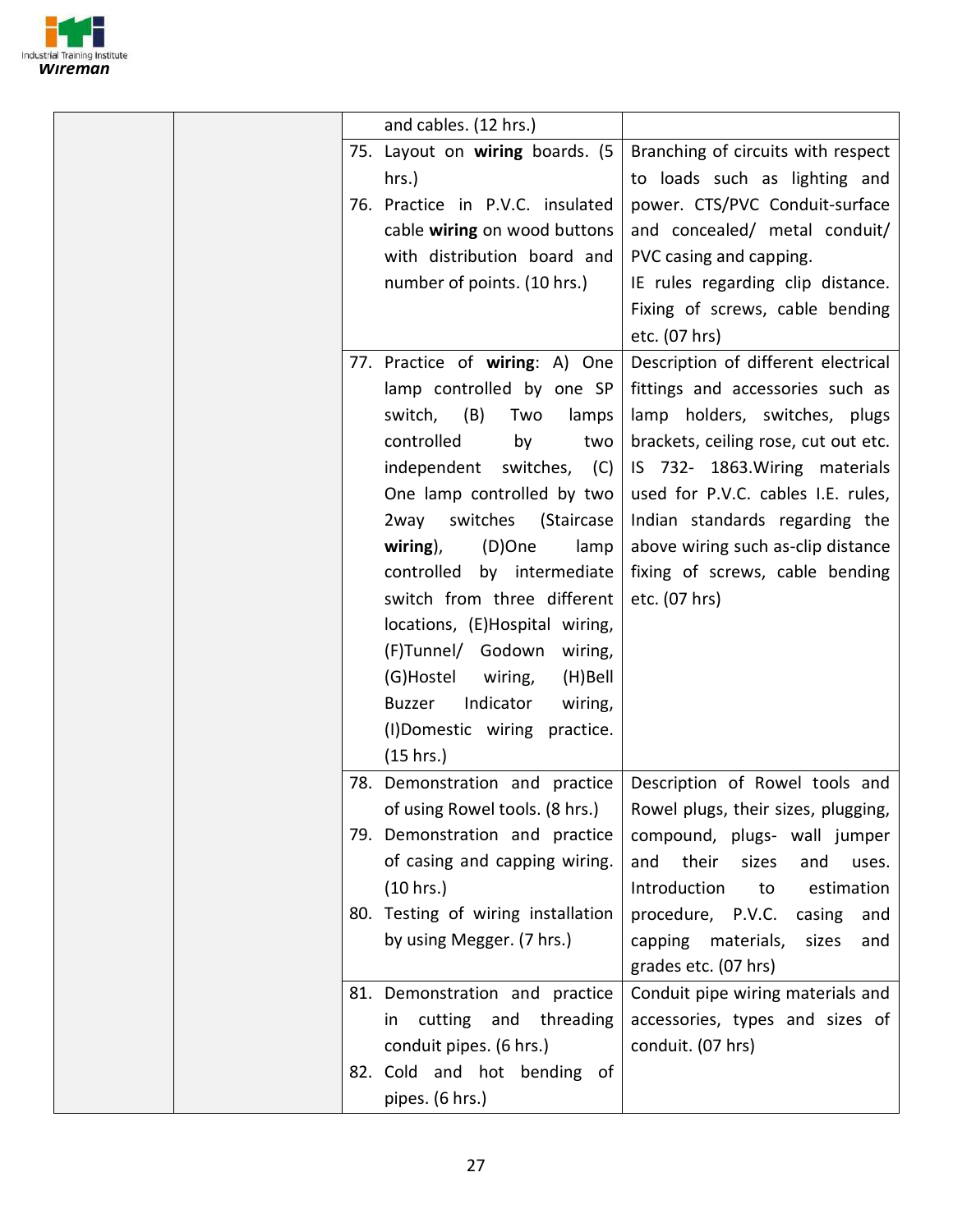

|                     |                       | 83. Fitting of conduit accessories. |                                     |
|---------------------|-----------------------|-------------------------------------|-------------------------------------|
|                     |                       | (13 hrs.)                           |                                     |
|                     |                       | of<br>conduit<br>84. Preparation    | Layout of Light points, fan points  |
|                     |                       | threads<br>different<br>using       | etc. Layout of heating leads etc.-  |
|                     |                       | fittings and use of running         | their controls, main switches,      |
|                     |                       | threads wiring in conduit,          | distribution boards as per I.E.     |
|                     |                       | using metal clad 3 pin plug,        | rules. I. E. Rules for earthing     |
|                     |                       | Earthing the conduit using          | conduits using earth clips and      |
|                     |                       | earth clips and earth wire. (20     | earth wire as per IS 732-1863. (07  |
|                     |                       | hrs.)                               | hrs)                                |
| Professional        | Plan and execute      | ILLUMINATION:-                      | of<br>Illumination-<br>Introduction |
| Skill 25 Hrs;       | electrical            | 85. Installation of - Neon Sign     | Terms & definitions, laws of        |
|                     | illumination system   | tube, Mercury vapour (H.P. &        | illumination, illumination factors, |
| Professional        | viz. FL tube, HPMV    | L.P.), Sodium vapour, Halogen       | intensity of light -importance of   |
| Knowledge           | lamp, HPSV lamp,      | Lamps, single tube, double          | light, colour available.            |
| 07 Hrs              | Halogen & metal       | tube, Metal halide lamps.           | Construction,<br>working<br>&       |
|                     | halide lamp, CFL,     | Emergency light. (9 hrs.)           | applications of - Incandescent      |
|                     | LED lamp etc.         | 86. Practice<br>decoration<br>on    | lamp, Fluorescent tube, CFL,        |
|                     |                       | lighting. (7 hrs.)                  | Neon sign, Halogen, Mercury         |
|                     |                       | 87. Practice on using LUX Meter.    | vapour and types, sodium vapour     |
|                     |                       | (4 hrs.)                            | etc. Decoration lighting, Drum      |
|                     |                       | 88. Installation and testing of CFL | Switches etc. (07 hrs)              |
|                     |                       | Lamps and LED Lamps (5 hrs.)        |                                     |
| Professional        | Plan,<br>draw,        | <b>INDUSTRIAL WIRING-</b>           | Connections of different types of   |
| Skill 75 Hrs;       | estimate<br>material, | 89. Tests on insulating materials.  | motors used in industry, their      |
| Professional        | wire up and test      | (15 hrs.)                           | methods<br>of<br>normal<br>wiring,  |
|                     | different type of     | 90. Measurement of insulation       | Control, starting and protection    |
| Knowledge<br>21 Hrs | industrial<br>wiring  | resistance, of commercial and       | devices-their connections, layouts  |
|                     | circuits<br>as<br>per | industrial<br>installation          | and earthing Code practice for      |
|                     | Indian<br>Electricity | Additional practice in conduit      | earthing of Industrial Wiring.      |
|                     | rules and taking      | wiring. (30 hrs.)                   | Wiring methods & types<br>in        |
|                     | care of quality.      | 91. Industrial<br>power<br>wiring   | workshop & factories. (21 hrs)      |
|                     |                       | involving single phase<br>୍ଷ &      |                                     |
|                     |                       | 3phase motors with switches         |                                     |
|                     |                       | & starters. (30 hrs.)               |                                     |
| Professional        | draw,<br>Plan,        | <b>COMMERCIAL WIRING-</b>           | Wiring in commercial building-      |
| Skill 75 Hrs;       | estimate<br>material, | 92. Inverter<br>wiring./<br>Control | their special precautions as per    |
|                     | wire up and test      | panel wiring / multi-storeyed       | I.E. rules.                         |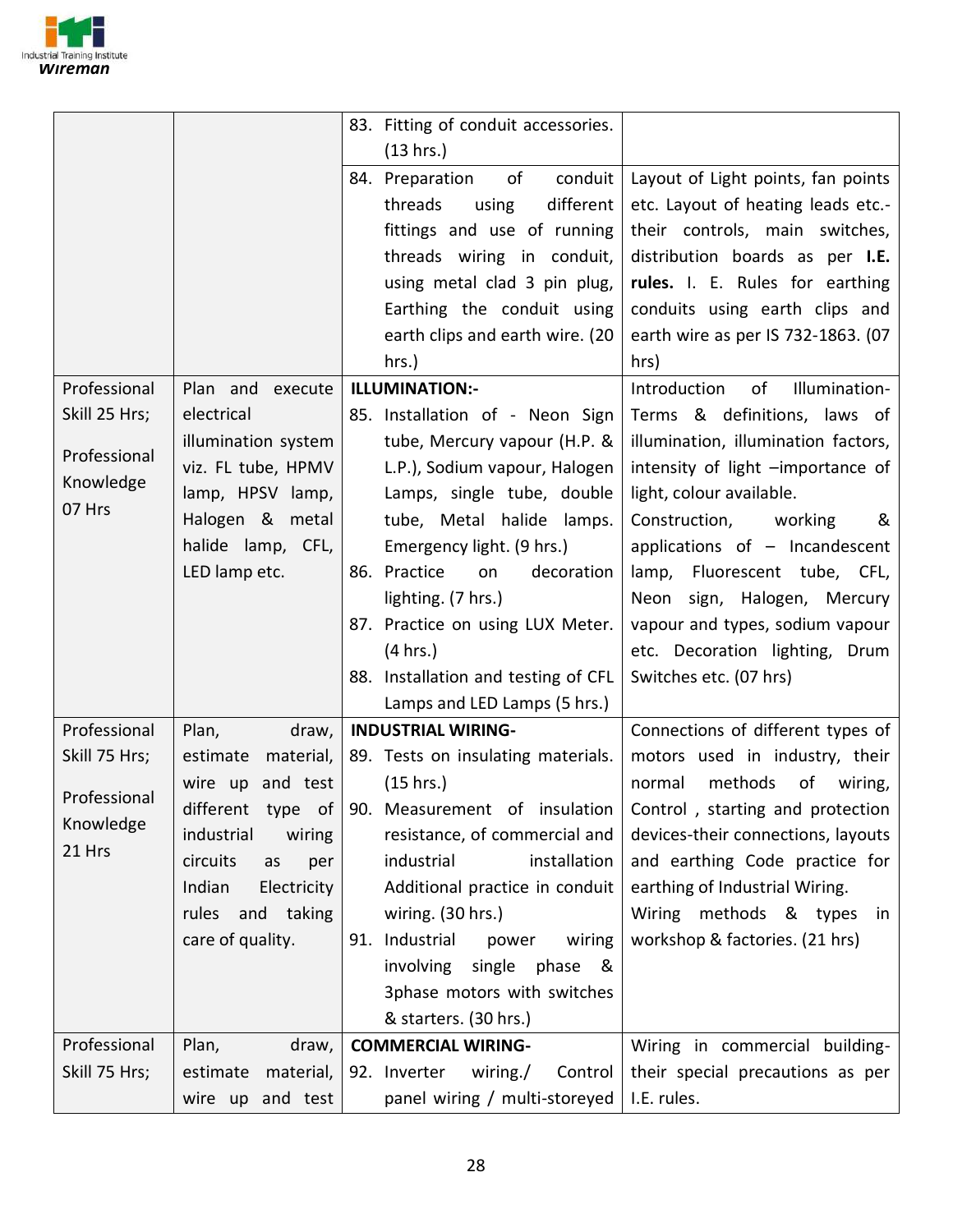

| Professional  | different type of     | building wiring. (15 hrs.)           | Introduction to LAN wiring. (07      |
|---------------|-----------------------|--------------------------------------|--------------------------------------|
| Knowledge     | commercial<br>and     | 93. Introduction to LAN wiring. (7   | hrs)                                 |
| 21 Hrs        | computer              | hrs.)                                |                                      |
|               | networking wiring     | 94. Installation of 1 ph. and 3 ph.  | drives - Introduction,<br>Power      |
|               | circuits<br>per<br>as | on line / off line UPS wiring.       | advantages<br>types,<br>&            |
|               | Indian<br>Electricity | (15 hrs.)                            | disadvantages.                       |
|               | rules and taking      | 95. Testing of Industrial wiring     | UPS- Introduction, types, Load       |
|               | care of quality.      | and UPS wiring installation.         | Backup<br>calculation,<br>time       |
|               |                       | (20 hrs.)                            | calculation. (07 hrs)                |
|               |                       | 96. Straight and cross crimping of   | Computer<br>networking               |
|               |                       | RJ-45 cable. (08 hrs.)               | Identification<br>of<br>network      |
|               |                       | 97. Crimping of co-axial cable,      | hardware / component. CAT-6          |
|               |                       | proper installation of co-axial      | cable, RJ-45.                        |
|               |                       | cable from dish antenna to           | DTH- Introduction of direct to       |
|               |                       | Television set. (10 hrs.)            | home system, Music channel           |
|               |                       |                                      | wiring/interconnecting couplers.     |
|               |                       |                                      | (07 hrs)                             |
| Professional  | Plan,<br>draw,        | 98. Industrial wiring installations  | General idea of fixing meter         |
| Skill 50 Hrs; | estimate<br>material, | for mixed load, both light and       | &<br>taking<br>boards<br>service     |
|               | wire up and test      | power. (9 hrs.)                      | connection. Sealing of I.C. cut out  |
| Professional  | different type of     | of<br>AC/DC<br>99. Layout<br>L.V.    | & meters as per I.E. Rules,          |
| Knowledge     | industrial<br>wiring  | machines and their panels. (3)       | General Electric Appliances using    |
| 14 Hrs        | circuits<br>as<br>per | $hrs.$ )                             | heating effect $-$ their capacities, |
|               | Indian<br>Electricity | 100. Wiring of Low power A.C./       | voltage ranges, Calculation of       |
|               | rules and taking      | D.C.<br>machines<br>in<br>metal      | current. (07 hrs)                    |
|               | care of quality.      | conduit system as per I.E.           |                                      |
|               |                       | Rules. (10 hrs.)                     |                                      |
|               |                       | 101. Testing of wiring installation. |                                      |
|               |                       | (3 hrs.)                             |                                      |
|               |                       | 102. Wiring of different circuit     | Explanation of inter connection      |
|               |                       | using Single core cable use for      | wiring circuits in the<br>main       |
|               |                       | 2 ways, intermediate master          | building and auxiliary<br>blocks,    |
|               |                       | switches etc. (20 hrs.)              | meter boards and its locations.      |
|               |                       | 103. Testing of wiring installation. | Study of layout symbols in the       |
|               |                       | (5 hrs.)                             | preparation of layout diagrams.      |
|               |                       |                                      | (07 hrs)                             |
| Professional  | Plan,<br>draw,        | <b>COMPUTER AWARENESS:</b>           | Block diagram of computer, main      |
|               | estimate<br>material, | 104. Identification of Computer      | parts inside the system unit, ports  |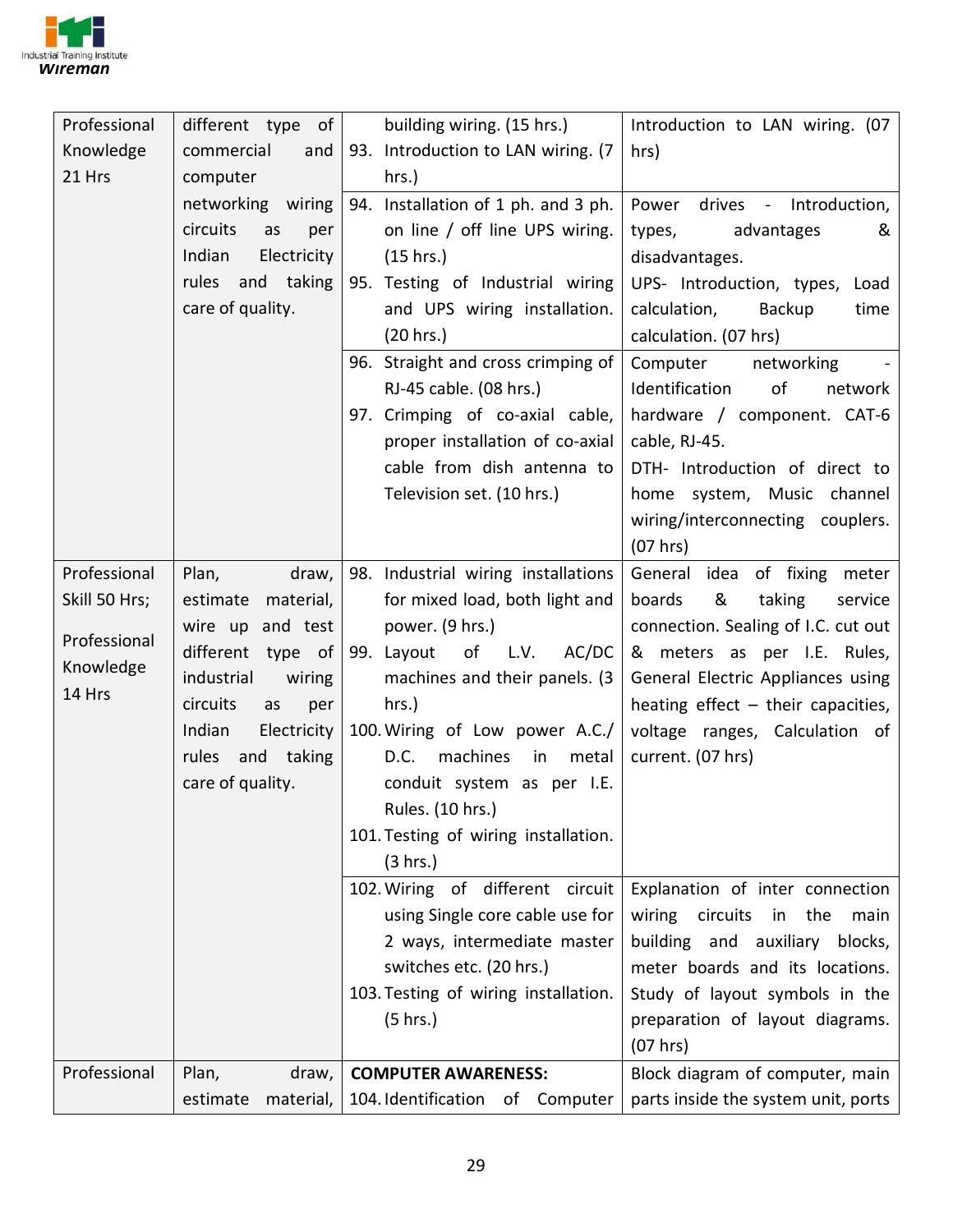

| Skill 50 Hrs;<br>Professional<br>Knowledge<br>14 Hrs | wire up and test<br>different type of<br>commercial<br>and<br>computer<br>networking wiring<br>circuits<br>as<br>per<br>Indian<br>Electricity<br>taking<br>rules and<br>care of quality. | Parts, Switching ON/OFF of<br>PC, Safety Precautions. (5<br>hrs.)<br>105. Identifying<br>using<br>and<br>Windows, like folders, files,<br>Editing and saving. (12 hrs.)<br>106. Windows Explorer, Notepad,<br>Paint and calculator. (12 hrs.)<br><b>OFFICE PACKAGE&amp; INTERNET:</b><br>107. Using /Practicing<br>WORD,<br>EXCEL, POWER POINT<br>for<br>communication. (16 hrs.)<br>108. Documentation. (2 hrs.)<br>109. Internet<br>Practicing<br>Email,<br>Browsing/<br>Creating<br>Downloading. (3 hrs.) | & connectors, of PC parts &<br>peripherals associated with PC<br>like-keyboard, Mouse, Printers,<br>Camera,<br>Modem,<br>Scanners,<br>External Storage Devices & UPS.<br>Features of Operating System like<br>M.S. Windows, Components of<br>Windows- Calculator, Notepad,<br>Paint, Windows Explorer.<br><b>INTERNET:</b> Websites, Browsing,<br>Downloading Creating and Using<br>ID's<br>E-mail<br>Using<br>for<br>it<br>Communications. (14 hrs) |
|------------------------------------------------------|------------------------------------------------------------------------------------------------------------------------------------------------------------------------------------------|--------------------------------------------------------------------------------------------------------------------------------------------------------------------------------------------------------------------------------------------------------------------------------------------------------------------------------------------------------------------------------------------------------------------------------------------------------------------------------------------------------------|------------------------------------------------------------------------------------------------------------------------------------------------------------------------------------------------------------------------------------------------------------------------------------------------------------------------------------------------------------------------------------------------------------------------------------------------------|
|                                                      |                                                                                                                                                                                          | In plant training / Project work                                                                                                                                                                                                                                                                                                                                                                                                                                                                             |                                                                                                                                                                                                                                                                                                                                                                                                                                                      |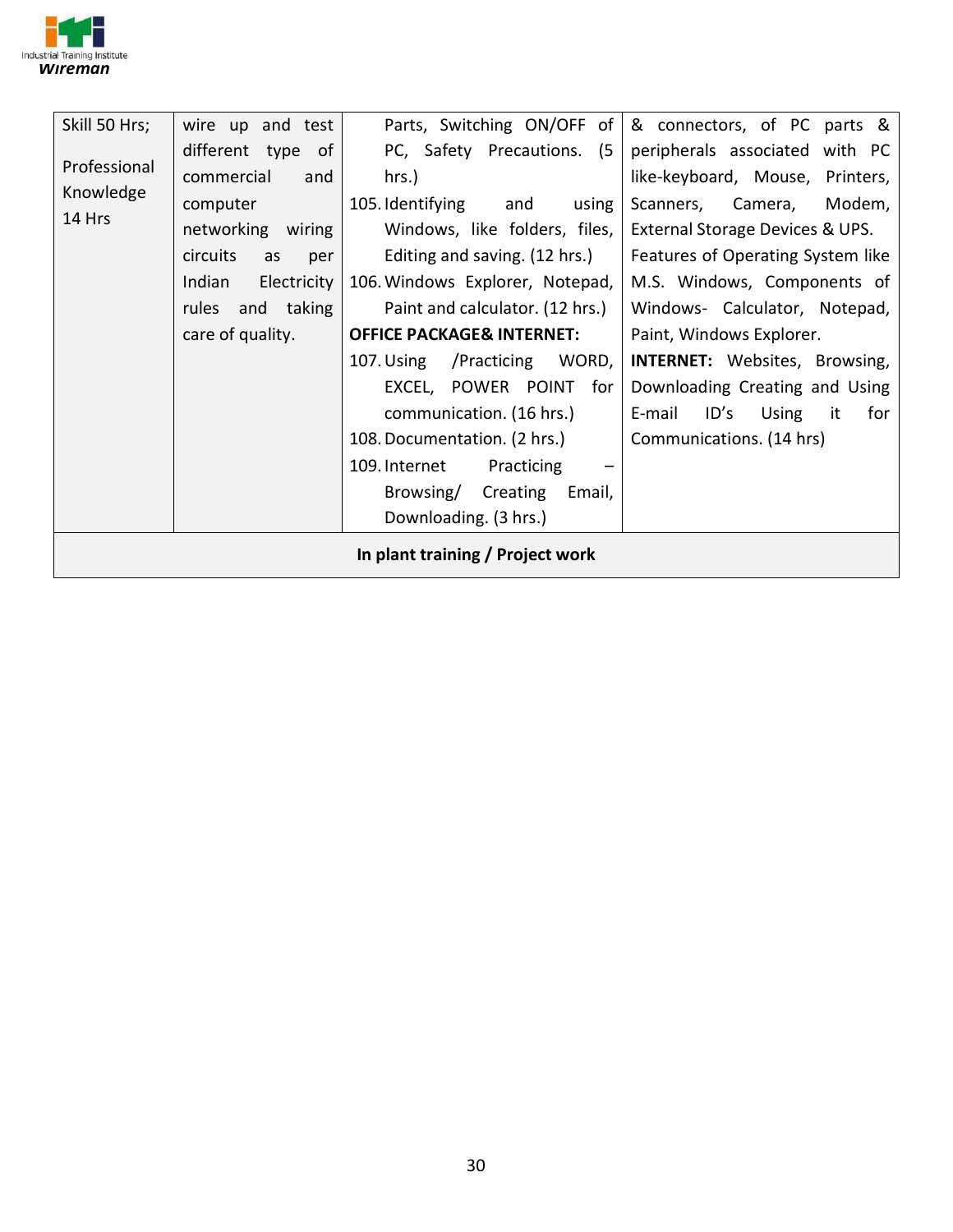

| <b>SYLLABUS FOR WIREMAN TRADE</b>                                     |                                                                                                                                                                                                         |                                                                                                                                                                                                                                                                                                                                                                                 |                                                                                                                                                                                                                                                                                                                                                                                            |  |  |  |  |  |
|-----------------------------------------------------------------------|---------------------------------------------------------------------------------------------------------------------------------------------------------------------------------------------------------|---------------------------------------------------------------------------------------------------------------------------------------------------------------------------------------------------------------------------------------------------------------------------------------------------------------------------------------------------------------------------------|--------------------------------------------------------------------------------------------------------------------------------------------------------------------------------------------------------------------------------------------------------------------------------------------------------------------------------------------------------------------------------------------|--|--|--|--|--|
|                                                                       | <b>SECOND YEAR</b>                                                                                                                                                                                      |                                                                                                                                                                                                                                                                                                                                                                                 |                                                                                                                                                                                                                                                                                                                                                                                            |  |  |  |  |  |
| <b>Duration</b>                                                       | <b>Reference Learning</b><br><b>Outcome</b>                                                                                                                                                             | <b>Professional Skills</b><br>(Trade Practical)<br><b>With Indicative Hours</b>                                                                                                                                                                                                                                                                                                 | <b>Professional Knowledge</b><br>(Trade Theory)                                                                                                                                                                                                                                                                                                                                            |  |  |  |  |  |
| Professional<br>Skill 100 Hrs;<br>Professional<br>Knowledge<br>36 Hrs | Construct and test<br>Half-wave,<br>full-<br>wave, and bridge<br>rectifiers with filter<br>without filter.<br>&<br>Trouble shoot and<br>of<br>service<br><sub>DC</sub><br>regulated<br>power<br>supply. | Identify the terminals of<br>110.<br>LED, Diode, transistor, Zener<br>diode, UJT, SCR, regulator<br>ICs and test it. (25 hrs.)<br>111. Construct and test variable<br>DC<br>supply<br>power<br>and<br>trouble shoot the defects in<br>a simple power supply. (25<br>hrs.)<br>112. Construction & testing of<br>electrical<br>circuits<br>various<br>with different accessories. | LED, Diode, types of transistor,<br>UJT, SCR, regulator ICs and Zener<br>diode uses and its application. (09<br>hrs)<br>$IC -$<br>voltage<br>regulator<br>pin<br>configurations and applications.<br>(09 hrs)<br>Common Electrical Accessories,<br>their specifications-Explanation of<br>switches, lamp holders, plugs and                                                                |  |  |  |  |  |
|                                                                       |                                                                                                                                                                                                         | (15 hrs.)<br>113. Connection of Calling Bell,<br>Buzzer, Electric Iron, Heater,<br>Light & Fan etc. (15 hrs.)<br>114. Practice in soldering and<br>brazing by following Indian<br>Electricity rules. (20 hrs.)                                                                                                                                                                  | sockets etc. Development of<br>domestic circuits using switches,<br>fuse, MCB, sockets, lamp, fan,<br>bell/buzzer, Two<br>calling<br>way<br>switch, I.C.T.P, I.C.D.P, MCCB,<br>ELCB, RCCB etc.<br>Importance of Neutral, effect of<br>opening of neutral wire.<br>Soldering-<br>Solders,<br>flux<br>and<br>soldering techniques. Types of<br>soldering irons-their proper use.<br>(18 hrs) |  |  |  |  |  |
| Professional<br>Skill 150 Hrs;<br>Professional<br>Knowledge<br>54 Hrs | Interpret<br>the<br>constructional<br>working<br>features,<br>principles<br>of<br>DC<br>machine.<br><b>Starting</b><br>with<br>suitable<br>running,<br>starter,                                         | <b>D.C. GENERATORS,</b><br>115. Identification of the parts of<br>D.C. Generators. (5 hrs.)<br>116. Testing and measuring the<br>field<br>and<br>Armature<br>resistances. (5 hrs.)<br>117. Dismantle<br>the<br>D.C.                                                                                                                                                             | Introduction to D.C Generators<br>and working principle, parts of<br>D.C. Generator.<br>Classification of Generators- Self<br>excited and separately excited-<br>their application in practical field.<br>(09 hrs)                                                                                                                                                                         |  |  |  |  |  |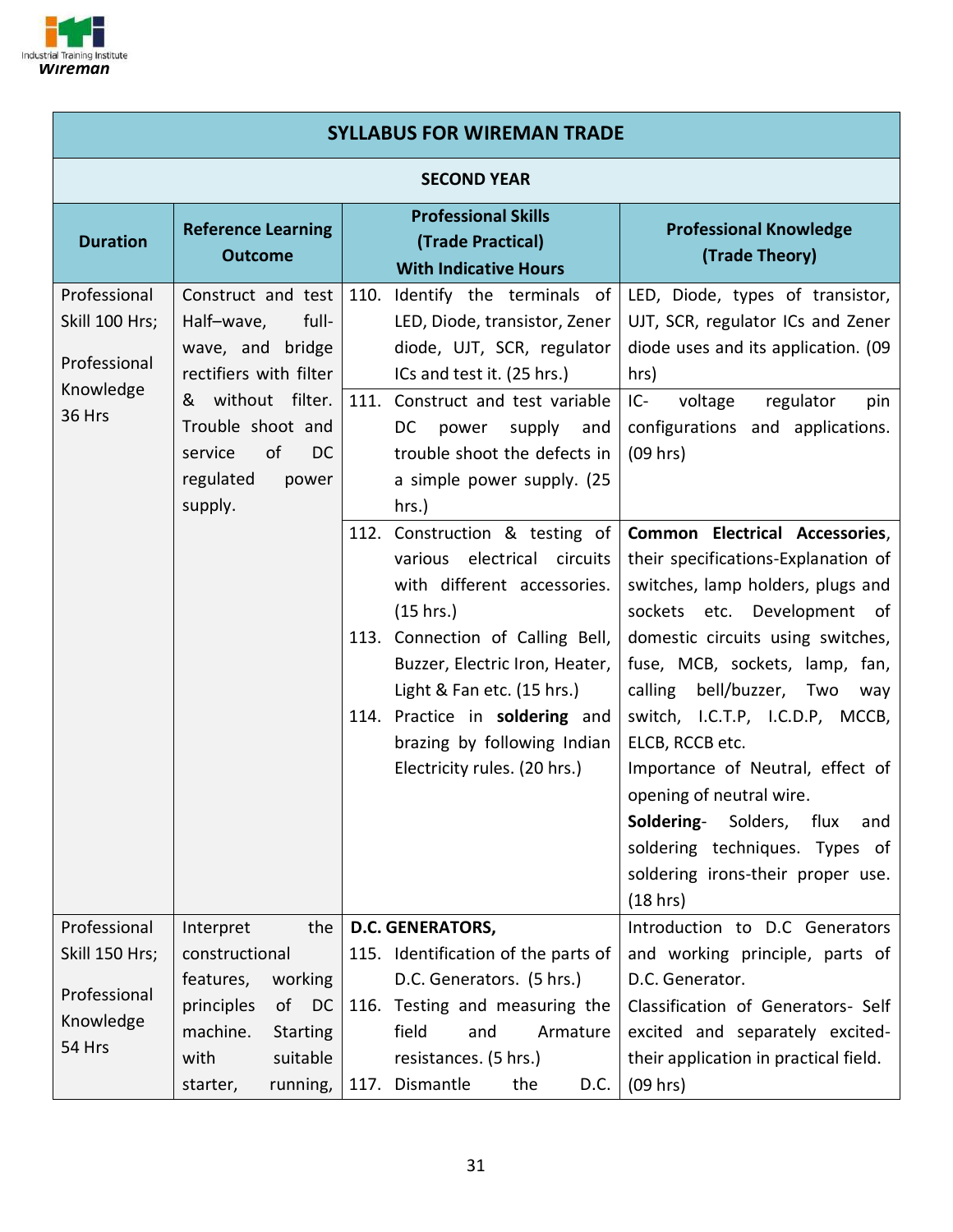

|               | forward<br>and             | Generator and Reassemble                    |                                      |
|---------------|----------------------------|---------------------------------------------|--------------------------------------|
|               | operation<br>reverse       | and test for its working. (15               |                                      |
|               | and speed control          | hrs.)                                       |                                      |
|               | of<br><b>DC</b><br>motors. | 118. Identification of different            | Types and characteristics of D.C.    |
|               | Conduct the load           | parts of generators testing                 | Generators - Series, Shunt and       |
|               | performance<br>test        | fields & Apparatus. (12 hrs.)               | compound, their applications.        |
|               | of DC machine with         | 119. Insulation<br>resistance               | Explanation of Armature reaction,    |
|               | due<br>and<br>care         | measurements. (8 hrs.)                      | interlopes, commutation and EMF      |
|               | Maintain<br>safety.        | 120. Building up of voltage and             | equation of DC generators.           |
|               | troubleshoot<br>and        | loading generators. (10 Hrs.)               | Parallel operation of Generators.    |
|               | of DC machines.            | 121. Servicing<br>of generators             | (18 hrs)                             |
|               |                            | including<br>replacing<br>of                |                                      |
|               |                            | carbon brushes. (20 hrs.)                   |                                      |
|               |                            | <b>MOTORS &amp; STARTER:</b>                | Introduction<br>D.C.<br>Motor-<br>to |
|               |                            | 122. Practice<br>in<br>connecting           | Working<br>principle, types<br>of    |
|               |                            | Generators-<br>generators-                  | motors Explanation of terms used     |
|               |                            | Testing of D.C. Machines by                 | Torque, speed, Back E.M.F. etc.      |
|               |                            | Megger. (12 hrs.)                           | Characteristics, Speed control of    |
|               |                            | 123. General maintenance<br>of <sub>1</sub> | DC motors.                           |
|               |                            | D.C. machines. (13 hrs.)                    | (09 hrs)                             |
|               |                            | 124. Testing of D.C. Motors -               | Necessity of starter- Types of       |
|               |                            | connect run and change                      | starters, 2 point 3 point and 4      |
|               |                            | direction of rotation. (12                  | point starters, Protective devices   |
|               |                            | hrs.)                                       | used. Methods of speed control,      |
|               |                            | 125. Study of DC starters- 2 point          | advantages,<br>disadvantages<br>୍ଷ   |
|               |                            | 3 point and 4 point speed                   | Industrial applications. Trouble     |
|               |                            | control of D.C. Motors and                  | shooting and fault rectification.    |
|               |                            | speed<br>measurement.<br>(13)               | (18 hrs)                             |
|               |                            | $hrs.$ )                                    |                                      |
|               |                            | 126. Use Revolution counter. (6             |                                      |
|               |                            | $hrs.$ )                                    |                                      |
|               |                            | 127. Trouble shooting and fault             |                                      |
|               |                            | rectification. Identify and                 |                                      |
|               |                            | test different types of D.C                 |                                      |
|               |                            | motors. (19 hrs.)                           |                                      |
| Professional  | Interpret<br>the           | 128. Tests on 3 phase circuit. (10          | Introduction to A.C. Poly phase      |
| Skill 50 Hrs; | constructional             | hrs.)                                       | systems- advantages, 3 phase star    |
|               | features,<br>working       | 129. Current<br>voltage<br>and              | delta. Terms used in 3Ø systems,     |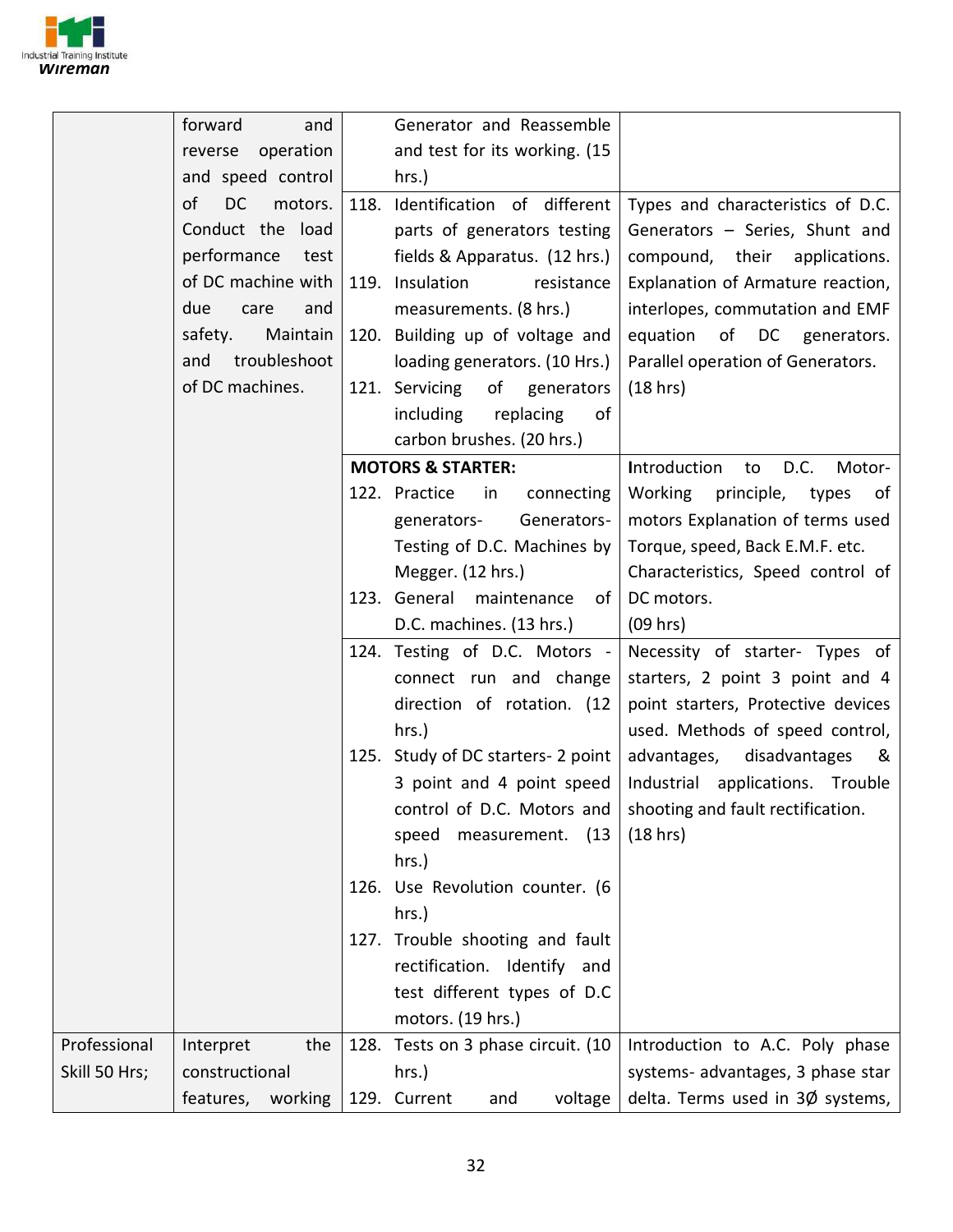

| Professional   | principles of single | measurement in star and                                           | connection and their relations       |
|----------------|----------------------|-------------------------------------------------------------------|--------------------------------------|
| Knowledge      | phase and 3 phase    | delta connections. (12 hrs.)                                      | w.r.t.<br>and<br>voltage.<br>current |
| 18 Hrs         | AC motors. Starting  | 130. Measurement A.C. 3 ph.                                       | Principle of measurement of A.C.     |
|                | with<br>suitable     | power. (18 hrs.)                                                  | 3 ph. Power. Simple calculation of   |
|                | running,<br>starter, | 131. Determine the V and I                                        | A.C. 3 phase circuit parameter - I,  |
|                | forward<br>and       | Star/Delta<br>relation<br>in                                      | V, Z & P.F. etc                      |
|                | reverse operation    | connections<br>$\overline{\mathsf{in}}$<br>$3-Ph$<br>$\mathsf{a}$ | (18 hrs)                             |
|                | and speed control    | motor. (10 hrs.)                                                  |                                      |
|                | of AC motors with    |                                                                   |                                      |
|                | due<br>care<br>and   |                                                                   |                                      |
|                | safety.              |                                                                   |                                      |
| Professional   | the<br>Interpret     | A.C. GENERATORS, MOTORS &                                         | of<br>and<br>construction<br>Parts   |
| Skill 50 Hrs;  | constructional       | <b>STARTERS</b>                                                   | Alternators, principle of working,   |
|                | features, working    | 132. Identification of Alternator                                 | of<br>types<br>Alternators,<br>EMF   |
| Professional   | principles<br>of     | of parts. (10 hrs.)                                               | equation.                            |
| Knowledge      | Alternator<br>set.   | 133. Running of Alternator by                                     | Various applications and power       |
| 18 Hrs         | Test, Wire-up and    | prime mover and loading it                                        | rating of alternators. General idea  |
|                | alternator.<br>run   | to find out regulation at                                         | of loading and regulation of         |
|                | Synchronization of   | different loads. Testing of                                       | Alternator. Parallel operation of    |
|                | Alternator<br>with   | alternators (IR tests). (28                                       | Alternators,<br>synchronising        |
|                | due<br>care<br>and   | hrs.)                                                             | methods. (18 hrs)                    |
|                | safety.              | 134. Connect and test Parallel                                    |                                      |
|                |                      | operation of alternators. (12                                     |                                      |
|                |                      | hrs.)                                                             |                                      |
| Professional   | Interpret<br>the     | 135. Demonstration and practice                                   | Introduction to A.C single phase     |
| Skill 175 Hrs; | constructional       | on A.C single phase motors                                        | motors and types. Capacitors         |
|                | features, working    | starting and running for                                          | start/run- start and run. FHP        |
| Professional   | principles of single | specific requirements. (25                                        | motors and their uses. Various       |
| Knowledge      | phase and 3 phase    | hrs.)                                                             | application of A.C single phase      |
| 63 Hrs         | AC motors. Starting  |                                                                   | motors. (09 hrs)                     |
|                | with<br>suitable     | 136. Constructional<br>details<br>of                              | Three phase Induction motor: -       |
|                | starter,<br>running, | three phase squirrel cage                                         | Construction,<br>Principle<br>of     |
|                | forward<br>and       | induction motor and slip                                          | operation<br>of<br>Three<br>phase    |
|                | reverse operation    | ring induction motor. (12                                         | induction motor.                     |
|                | and speed control    | hrs.)                                                             | Squirrel cage induction motor and    |
|                | of AC motors with    | 137. Determination of slip and                                    | slip ring induction motor. Rotor     |
|                | due<br>and<br>care   | efficiency. (8 hrs.)                                              | slip, rotor frequency and rotor      |
|                | safety.              | 138. Familiarization<br>of<br>DOL                                 | torque. Factors affecting torque.    |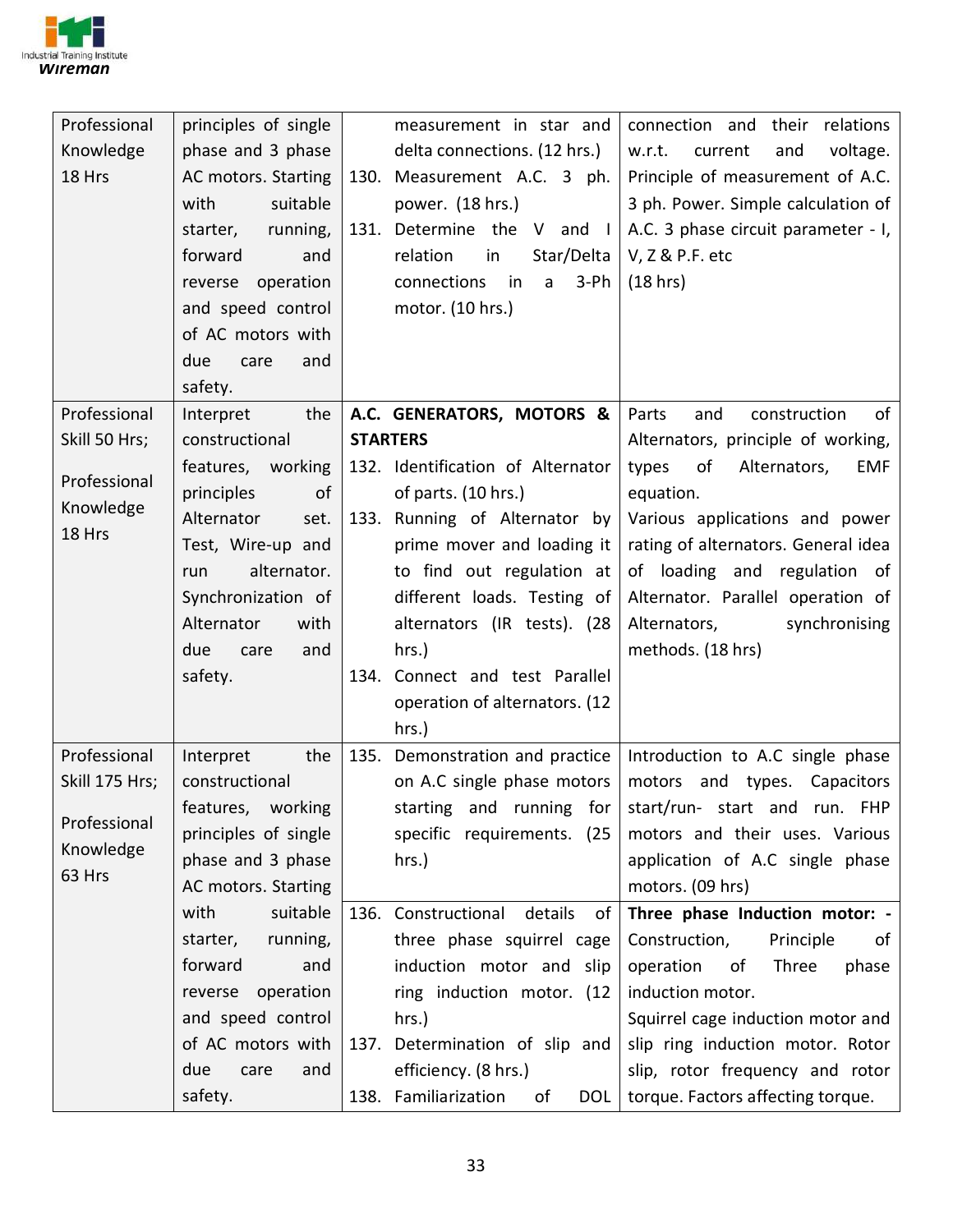

|               |                      |               | starter, Star- delta starter,<br>Autotransformer starter and<br>slip ring IM starter. (15 hrs.)<br>139. Phase sequence test on<br>three phase IM motors,<br>Single phasing preventer.<br>(14 hrs.)<br>140. Identification of A.C and D.C<br>(identify)<br>motors<br>motors<br>from the stock/scrap). (8<br>$hrs.$ ) | Effect of variation in applied<br>voltage. Starting methods. Speed<br>control methods. Importance of<br>phase sequence in three phase<br>induction motor. Single phasing<br>preventer. (27 hrs) |
|---------------|----------------------|---------------|---------------------------------------------------------------------------------------------------------------------------------------------------------------------------------------------------------------------------------------------------------------------------------------------------------------------|-------------------------------------------------------------------------------------------------------------------------------------------------------------------------------------------------|
|               |                      |               | 141. Construction<br>of<br>simple<br>control circuits using push<br>button and contactors. (18<br>hrs.)                                                                                                                                                                                                             |                                                                                                                                                                                                 |
|               |                      |               | 142. Connect and run the A.C  <br>phase and<br>3-Ph<br>single<br>motors by using starters.<br>(25 hrs.)                                                                                                                                                                                                             | Starters - DOL starter, Star - delta<br>starter and Auto transformer<br>starter. (09 hrs)                                                                                                       |
|               |                      |               | 143. A.C. motor panel wiring (slip<br>ring Induction type) (13 hrs.)                                                                                                                                                                                                                                                | Description of starter delta starter<br>(manual,<br>semi<br>and<br>Auto).                                                                                                                       |
|               |                      | <b>MOTORS</b> | POWER WIRING FOR DC & AC                                                                                                                                                                                                                                                                                            | Formative arrangement<br>of a<br>motor resistance starter for slip                                                                                                                              |
|               |                      |               | 144. Practice power and control<br>circuits on boards. (10 hrs.)                                                                                                                                                                                                                                                    | ring induction motor.<br>Motor control circuit and starting                                                                                                                                     |
|               |                      |               | 145. Assembly & testing of the<br>for motor generator set. I.S.<br>3072 Part-II of 1861. (15<br>hrs.)                                                                                                                                                                                                               | devices. Power and control wiring<br>frame for a panel – suitable $\vert$ circuits of AC motors. (18 hrs)                                                                                       |
|               |                      |               | 146. Erection of panel board,<br>fixing of controlling and<br>starting<br>equipment,<br>necessary meters. (12 hrs.)                                                                                                                                                                                                 |                                                                                                                                                                                                 |
| Professional  | Interpret the types, |               | 147. Identification of types of                                                                                                                                                                                                                                                                                     | <b>TRANSFORMERS-</b>                                                                                                                                                                            |
| Skill 75 Hrs; | constructional       |               | transformers. (15 hrs.)                                                                                                                                                                                                                                                                                             | Transformer<br>Power<br>Its                                                                                                                                                                     |
|               | features, working    |               | 148. Test / check the polarity of                                                                                                                                                                                                                                                                                   | construction,<br>working,                                                                                                                                                                       |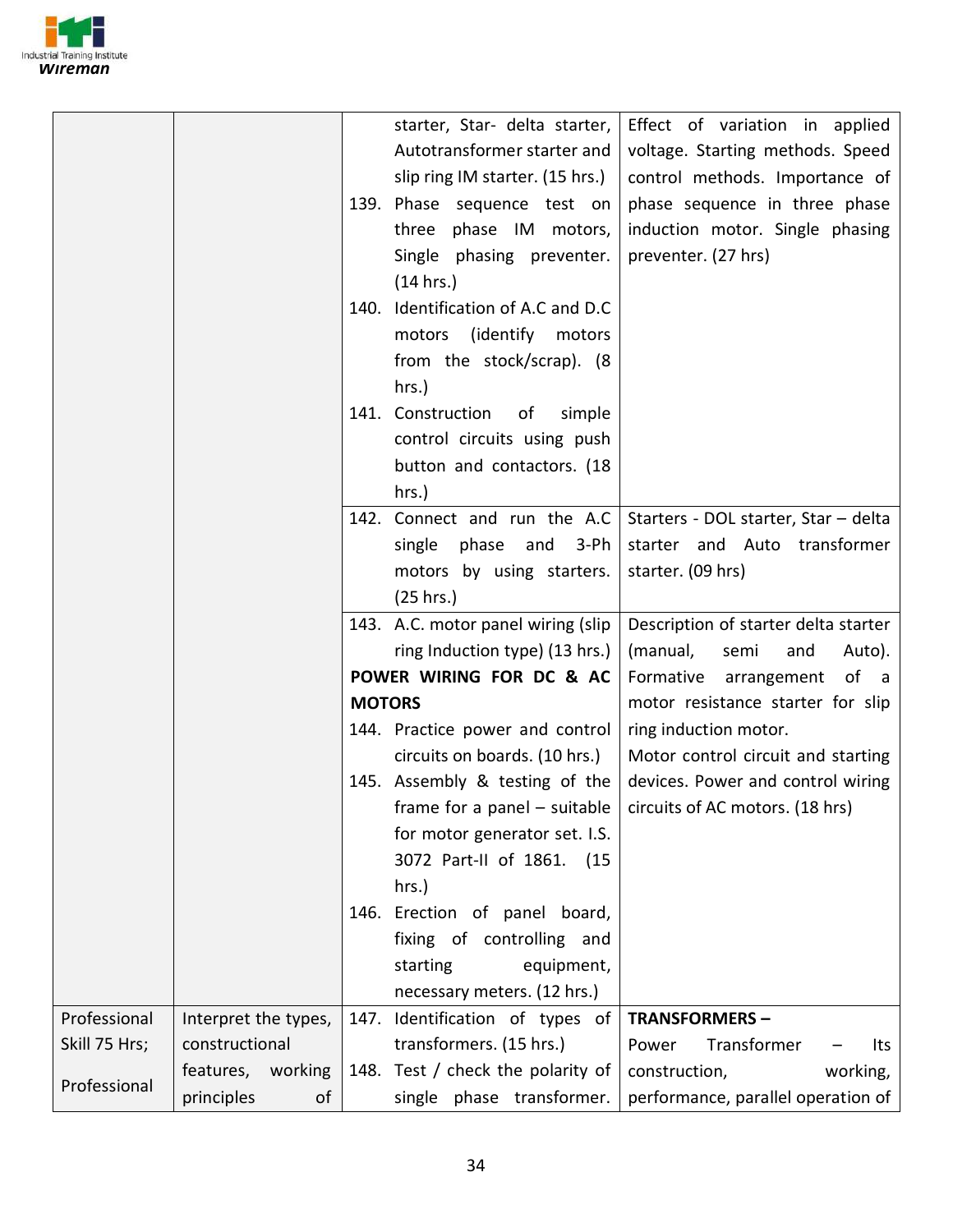

| Knowledge      | transformer (single   | (10 hrs.)                           | transformer, their connections.                                      |
|----------------|-----------------------|-------------------------------------|----------------------------------------------------------------------|
| 27 Hrs         | three<br>phase)<br>&  | 149. Insulation testing of single   | Cooling of transformer, S.C. & O.C.                                  |
|                | Connect and test      | phase and Three Phase. (10          | tests. Regulation and efficiency,                                    |
|                | Transformer.          | $hrs.$ )                            | Specifications, problems on e.m.f.                                   |
|                |                       | 150. Conducting No-load/O.C. &      | Equation, transformation ratio.                                      |
|                |                       | short circuit tests. (10hrs.)       | of<br>Characteristics<br>ideal                                       |
|                |                       | 151. Connection of transformers,    | transformer.                                                         |
|                |                       | efficiencies of transformers,       | Construction of core, winding                                        |
|                |                       | parallel<br>operation<br>of         | shielding, auxiliary parts breather,                                 |
|                |                       | transformer. (20 hrs.)              | Buchholz's<br>conservator.<br>relay,                                 |
|                |                       | 152. Ratio test and voltage         | other protective devices.                                            |
|                |                       | regulation. (10 hrs.)               | Transformer oil testing and Tap                                      |
|                |                       |                                     | changing off load and on load.                                       |
|                |                       |                                     | Transformer<br>bushings<br>and                                       |
|                |                       |                                     | termination. Auto transformer-Its                                    |
|                |                       |                                     | working,<br>construction,                                            |
|                |                       |                                     | performance & uses. (27 hrs)                                         |
| Professional   | Prepare single line   | 153. Familiarize<br>and<br>practice | <b>GENERATION,</b><br><b>TRANSMISSION</b>                            |
| Skill 225 Hrs; | diagram and layout    | of<br>OH<br>operation<br>line       | <b>AND</b><br><b>DISTRIBUTION</b><br><b>OF</b>                       |
|                |                       |                                     |                                                                      |
|                | plan of electrical    | components. (20 hrs.)               | <b>ELECTRICAL POWER</b>                                              |
| Professional   | transmission<br>&     | 154. Visit to generating station    | Generation of Electricity and their                                  |
| Knowledge      | distribution          | (Thermal/<br>Hydro/Nuclear)         | types.<br>idea<br>General<br>about                                   |
| 81 Hrs         | systems and power     | Visit to a sub-station to           | overhead<br>transmission,                                            |
|                | with<br>plants        | familiarize<br>OH<br>line           | distribution (LV, MV & HV) and                                       |
|                | knowledge<br>of       | components. (41 hrs.)               | their types of accessories used.                                     |
|                | principle<br>applied. | 155. Prepare a line diagram of      | General<br>arrangement<br>and                                        |
|                | and test<br>Make      | the institute/ ITI supply           | maintenance of outdoor type of                                       |
|                | connection<br>power   | system. (20 hrs.)                   | substation.                                                          |
|                | substation<br>to      |                                     | Explanation of overhead bus bar,                                     |
|                | with<br>equipments    |                                     | side by bar. Bus trunking and                                        |
|                | care and safety.      |                                     | rising mains.                                                        |
|                |                       |                                     | I.E. rules regarding panel erection,                                 |
|                |                       |                                     | bus bar, spacing bus bar chamber,                                    |
|                |                       |                                     | danger boards. Connection of high                                    |
|                |                       |                                     | voltage metering equipment used                                      |
|                |                       |                                     | with bus bar. (27 hrs)                                               |
|                |                       | 156. Demonstration, testing and     | Types of Distribution, Explanation<br>of line protecting devices and |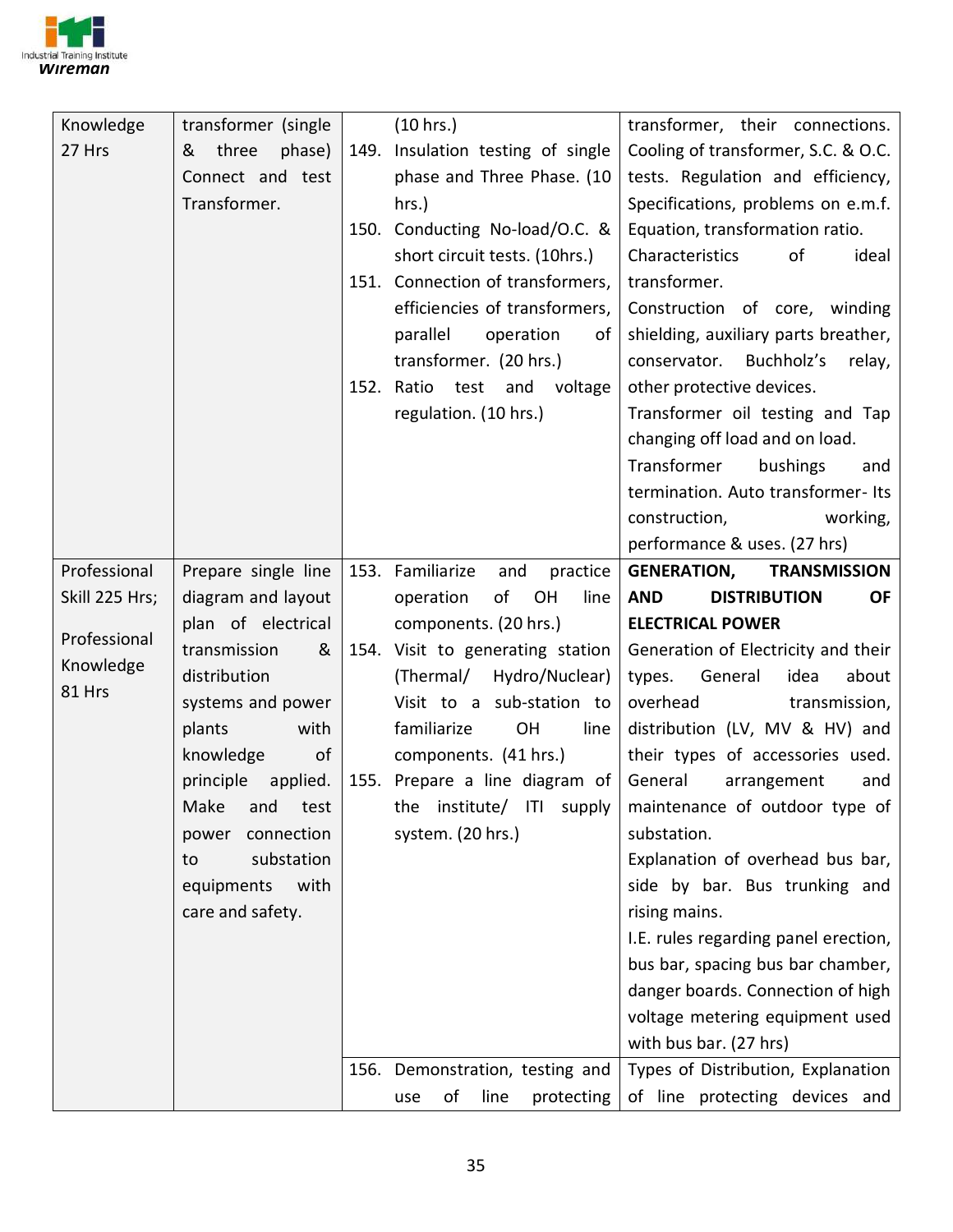

|  | devices as per I.E. Rules. (10                  | <b>Brief</b><br>their general<br>principle.     |
|--|-------------------------------------------------|-------------------------------------------------|
|  | hrs.)                                           | description of connection<br>of                 |
|  | 157. Visit<br>Distribution<br>to<br>$\sim$ $-$  | places of use. (09 hrs)                         |
|  | station. (15 hrs.)                              |                                                 |
|  | 158. Familiarization<br>and                     | <b>SUBSTATION EQUIPMENTS</b>                    |
|  | operation of various CBs                        | Switchgear-CBs - ACB, VCB, SF6,                 |
|  | ACB, VCB, SF6, OCB etc. (15                     | OCB etc. protection schemes,                    |
|  | $hrs.$ )                                        | CT/PT-Protective relays, lightning              |
|  | 159. Visit to sub-station. (20 hrs.)            | arrestors,                                      |
|  | 160. Demonstration and Tests on                 | Explanation of different types of               |
|  | Multi<br>switches,<br>range                     | switches and switches gears multi               |
|  | Rotary switches. (12 hrs.)                      | Range switches, rotary switches,                |
|  | 161. Cooker control Panel, Power                | cooker control panels, power                    |
|  | circuit<br>switches                             | circuit<br>switches, thermostat,                |
|  | Thermostats.<br>Mercury                         | mercury switches etc. (27 hrs)                  |
|  | switches, visit/in<br>plant                     |                                                 |
|  | training in a industry. (12                     |                                                 |
|  | $hrs.$ )                                        |                                                 |
|  | 162. Familiarize the parts of                   | <b>TYPES</b><br><b>OF</b><br><b>SUBSTATIONS</b> |
|  | substations low and high                        | INDOOR, OUTDOOR & POLE                          |
|  | voltages. (20 hrs.)                             | <b>MOUNTING</b>                                 |
|  |                                                 | Substation construction:                        |
|  |                                                 | Outdoor<br>Indoor<br>i.<br>and                  |
|  |                                                 | substation.                                     |
|  |                                                 | ii. E.H.T. substation                           |
|  |                                                 |                                                 |
|  |                                                 | iii. H.T. substation                            |
|  |                                                 | &<br>low                                        |
|  |                                                 | iv. Medium<br>voltage                           |
|  |                                                 | substation<br>(Pole<br>mounting                 |
|  |                                                 | type) (09 hrs)<br><b>U.G. CABLE</b>             |
|  | 163. Demonstration and practice                 |                                                 |
|  | in terminating an U.G. cable                    | Construction of cable, Types,                   |
|  | to a bus bar chamber. (20                       | Application & methods of jointing               |
|  | hrs.)                                           | UG cable & testing General idea of              |
|  | 164. Crimping<br>lugs<br>to<br>the              | method<br>laying<br>and<br>jointing             |
|  | conductors of U.G. cable                        | precautions to be observed and                  |
|  | and connection to bus bar                       | different accessories used for                  |
|  | Loop connection for other<br>circuit. (20 hrs.) | medium voltage termination. (18<br>hrs)         |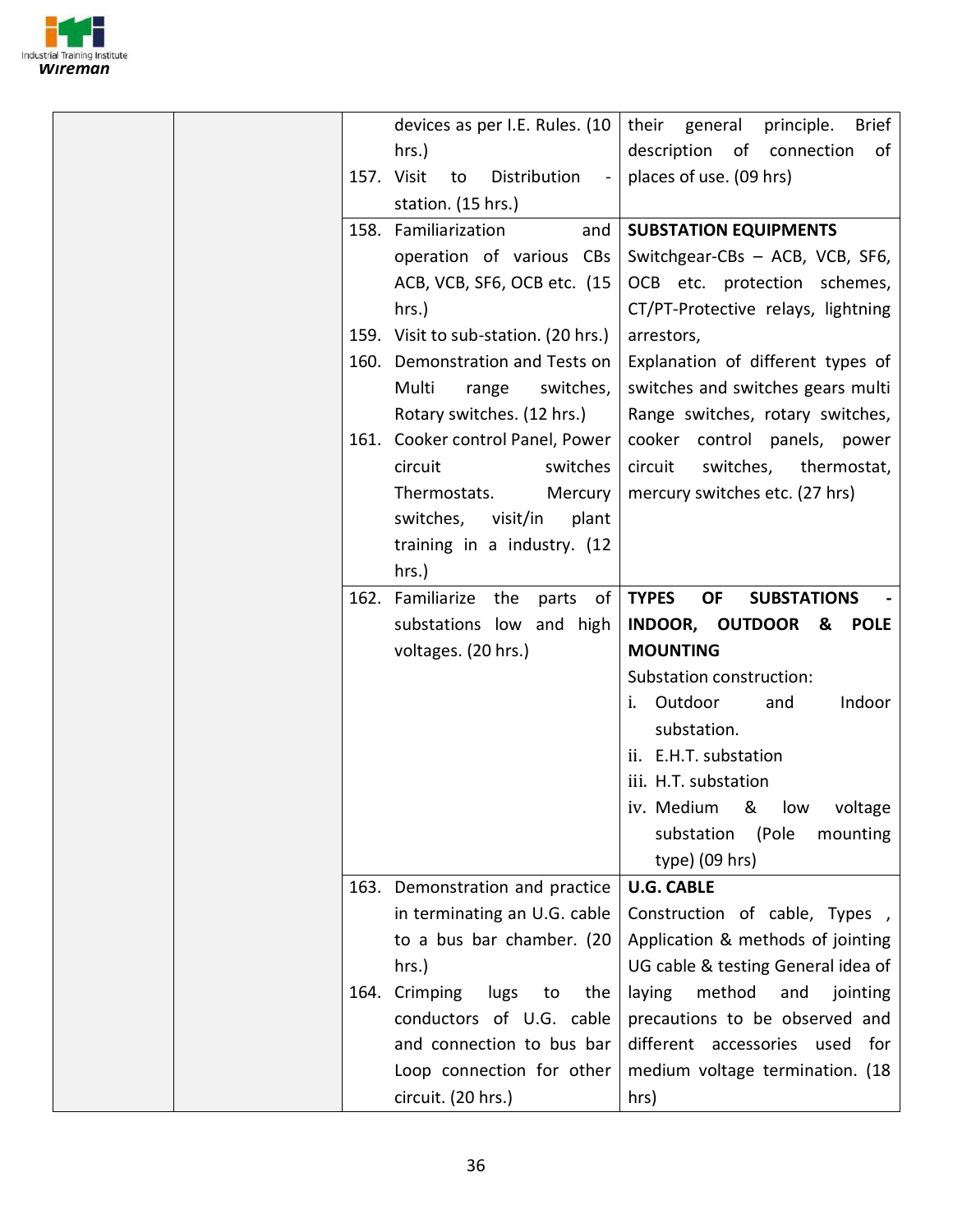

| Professional  | Interpret<br>the      | Synchronizing                     | Need of Synchronizing, various        |
|---------------|-----------------------|-----------------------------------|---------------------------------------|
| Skill 25 Hrs; | constructional        | 165. Building up the alternator   | methods, precautions<br>to<br>be      |
|               | features, working     | output<br>voltage,                | observed while Synchronizing. (09     |
| Professional  | principles<br>of      | synchronizing of bus bar          | hrs)                                  |
| Knowledge     | Alternator<br>set.    | voltage with generated            |                                       |
| 09 Hrs        | Test, Wire-up and     | voltage. (25 hrs.)                |                                       |
|               | alternator.<br>run    |                                   |                                       |
|               | Synchronization of    |                                   |                                       |
|               | Alternator<br>with    |                                   |                                       |
|               | due<br>care<br>and    |                                   |                                       |
|               | safety.               |                                   |                                       |
| Professional  | Select, assemble,     | <b>Control panel wiring</b>       | Control Panel elements, types and     |
| Skill 75 Hrs; | test and wire-up      | 166. Preparation of control panel | specifications.<br>Layout<br>and      |
| Professional  | control panel.        | board and its layout fixing of    | installation of panel board, Panel    |
| Knowledge     |                       | indicating<br>meters              | board wiring methods, colour          |
| 27 Hrs        |                       | /Instruments,<br>Control          | coding of cables for its easy         |
|               |                       | devices, Protection devices.      | identification.<br>Grouping<br>and    |
|               |                       | (35 hrs.)                         | numbering of cables by using          |
|               |                       | 167. Fixing of cable entry and    | ferrules. (09 hrs)                    |
|               |                       | exit points (15 hrs.)             |                                       |
|               |                       | 168. Preventive maintenance and   | Importance and advantages of          |
|               |                       | routine tests. (8 hrs.)           | maintenance.<br>Points<br>to<br>be    |
|               |                       | 169. Fault location and remedy    | observed<br>to<br>maintain<br>the     |
|               |                       | practice both in domestic and     | installation,<br>preventive           |
|               |                       | industrial wirings. (10 hrs.)     | maintenance and routine tests.        |
|               |                       | 170. Practice in fixing conduit   | Common<br>faults,<br>causes<br>and    |
|               |                       | along with the girder, steel      | remedies in domestic<br>and           |
|               |                       | structures station etc. (7 hrs.)  | industrial<br>wiring<br>installation, |
|               |                       |                                   | Methods of Locating faults. (09       |
|               |                       |                                   | hrs)                                  |
| Professional  | Plan, estimate and    | Planning, Estimation and Costing  | Concept and Principle of plan,        |
| Skill 75 Hrs; | costing of different  | of Wiring-                        | estimation and cost. Preparation      |
| Professional  | of wiring<br>types    | 171. Planning and Preparation of  | of complete house wiring layout,      |
| Knowledge     | system<br>as<br>per   | for<br>layout<br>domestic,        | industrial<br>wiring,<br>commercial   |
| 27 Hrs        | Indian<br>Electricity | commercial, Multi storied         | wiring for office Lodge, Hospital,    |
|               | rule.                 | building<br>wiring<br>and         | Bank, Hotels etc.                     |
|               |                       | workshop electrical wiring.       | rules<br>for<br>Multi-storied<br>I.E. |
|               |                       | (50 hrs.)                         | buildings. (27 hrs)                   |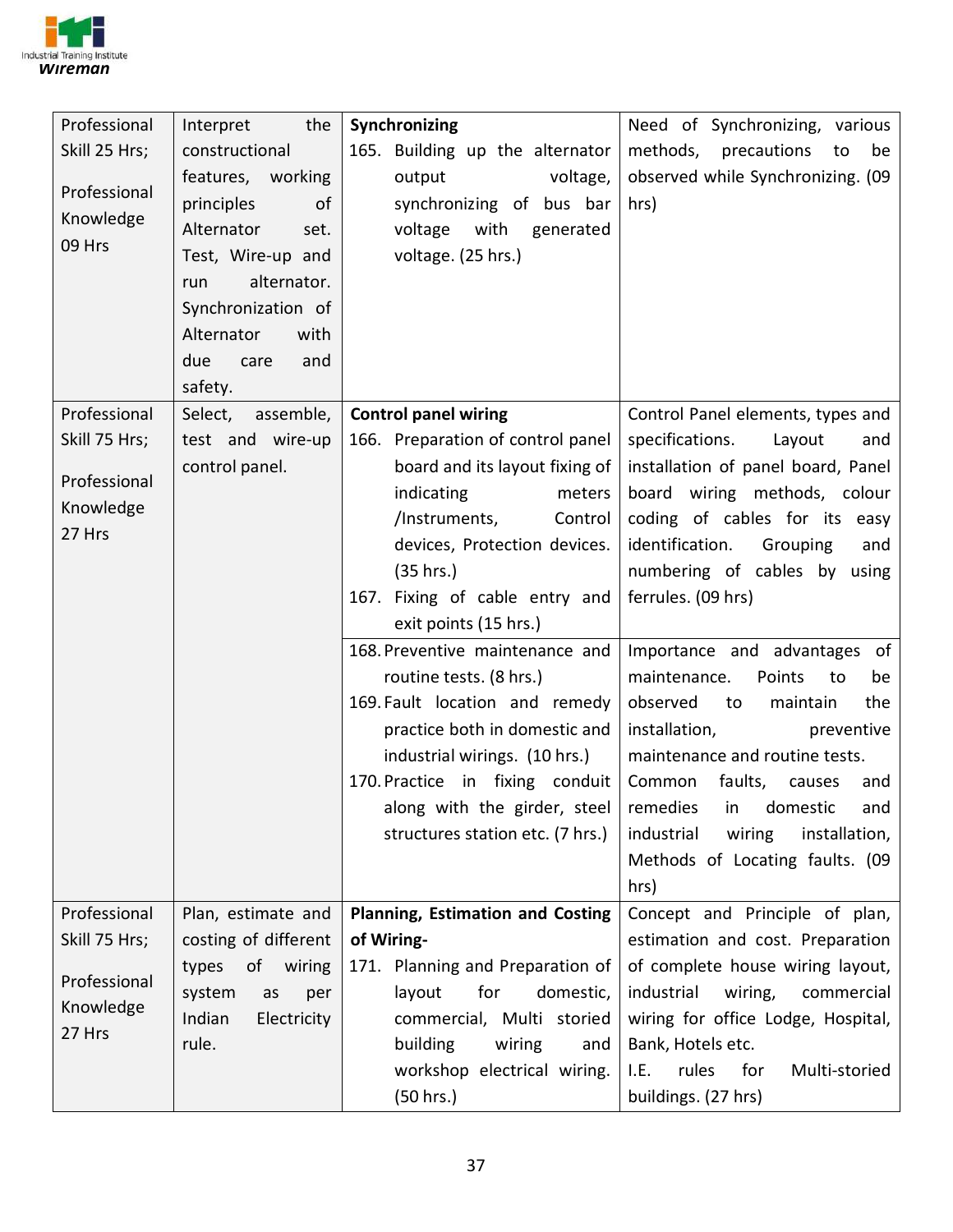

|       | 172. Estimation and costing of                                   |  |  |  |  |
|-------|------------------------------------------------------------------|--|--|--|--|
|       | materials<br>Labour,<br>and                                      |  |  |  |  |
|       | accessories as per layout.                                       |  |  |  |  |
|       | (25 hrs.)                                                        |  |  |  |  |
|       | <b>Project Work</b> (work in a team)                             |  |  |  |  |
| (i)   | Over hauling and Testing of 3 phase Induction motor              |  |  |  |  |
| (ii)  | Over hauling and testing of Ceiling / Table Fan.                 |  |  |  |  |
| (iii) | Preparation of series test board with indicating digital metres. |  |  |  |  |
| (iv)  | Construction and test regulated power supply of 6-12 Volt DC.    |  |  |  |  |
| (v)   | Construct and Test Decorative running LED lamp assembly.         |  |  |  |  |
| (vi)  | Installation of Pump set.                                        |  |  |  |  |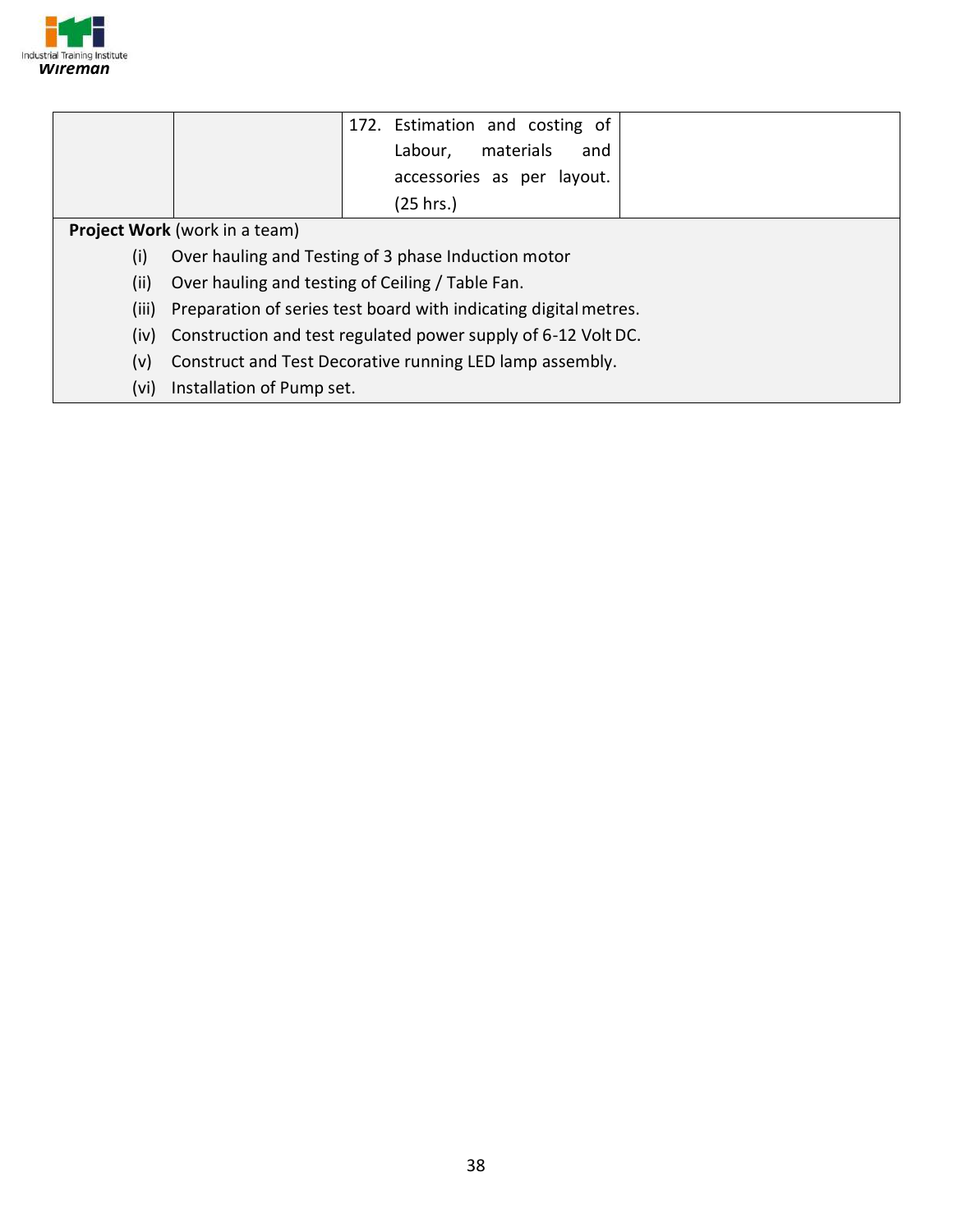

#### **SYLLABUS FOR CORE SKILLS**

- 1. Workshop Calculation & Science ( Common for two years courses) (80 Hrs + 80 Hrs)
- 2. Engineering Drawing (Group II (Electrical, Electronics & IT trade Group)) (80 Hrs + 80 Hrs)
- 3. Employability Skills (Common for all CTS trades) (160 Hrs + 80 Hrs)

Learning outcomes, assessment criteria, syllabus and Tool List of Core Skills subjects which is common for a group of trades, provided separately inwww.bharatskills.gov.in.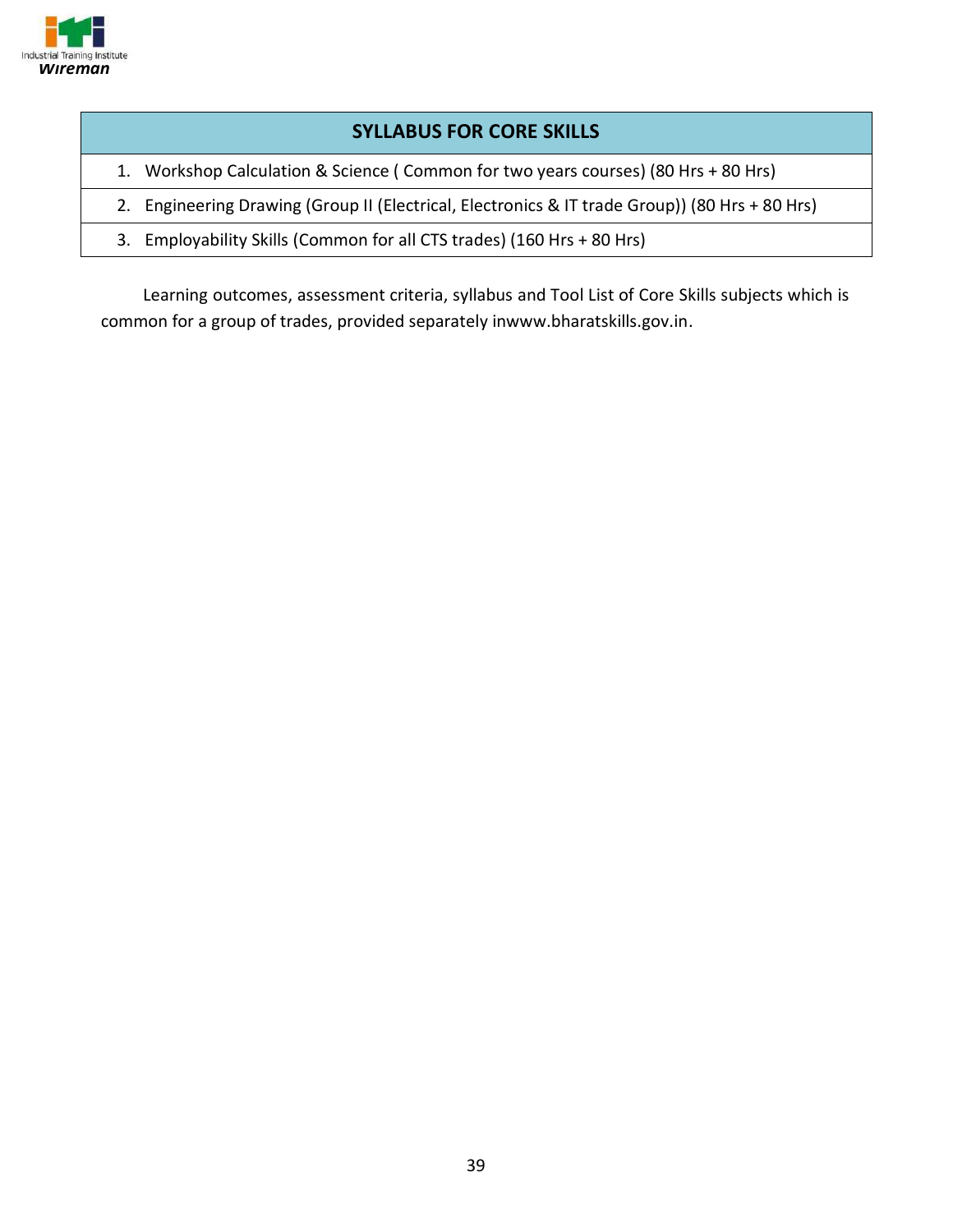

Ξ

| <b>LIST OF TOOLS &amp; EQUIPMENT</b>        |                                                           |                                    |            |  |  |  |  |  |
|---------------------------------------------|-----------------------------------------------------------|------------------------------------|------------|--|--|--|--|--|
| <b>WIREMAN (For batch of 20 Candidates)</b> |                                                           |                                    |            |  |  |  |  |  |
| S No.                                       | <b>Name of the Tools and Equipment</b>                    | <b>Specification</b>               | Quantity   |  |  |  |  |  |
|                                             | <b>A. TRAINEES TOOL KIT</b>                               |                                    |            |  |  |  |  |  |
| 1.                                          | Steel rule                                                | 300 mm                             | 20+1 Nos.  |  |  |  |  |  |
| 2.                                          | <b>Screw Driver</b>                                       | 200 mm                             | 20+1 Nos.  |  |  |  |  |  |
| 3.                                          | <b>Screw Driver</b>                                       | 100 mm                             | 20+1 Nos.  |  |  |  |  |  |
| 4.                                          | <b>Terminal screw Driver</b>                              | 75 mm (Connector)                  | 20+1 Nos.  |  |  |  |  |  |
| 5.                                          | Knife Electrician                                         | D.B.                               | 20+1 Nos.  |  |  |  |  |  |
| 6.                                          | Hammer Ball peen.                                         | 0.25 Kg                            | 20+1 Nos.  |  |  |  |  |  |
| 7.                                          | Plumb bob                                                 | 115 grams                          | 20+1 Nos.  |  |  |  |  |  |
| 8.                                          | Combination pliers insulated                              | 200 mm                             | 20+1 Nos.  |  |  |  |  |  |
| 9.                                          | Neon tester pencil bit type                               | 500 volt                           | 20+1 Nos.  |  |  |  |  |  |
| 10.                                         | Try square                                                | 200 mm                             | 20+1 Nos.  |  |  |  |  |  |
| 11.                                         | Small crimping tools (assorted)                           | $10 - 100$ mm<br>$(5 \text{ nos})$ | 20+1 Nos.  |  |  |  |  |  |
| 12.                                         | Spanner set DE                                            | Set of 6 from<br>6x7 to 16x7       | 20+1 Nos.  |  |  |  |  |  |
| 13.                                         | Screw driver set (set of 5)                               | 100 - 300 mm                       | 20+1 Nos.  |  |  |  |  |  |
| 14.                                         | File half round 2 <sup>nd</sup> cut                       | 250 mm                             | 20+1 Nos.  |  |  |  |  |  |
| 15.                                         | File round 2 <sup>nd</sup> cut                            | 150 mm                             | 20+1 Nos.  |  |  |  |  |  |
| 16.                                         | Soldering iron                                            | 60 W/230 V                         | 20+1 Nos.  |  |  |  |  |  |
| 17.                                         | Neon tester                                               | 230 V                              | 20+1 Nos.  |  |  |  |  |  |
|                                             | <b>B. EQUIPMENT, MACHINERY &amp; METERS</b>               |                                    |            |  |  |  |  |  |
| 18.                                         | Conduit pipe cutting and threading<br>machines adjustable | for 15 mm to 30 mm.                | 1 No.      |  |  |  |  |  |
| 19.                                         | Conduit pipe bending machine,                             | for 15 mm, 18 mm, 25 mm            | 1 No.      |  |  |  |  |  |
|                                             | suitable                                                  | and 30 mm pipe                     |            |  |  |  |  |  |
| 20.                                         | Bar magnet                                                |                                    | 1 No.      |  |  |  |  |  |
| 21.                                         | Drill bit                                                 | 6 mm, 8 mm & 10 mm                 | 1 No. each |  |  |  |  |  |
| 22.                                         | Horse shoe magnet                                         |                                    | 1 No.      |  |  |  |  |  |
| 23.                                         | Crimping tool                                             | 25 mm                              | 1 No.      |  |  |  |  |  |
| 24.                                         | Crimping tool for telephone/LAN                           |                                    | 1 No.      |  |  |  |  |  |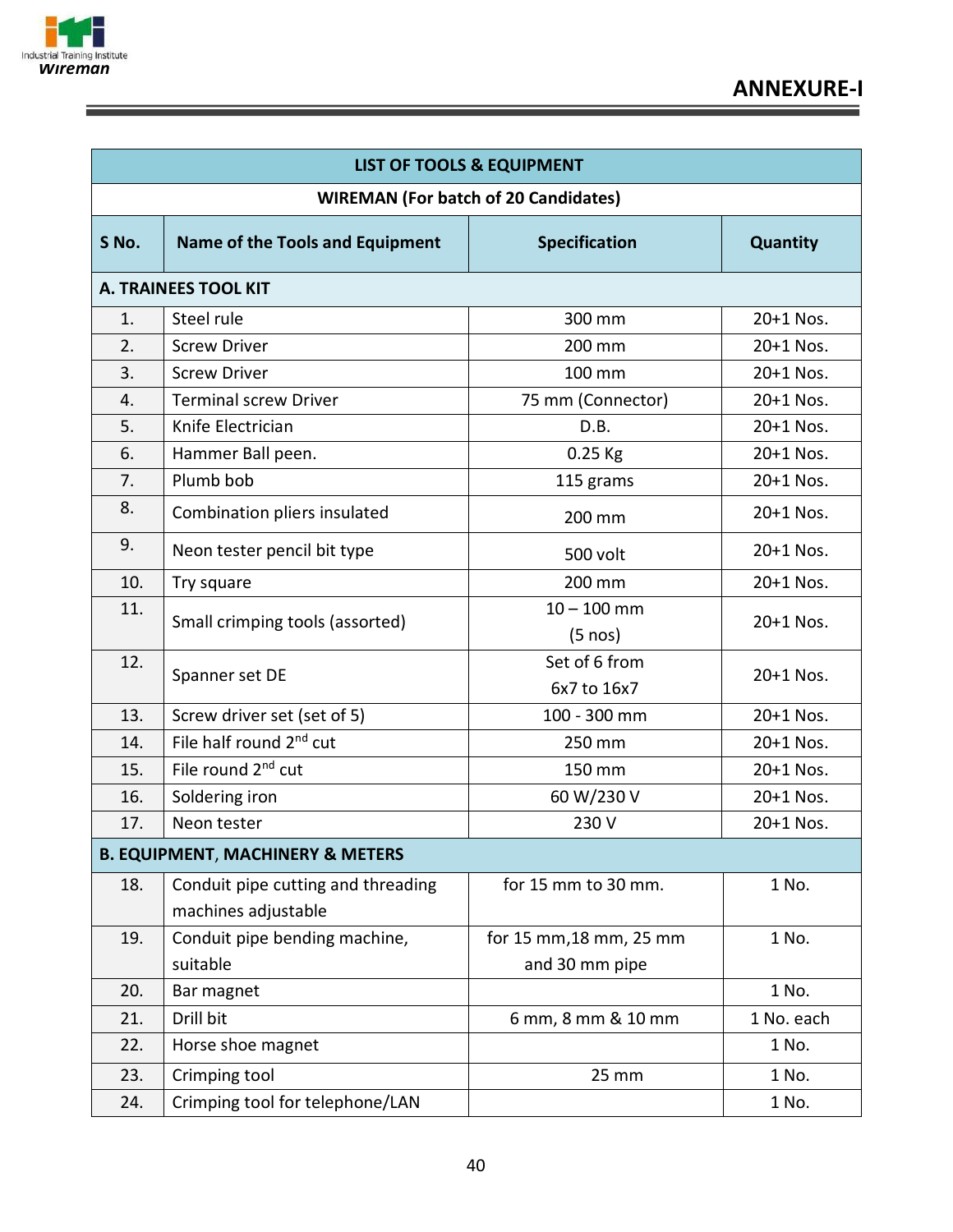

|     | cable                          |                             |         |
|-----|--------------------------------|-----------------------------|---------|
| 25. | Rubber matting                 | 2 meter x 1                 | 2 nos.  |
|     |                                | meter x 9mm                 |         |
| 26. | Wiring board on stand          | 3 meter x1 meter with 0.5   | 20 Nos. |
|     |                                | meter projection on the top |         |
| 27. | Fire extinguishers             | Dry chemical 5 Kg           | 2 Nos.  |
| 28. | Set of Wall jumper octagonal   | 37 mm X 450 mm and 37 X 600 | 4 sets  |
|     |                                | mm                          |         |
| 29. | Center punch                   | 100 mm                      | 2 Nos.  |
| 30. | Rule fourfold wood             | 600 mm                      | 20 Nos. |
| 31. | <b>Bradawl</b>                 | 150 mm X 6mm square         | 20 Nos. |
|     |                                | pointed                     |         |
| 32. | Set of Rowel punch             | 8,10 mm                     | 20 Nos. |
| 33. | Wooden mallet                  | 1 kg (75 mm x15 mm)         | 20 Nos. |
| 34. | Pliers side cutting insulated  | 200 mm                      | 5 Nos.  |
| 35. | Pliers flat nose insulated     | 150 mm                      | 5 Nos.  |
| 36. | Pliers round nose insulated    | 200 mm                      | 5 Nos.  |
| 37. | Pliers long nose insulated     | 200 mm                      | 5 Nos.  |
| 38. | Screw driver heavy duty        | 200 mm                      | 2 Nos.  |
| 39. | Screw driver heavy duty        | 300 mm                      | 5 Nos.  |
| 40. | Firmer chisel                  | 1 <sup>''</sup>             | 10 Nos. |
| 41. | Firmer chisel                  | $\frac{1}{2}$ "             | 10 Nos. |
| 42. | Hammer Ball Peen               | 0.50 kg.                    | 5 Nos.  |
| 43. | Wire stripper                  | 150 mm                      | 5 Nos.  |
| 44. | Hammer Ball Peen               | 1.00 kg                     | 5 Nos.  |
| 45. | Hammer cross Peen              | 0.50 kg.                    | 5 Nos.  |
| 46. | Rawal tool holder & Bit        | No.8, 10, 14, & 16          | 2 set   |
| 47. | Set of Wall jumper octagonal   | 37 mm X 450 mm and 37 X     | 4 sets  |
|     |                                | 600 mm                      |         |
| 48. | Scriber                        | 150 mm                      | 2 Nos.  |
| 49. | File flat                      | 300 mm rough                | 5 Nos.  |
| 50. | File flat round                | 150 mm smooth               | 5 Nos.  |
| 51. | File round                     | 300 mm 2nd cut              | 5 Nos.  |
| 52. | File triangular                | 150 mm 2nd cut              | 5 Nos.  |
| 53. | Spanner set of 6 18X18, 20X22, | Double ended                | 2 sets  |
|     | 21X23, 24 X27, 25X27, 30X32,   |                             |         |
| 54. | Adjustable spanner             | 300 mm                      | 1 No.   |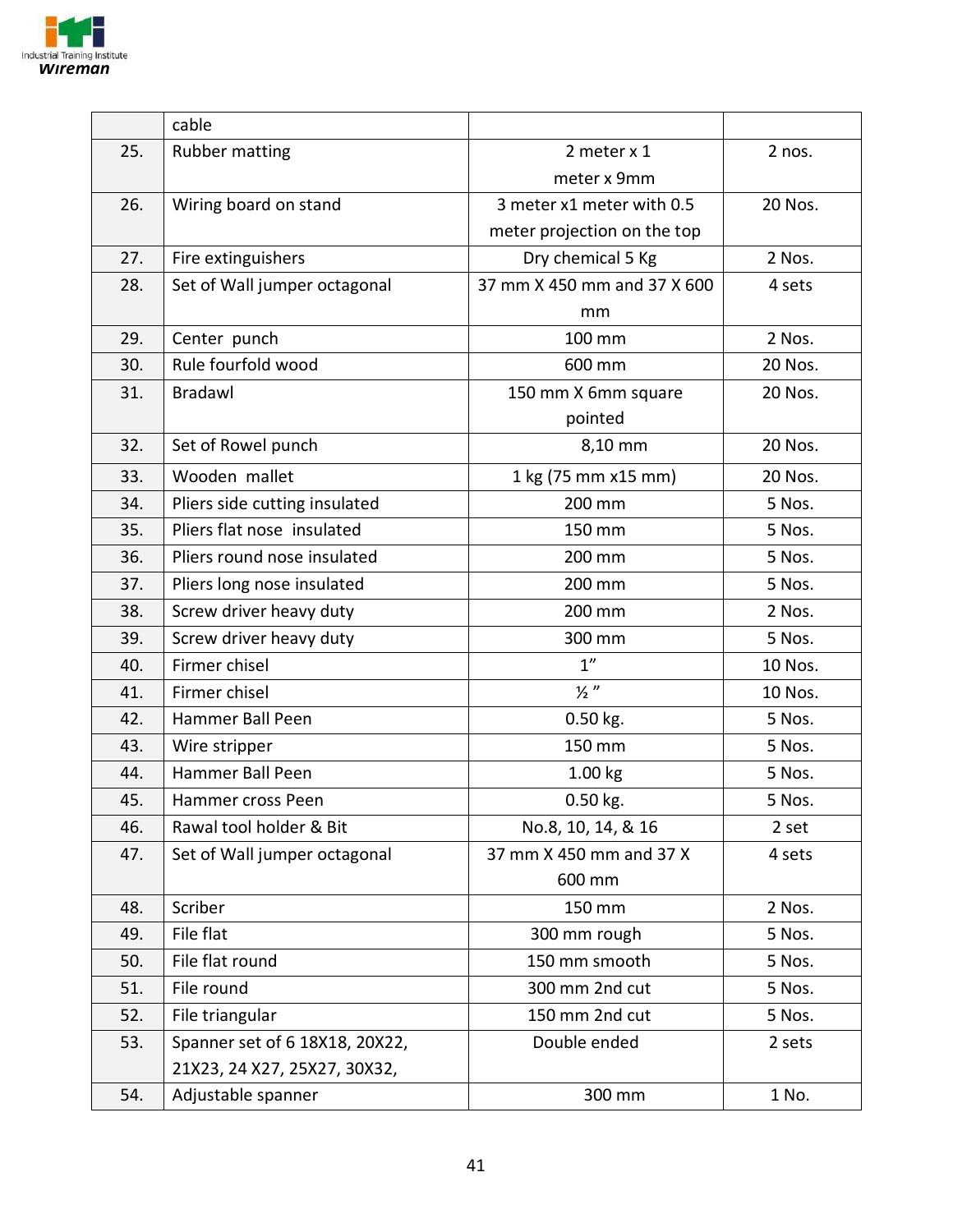

| 55. | Foot print Grip                        | 250mm                         | 2 Nos.  |
|-----|----------------------------------------|-------------------------------|---------|
| 56. | Allen keys                             | Set 5 to 11                   | 1 set   |
| 57. | Spirit level                           | 300mm                         | 1 No.   |
| 58. | Electric soldering iron                | 125 Watts 230-250 V           | 2 Nos.  |
| 59. | <b>Blow lamp</b>                       | 1 liter capacity              | 2 Nos.  |
| 60. | Forge with hand blower                 |                               | 1 No.   |
| 61. | <b>Bench vice</b>                      | 150mm                         | 5 Nos.  |
| 62. | Hand vice                              | 50mm jaw                      | 5 Nos.  |
| 63. | Rubber gloves                          | 5000volts                     | 2 pairs |
| 64. | Safety belt with provision for keeping |                               | 10 Nos. |
|     | tools                                  |                               |         |
| 65. | Tower ladder on type                   | Min 10ft-Max 30ft             | 2 Nos.  |
|     | wheels                                 |                               |         |
| 66. | Portable extension ladder              | Aluminum 6 to 9 meters        | 1 No.   |
| 67. | Trowel                                 | 150mm                         | 2 Nos.  |
| 68. | All types C.F.L. lamp sets             | 5watt,15watt,25watt           | 3each   |
| 69. | Multi meter                            | 0-5, 100, 200, 500 milli      | 4 Nos.  |
|     |                                        | amperes 0-100- 1000, 10000    |         |
|     |                                        | ohms. 0-150, 300, 600 V AC/DC |         |
| 70. | Hot wire Ammeter                       | 0-15 Amps.                    | 1 No.   |
| 71. | <b>Wheatstone Bridge</b>               |                               | 1 No.   |
| 72. | Electrical power drilling machine      | 12mm, capacity 250 volts      | 1 No.   |
|     |                                        | universal type                |         |
| 73. | Megger (Insulation tester)             | 500 volts                     | 2 Nos.  |
| 74. | Voltmeter M.C.                         | 0.-300 volts                  | 1 No.   |
| 75. | Voltmeter M.C/ Multi range             | 0.70, 150,300 & 600 V         | 1 No.   |
| 76. | Voltmeter M.C. Multi range             | 0-15,30,50 & 75 V             | 1 No.   |
| 77. | Voltmeter centre zero                  | 15-0-15 volts                 | 1 No.   |
| 78. | Voltmeter M.I. multi-range             | 0-150, 300, 600 V             | 2 Nos.  |
| 79. | Voltmeter M.I. multi-range             | 0-50, 75, 150 V               | 1 No.   |
| 80. | Ammeter M.I.                           | 0-30 Amp, panel board type    | 2 Nos.  |
| 81. | Ammeter M.I.                           | 0-5Amp. Panel board type      | 2 Nos.  |
| 82. | Ammeter M.I                            | 0 - 10 Amp. panel board       | 1 No.   |
|     |                                        | mounting type                 |         |
| 83. | Ammeter M.C. Centre zero               | 5-0-5Amp                      | 1 No.   |
| 84. | Ammeter MC                             | $0 - 1$ Amp                   | 1 No.   |
| 85. | Field regulator                        | $0 - 1000$ ohmic, 2 Amps      | 1 No.   |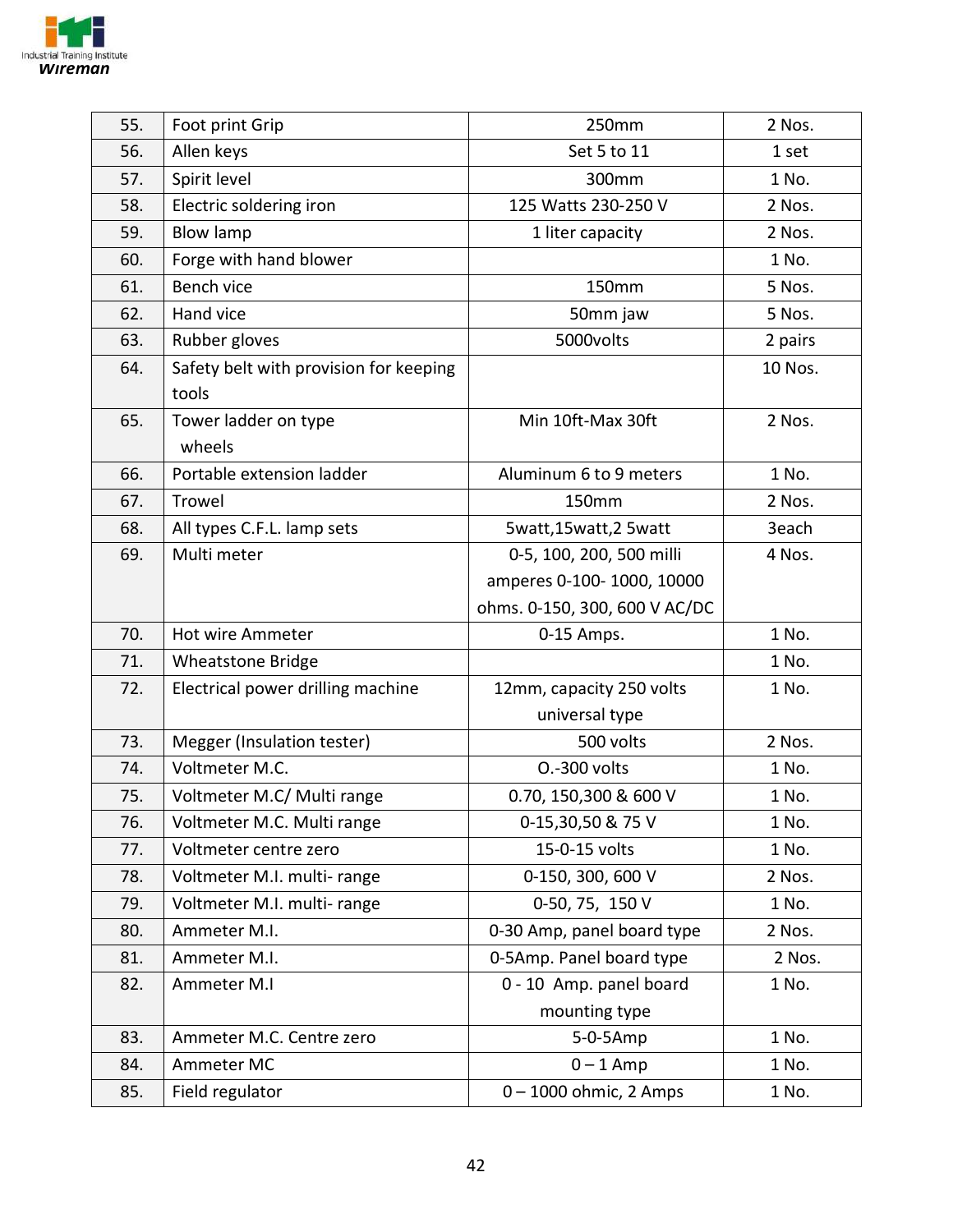

| 86.  | Single phase K.W.H meter digital     | 5A, 250 V A. C                                               | 4 Nos. |
|------|--------------------------------------|--------------------------------------------------------------|--------|
| 87.  | Single phase K.W.H meter analog      | 5A, 250 V A. C                                               | 4 Nos. |
| 88.  | 3 Phase KW meter                     | 15A 440 v                                                    | 1 No.  |
| 89.  | Watt meter Dynamo meter type         | 5 Amps. And 250 v, 1.25 kw                                   | 1 No.  |
| 90.  | Personal computer system with        | CPU: 32/64 Bit i3/i5/i7 or latest                            | 1 No.  |
|      | printer                              | processor, Speed: 3 GHz or                                   |        |
|      |                                      | Higher. RAM:-4 GB DDR-III or<br>Wi-Fi<br>Enabled.<br>Higher, |        |
|      |                                      | Network<br>Integrated<br>Card:                               |        |
|      |                                      | Gigabit Ethernet, with USB                                   |        |
|      |                                      | Mouse, USB Keyboard<br>and                                   |        |
|      |                                      | (Min.<br>Monitor<br>17<br>$Inch.$ )                          |        |
|      |                                      | Licensed Operating System and                                |        |
|      |                                      | Antivirus<br>compatible<br>with                              |        |
| 91.  | LCD projector                        | trade related software.                                      | 1 No.  |
| 92.  | Clamp on ammeter                     | 0-25A,0-200A                                                 | 2 Nos. |
| 93.  | Three phase K.W.H meter analog       | 25A,415 V A. C                                               | 4 Nos. |
| 94.  | Three phase K.W.H meter digital      | 25A,415 V A. C                                               | 4 Nos. |
| 95.  | UPS 500VA with battery               | 230V                                                         | 1 No.  |
| 96.  | D.C. compound motor                  | 3 H.P 250 V with 4 point                                     | 1 No.  |
|      |                                      | starter and field regulator                                  |        |
|      |                                      | (Laboratory type)                                            |        |
| 97.  | D.C. shunt motor                     | 3 H.P 250 v with 3 point                                     | 1 No.  |
|      |                                      | starter and speed regulator                                  |        |
|      |                                      | (Laboratory type)                                            |        |
| 98.  | D. C. series motor with 2 point      | 3 H.P 250 v with 3 point                                     | 1 No.  |
|      | starter                              | starter and speed regulator                                  |        |
|      |                                      | (Laboratory type)                                            |        |
| 99.  | DC Power supply                      | 250v DC, 25 Amp                                              | 1 No.  |
| 100. | Capacitor motor                      | 1/2 H.P. single phase 250 V                                  | 1 No.  |
| 101. | Split phase motor                    | 1/2 H.P. single phase 250 V                                  | 1 No.  |
| 102. | Universal motor                      | 1/2 H.P.AC/DC 250 V                                          | 1 No.  |
| 103. | M.G. Set consisting of squirrel cage | 3 phase air circuit breakers                                 | 1set   |
|      | induction motor 5 H.P. 400 V cycle   | Star Delta starter (contact                                  | 1 No.  |
|      | with directly coupled compound       | type 8 point) & Automatic                                    |        |
|      | generator 3K.W. 250 V with built in  | type                                                         |        |
|      | panel board consisting of :          | D.C circuit breaker                                          | 1 No.  |
|      |                                      | Suitable voltmeter on A.C. &                                 | 1 No.  |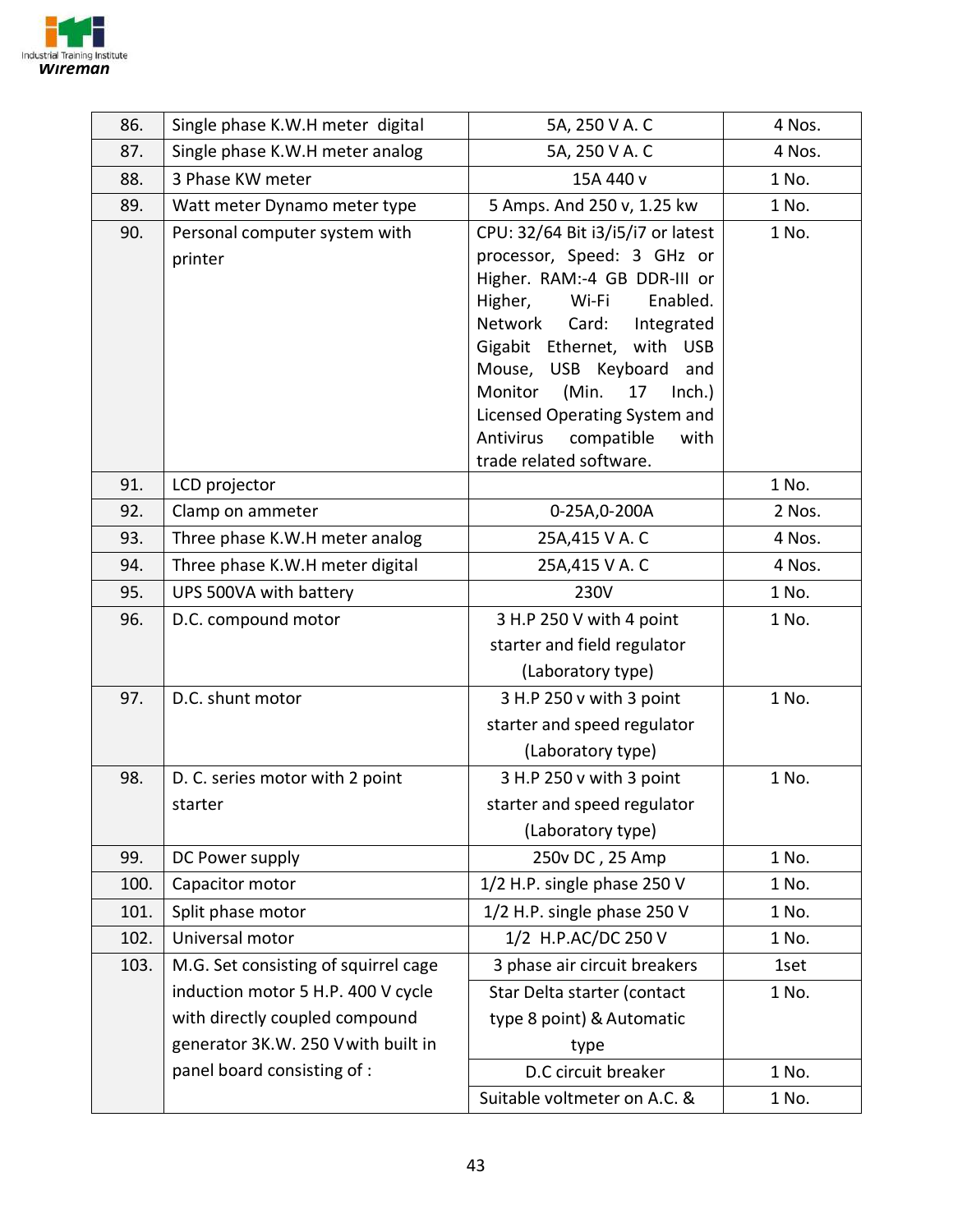

|      |                                     | D.C. side                        |        |
|------|-------------------------------------|----------------------------------|--------|
|      |                                     | Sunk field regulators            | 1 No.  |
|      |                                     | Suitable line ammeters on A.C.   | 1 No.  |
|      |                                     | and D.C. side                    |        |
|      |                                     | Field circuit ammeter            | 1 No.  |
|      |                                     | Indicating lamps on both the     | 1 No.  |
|      |                                     | sides (AC &DC)                   |        |
| 104. | Squirrel cage induction motor       | 3 H.P. 400 V with D.O.L. starter | 1 No.  |
| 105. | Squirrel cage induction motor       | 5 H.P. 400 V with star delta     | 1 No.  |
|      |                                     | starter                          |        |
| 106. | Manual star Delta starter           |                                  | 1 No.  |
| 107. | Semi-automatic star Delta starter   |                                  | 1 No.  |
| 108. | Automatic star Delta starter        |                                  | 1 No.  |
| 109. | Automatic Reverse Forward starter   |                                  | 1 No.  |
| 110. | Single phasing preventer            | 415V                             | 3 Nos. |
| 111. | D.O.L starter                       |                                  | 1 No.  |
| 112. | Two point starter for DC series     |                                  | 1 No.  |
|      | motor                               |                                  |        |
| 113. | Soft starter 1ph                    |                                  | 1 No.  |
| 114. | Tachometer digital type             | Non contact type 0-6000          | 1 No.  |
|      |                                     | <b>RPM</b>                       |        |
| 115. | Flux meter                          |                                  | 1 No.  |
| 116. | Alternator with 3 ph induction      | 2KVA                             | 1 No.  |
|      | motor                               |                                  |        |
| 117. | 5 HP Slip ring induction motor with |                                  | 1 No.  |
|      | rotor resistance starter            |                                  |        |
| 118. | Lux meter                           |                                  | 1 No.  |
| 119. | Lead Acid battery 75Ah              | <b>12V</b>                       | 1 No.  |
| 120. | <b>Battery Charger</b>              | 15V, Current controlled          | 1 No.  |
| 121. | Solar street light lamp set         | 12v, 18 / 24 watts               | 4 no   |
| 122. | Hydraulic crimping tool for UG      | 20 sq mm to 250sq mm             | 1 No.  |
|      | cable crimping with bits            |                                  |        |
| 123. | Transformer single phase            | 1 K.V.A. 250/100v                | 2 Nos. |
| 124. | Transformer Three phase (oil        | 5 K.V.A. 440/220 v               | 2 Nos. |
|      | cooled)                             |                                  |        |
| 125. | Transformer oil testing kit         | Automatic 60kv                   | 1 No.  |
| 126. | Autotransformer                     | Single phase 0-300V 1kVA         | 2 Nos. |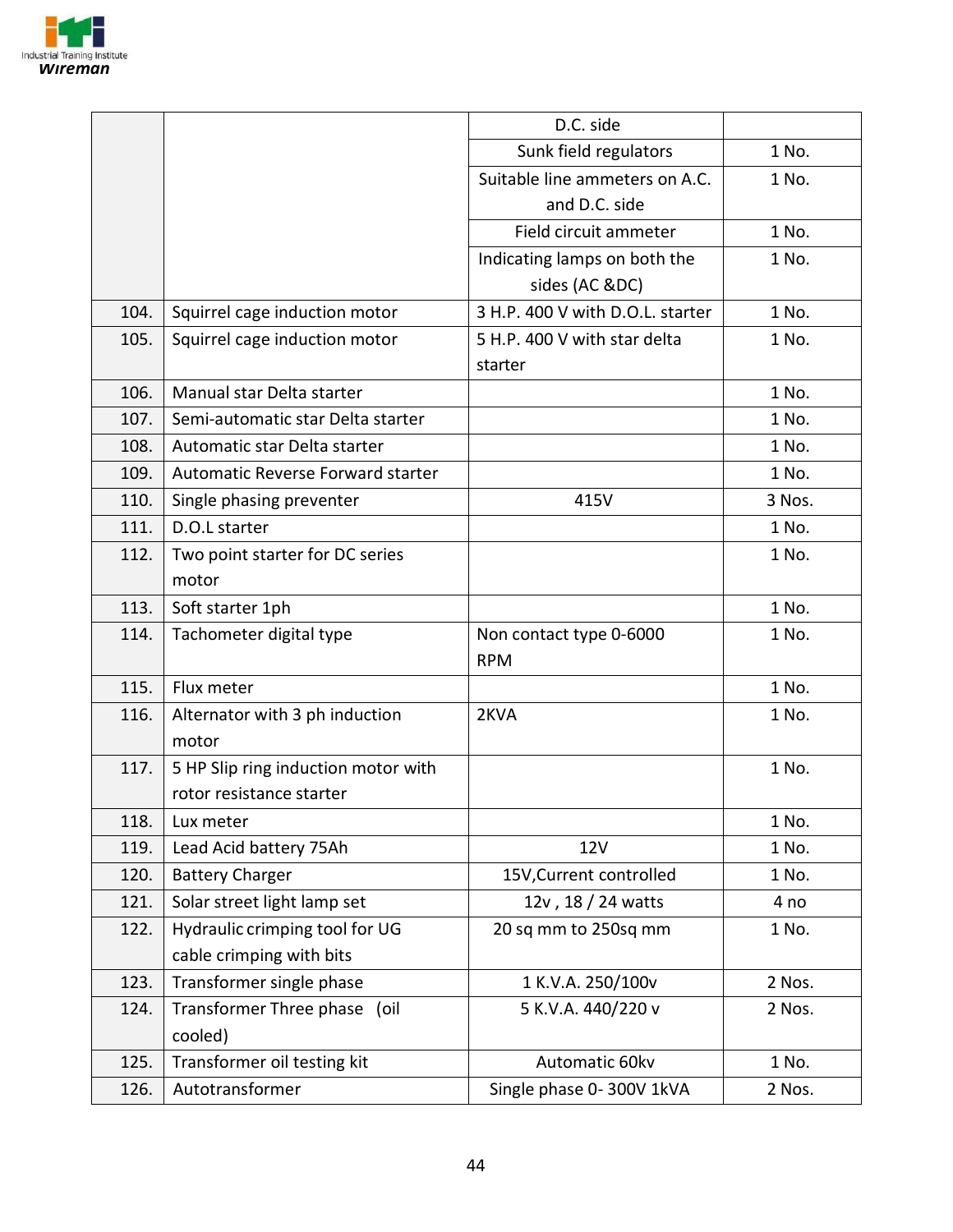

| 127.                           | Autotransformer                      | Three phase 0- 500V 1kVA            | 2 Nos.  |
|--------------------------------|--------------------------------------|-------------------------------------|---------|
| 128.                           | <b>Current transformer</b>           | 10/1, 20/1,30/1,50/5, 100/5         | 1 each  |
|                                |                                      | and 300/5A                          |         |
| 129.                           | <b>Potential transformer</b>         | 220/110, 300/110, 440/110,          | 1 each  |
|                                |                                      | 600/110                             |         |
| 130.                           | Miniature circuit                    | 220V/6 Amps                         | 2 Nos.  |
|                                | breaker(MCB)                         |                                     |         |
| 131.                           | Earth leakage circuit                | 220V/25mA                           | 2 Nos.  |
|                                | breaker (ELCB)                       |                                     |         |
| 132.                           | Metal clad circuit breaker (MCCB)    | 220V/1A                             | 2 Nos.  |
| <b>C. WORKSHOP FURNITURE'S</b> |                                      |                                     |         |
| 133.                           | Instructors table (Junior Executive) |                                     | 1 No.   |
| 134.                           | Instructors chair - Full Arm, Caned  |                                     | 2 Nos.  |
|                                | Back & Seat                          |                                     |         |
| 135.                           | Metal rack                           | 100x150x45 cm                       | 4 Nos.  |
| 136.                           | Lockers with 16 drawers standard     |                                     | 1 No.   |
|                                | size with key                        |                                     |         |
| 137.                           | Steel almirah                        | 2.5x1.20x0.50 m                     | 2 Nos.  |
| 138.                           | White board                          |                                     | 1 No.   |
| 139.                           | Computer table                       |                                     | 1 No.   |
| 140.                           | Computer chair                       |                                     | 2 Nos.  |
| 141.                           | Printer and computer table           |                                     | 1 No.   |
| 142.                           | Work bench                           | 2.5x1.20x0.75meters                 | 2 Nos.  |
| 143.                           | Steel locket standard size with 8    |                                     | 2 Nos.  |
|                                | Drawers in each                      |                                     |         |
| 144.                           | Almirah                              | $1.8 \times 1.2 \times 0.45$ meters | 2 Nos.  |
| 145.                           | Demonstration table                  | 2.5 x 1.25 x 0.75 meter             | 2 Nos.  |
| 146.                           | Blackboard with easel                | $3' \times 6'$                      | 1 No.   |
| 147.                           | <b>Stools</b>                        | $1' \times 1' \times 1.5'$          | 20 Nos. |
| 148.                           | Metal rack                           | 180 x 150 x 45cm                    | 1 No.   |
|                                |                                      |                                     |         |

*Note: -*

*1. All the tools and equipment are to be procured as per BIS specification.* 

*2. Internet facility is desired to be provided in the class room.*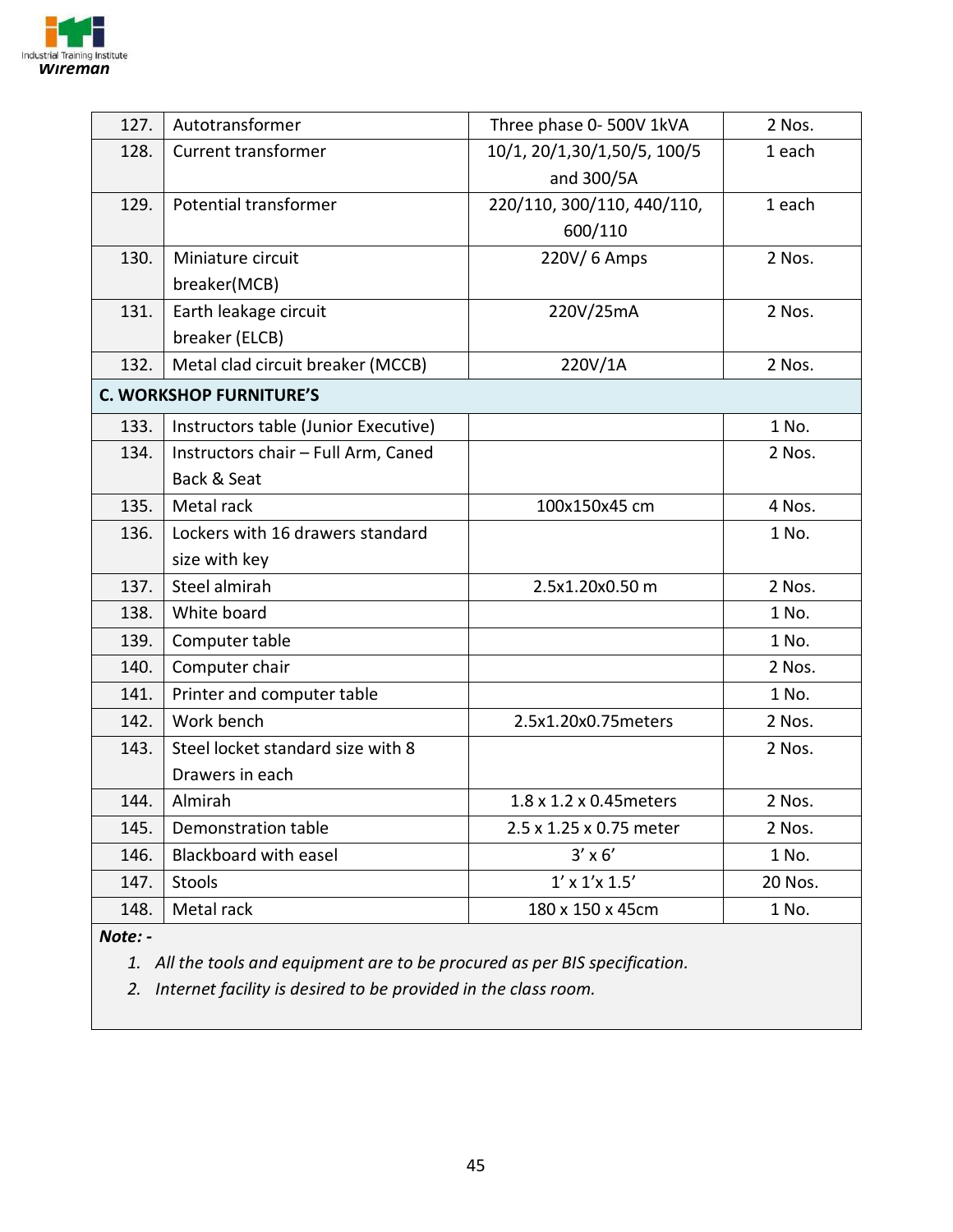

The DGT sincerely acknowledges contributions of the Industries, State Directorates, Trade Experts, Domain Expert, trainers of ITIs, NSTIs, faculties from universities and all others who contributed in revising the curriculum. Special acknowledgement is extended by DGT to the following expert members who had contributed immensely in this curriculum.

| List of member attended the meeting to finalize the course curricula of Wireman Trade |                                                |                                           |                                             |
|---------------------------------------------------------------------------------------|------------------------------------------------|-------------------------------------------|---------------------------------------------|
| S No.                                                                                 | <b>Name &amp; Designation</b><br>Shri./Mr./Ms. | Organization                              | <b>Mentor Council</b><br><b>Designation</b> |
|                                                                                       | <b>Members of Sector Mentor council</b>        |                                           |                                             |
| 1.                                                                                    | Dr. S.P. Gupta                                 | Professor, IIT Roorkee,                   | Chairman                                    |
| 2.                                                                                    | Dr. P. Mahanto                                 | Professor, IIT, Guwahati                  | Member                                      |
| 3.                                                                                    | K. K. Seth                                     | Ex. Director, BHEL, Noida                 | Member                                      |
| 4.                                                                                    | N. Chattopadhyay                               | Sr. DGM, BHEL, Kolkatta                   | Member                                      |
| 5.                                                                                    | A K Gohshal                                    | Professor, IIT, Guwahati                  | Member                                      |
| 6.                                                                                    | Dr. Bharat Singh<br>Rajpurohit                 | Asst. Professor, IIT, Himachal<br>Pradesh | Member                                      |
| 7.                                                                                    | <b>Sunand Sharma</b>                           | Chairman ALSTOM Projects India<br>Ltd.    | Member                                      |
| 8.                                                                                    | Dinesh Singhal                                 | Rithani, Delhi road, Meerut               | Member                                      |
| 9.                                                                                    | J S S Rao                                      | Principal Director, NTPC, Faridabad       | Member                                      |
| 10.                                                                                   | <b>Bhim Singh</b>                              | Professor, IIT Delhi                      | Member                                      |
| <b>Mentor</b>                                                                         |                                                |                                           |                                             |
| 11.                                                                                   | Amrit Pal Singh                                | Dy. Director, DGET, New Delhi             | Mentor                                      |
| <b>Member of Core Group</b>                                                           |                                                |                                           |                                             |
| 12.                                                                                   | R. Senthil Kumar                               | Director, ATI, Chennai                    | Member                                      |
| 13.                                                                                   | R.N. Bandopadhyay                              | Director, CSTARI, Kolkata                 | Member                                      |
| 14.                                                                                   | S. Mathivanan                                  | Dy. Director, ATI, Chennai,               | Team Leader                                 |
| 15.                                                                                   | L K Mukherjee                                  | Dy. Director, CSTARI, Kolkata             | Member                                      |
| 16.                                                                                   | <b>B.N. Sridhar</b>                            | Dy Director, FTI, Bangalore               | Member                                      |
| 17.                                                                                   | Ketan Patel                                    | Dy Director, RDAT, Mumbai                 | Member                                      |
| 18.                                                                                   | <b>B.</b> Ravi                                 | Dy Director, CTI, Chennai                 | Member                                      |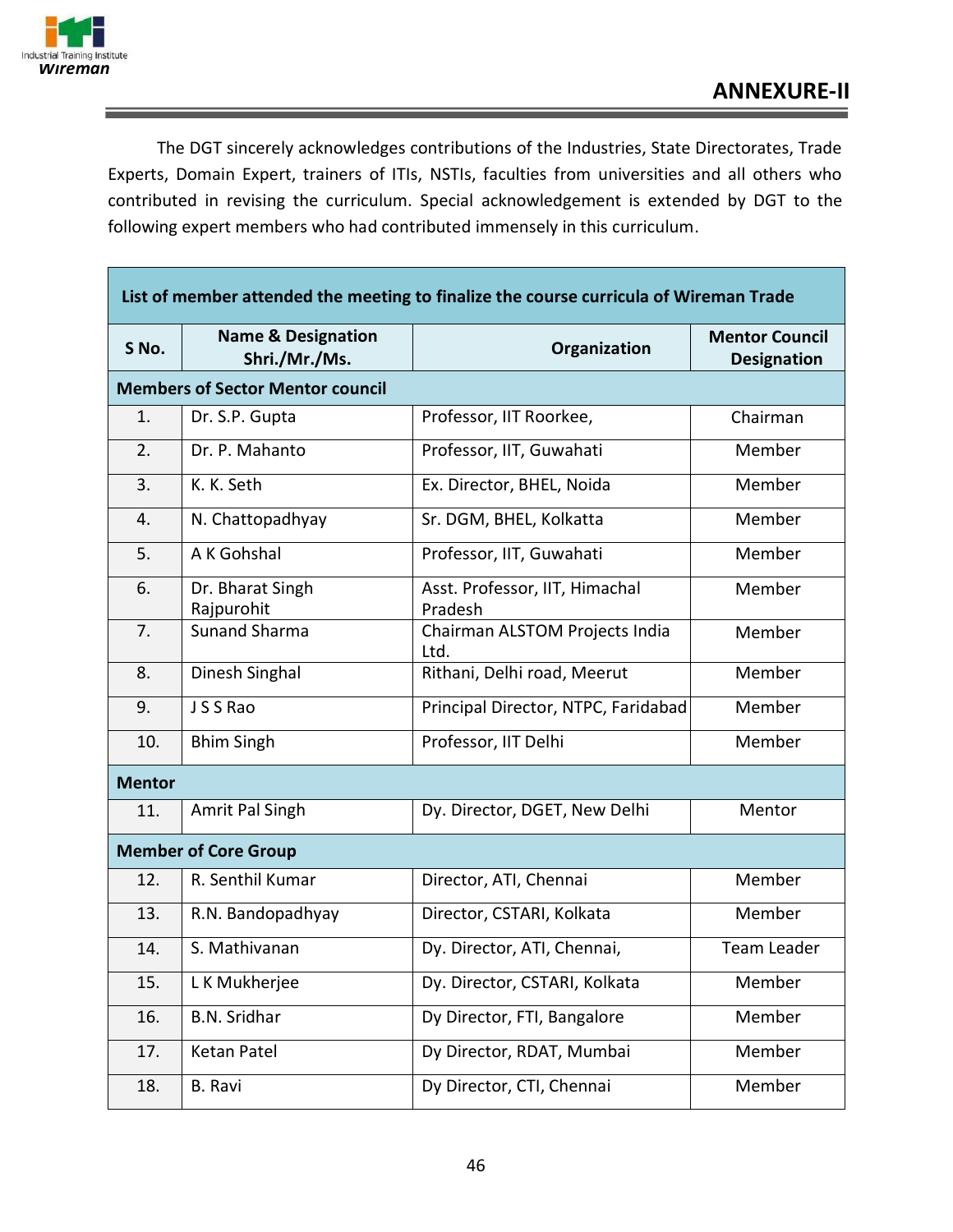

| 19.                                   | A.S. Parihar          | Dy Director, RDAT, Kolkata           | Member |
|---------------------------------------|-----------------------|--------------------------------------|--------|
| 20.                                   | Nirmalya Nath         | Asst Director, CSTARI, Kolkata       | Member |
| 21.                                   | Parveen Kumar         | Asst Director, ATI-EPI, Hyderabad    | Member |
| 22.                                   | C.C. Jose             | Trg Officer, ATI, Chennai            | Member |
| 23.                                   | L.M. Pharikal         | Trg Officer, ATI, Kolkata            | Member |
| 24.                                   | C.M. Diggewadi        | Trg Officer, RDAT, Mumbai            | Member |
| 25.                                   | Mohan Raj             | Trg Officer, NIMI Chennai            | Member |
| 26.                                   | M. Asokan             | Trg Officer, CTI, Chennai            | Member |
| 27.                                   | U.K. Mishra           | Trg Officer, ATI, Mumbai             | Member |
| 28.                                   | Prasad U.M.           | Voc Instructor, MITI, Calicut        | Member |
| 29.                                   | D. Viswanathan        | ATO. Govt ITI, North Chennai         | Member |
| 30.                                   | <b>B.</b> Navaneedhan | ATO, ITI. North Chennai              | Member |
| 31.                                   | R. Rajasekar          | ATO, ITI, Ambattur, Chennai          | Member |
| 32.                                   | K. Amaresan           | ATO, Govt ITI, Guindy, Chennai       | Member |
| <b>Other industry representatives</b> |                       |                                      |        |
| 33.                                   | Surendu Adhikari      | OTIS Elevator Co. India Ltd, Kolkata | Member |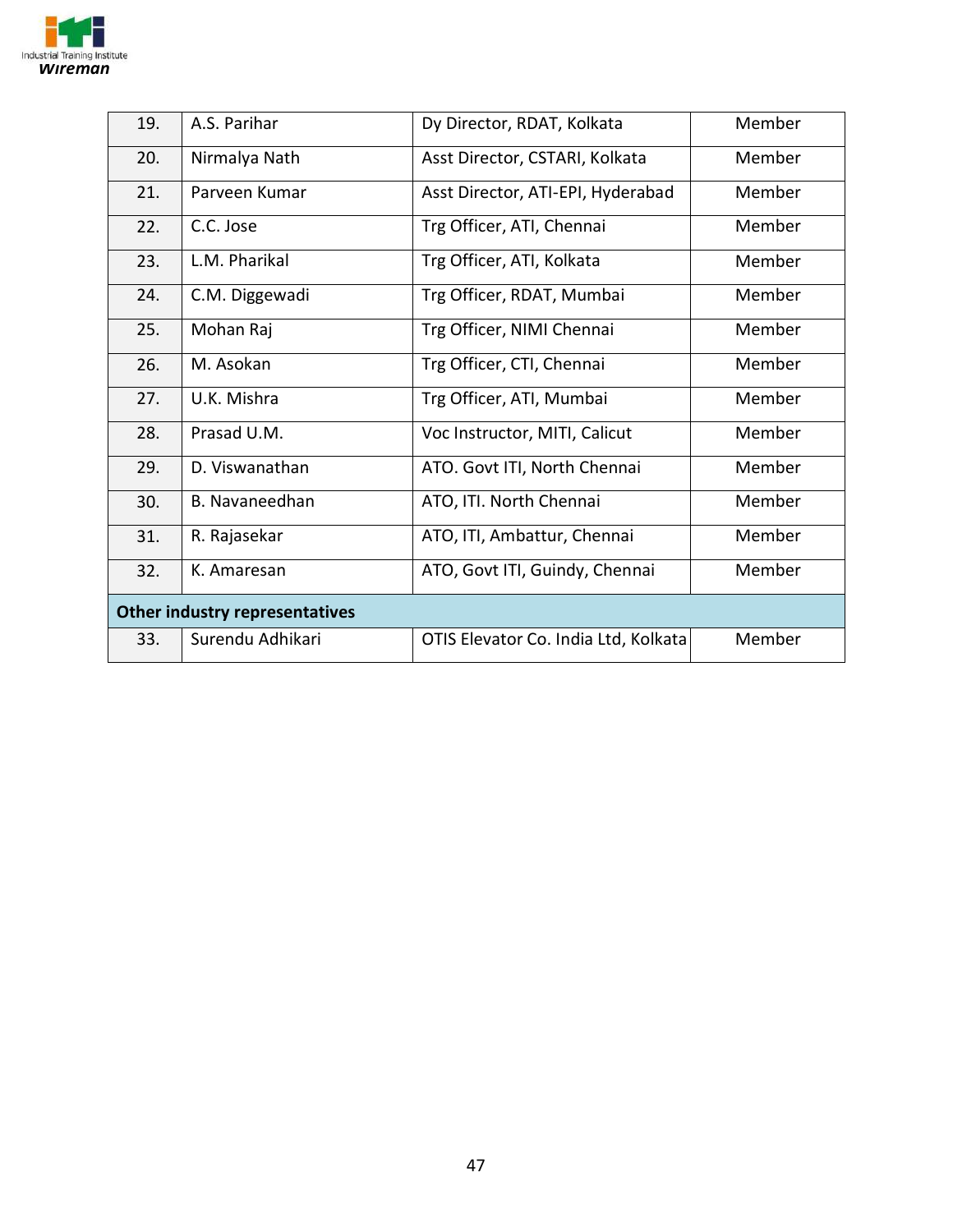

#### **ABBREVIATIONS**

| <b>CTS</b>  | <b>Craftsmen Training Scheme</b>                   |
|-------------|----------------------------------------------------|
| <b>ATS</b>  | <b>Apprenticeship Training Scheme</b>              |
| <b>CITS</b> | <b>Craft Instructor Training Scheme</b>            |
| <b>DGT</b>  | Directorate General of Training                    |
| <b>MSDE</b> | Ministry of Skill Development and Entrepreneurship |
| <b>NTC</b>  | National Trade Certificate                         |
| <b>NAC</b>  | National Apprenticeship Certificate                |
| <b>NCIC</b> | <b>National Craft Instructor Certificate</b>       |
| LD          | <b>Locomotor Disability</b>                        |
| <b>CP</b>   | <b>Cerebral Palsy</b>                              |
| <b>MD</b>   | <b>Multiple Disabilities</b>                       |
| LV          | Low Vision                                         |
| HH          | Hard of Hearing                                    |
| ID          | <b>Intellectual Disabilities</b>                   |
| <b>LC</b>   | Leprosy Cured                                      |
| <b>SLD</b>  | <b>Specific Learning Disabilities</b>              |
| <b>DW</b>   | Dwarfism                                           |
| MI          | <b>Mental Illness</b>                              |
| AA          | <b>Acid Attack</b>                                 |
| PwD         | Person with disabilities                           |